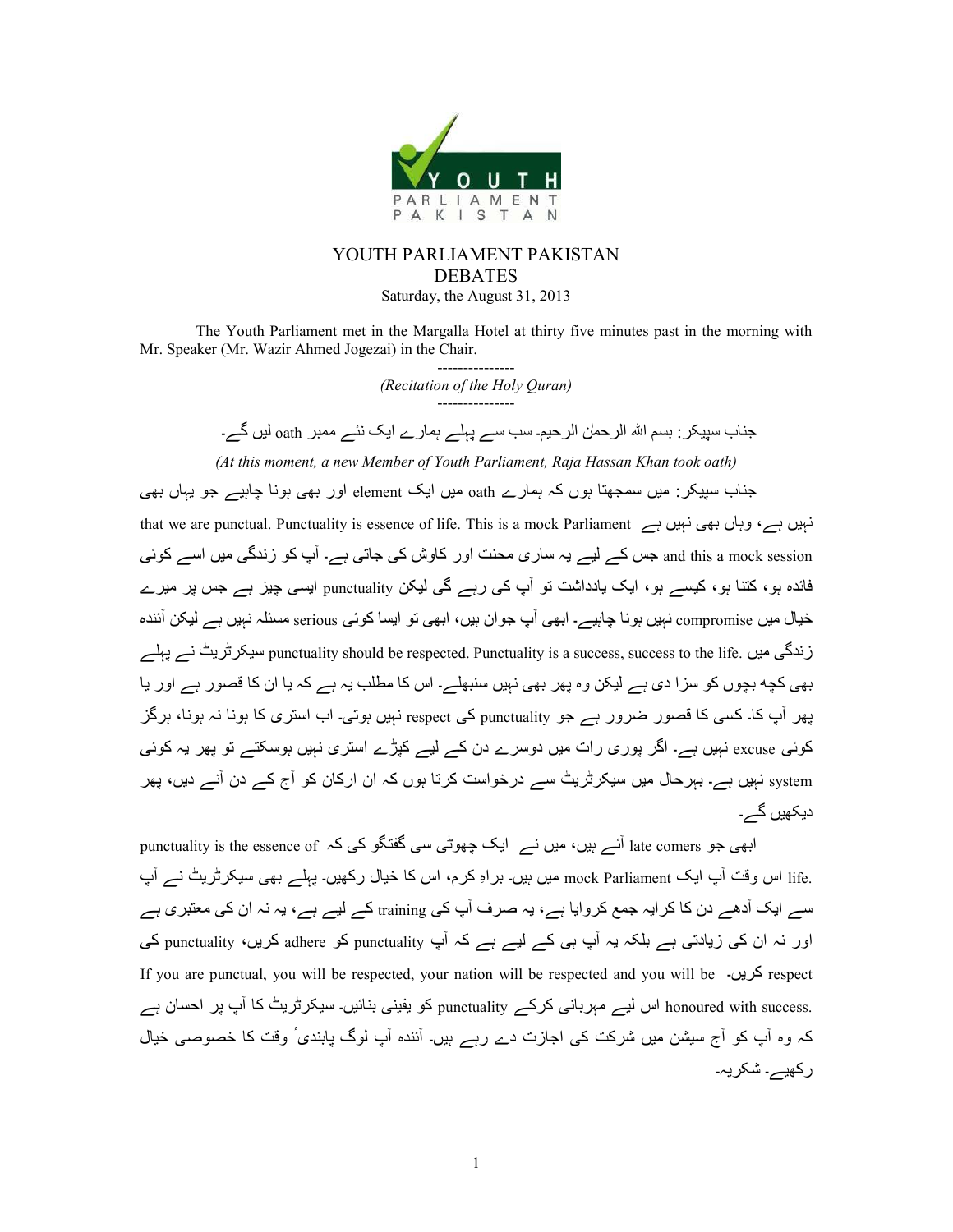ن\Z ے8ا ہے۔ calling attention notice :Z O6C ہ @\@;ں۔6ہ ےji ف4` Z Order of the Day Oہ اب ؟:W ے4Z move

 Mr. Kashif Ali (Leader of Opposition): Honourable Speaker, Miss Momna who has moved this calling attention notice, is not here today. Before moving it, I want to seek your attention towards one of the important issues. There was a resolution which was supposed to be in today's order of the day but the same is not included in the order of the day lying in front of us.

 @6ں iپ Z `j<\ہ اس ~4ارداد E: mj4DE Z `4ف اس Q6ے دC: a:ہ رہ: ہ\ں Z6\C5ہ وہ اC]ہ:e `اہO ہے۔ >;:ب :45678 iپ @\@;ہ Z \represent Z4رہے ہ6ں E: اL;ے motion Z \represent Z4رہے ہ6ں؟ ہZ ہے important :;jا motion وہ ہ5C\6Z ں\ہ :رہ4Z represent \Z motion ے;Lا ں6 @:`J p:Z ب: >; ہے۔ ں6ہC د @\>\وہ R56Q :^j ے6ہ:a :C\ہ 4L top ں6 @order of the day ے8ا

جناب سپیکر : اگر order of the day میں نہیں ہے تو اس کی کوئی وجہ ہوگی۔

جناب کاشف علی: میں اس کی وجہ جاننے کے لیے تو پوچه رہا ہوں۔ اس ایوان میں ڈیٹی سپیکر کی removal کے لیے ایک motion move کیا گیا تھا۔ محترم سپیکر ! ہر individual کا ایک جمہوری حق ہے کہ وہ motion move کرنا جاہتا ہے یا نہیں۔ میری پارٹی نے یہ motion move کیا ہے۔ ہماری پارٹی ایسی پارٹی ہے جو شروع سے ج*مہو*ریت پر یقین رکھتی رہی ہے، یہ ایک ایسی پارٹی ہے جس نے ہمیشہ ج*مہو*ریت کو مستحکم کرنے کی بات کی ہے۔ آج میں آپ کی توجہ اسی issue کی جانب دلانا جاہ رہا ہوں کہ اس ایوان کا مذاق بنایا جارہا ہے۔ اگر آپ مجھے دیکھیں تو میں نے ہمیشہ ڈیٹی سپیکر کی authority کو respectکیا ہے۔ میں نے ہمیشہ Rules of Procedure کو follow کیا ہے۔ آج میں آپ سے درخواست کروں گا کہ اس انتہائی اہم issue پر مجھے صر ف تین منٹ دیے جائیں تاکہ میں ایک تقر پر کر وں۔

جناب سیپکر : تقریر آپ اس وقت کریں جب آپ کا motion take up ہو۔ What are the rules and procedures in this case? There has got to be some rules and procedures.

جناب کاشف علٰی: محتر م سیبکر ! میں اسی لیے کہہ رہا ہوں کہ آپ کے ایوان کا مذاق بنایا جار ہا ہے۔ جناب سیبکر : دبکھیں، procedures follow کرنے سے مذاق نہیں بنتا۔ جناب کاشف علی: محترم سبیکر ! اسی batch میں ایک precedent set کیا گیا ہے کہ اسی طرح کا فور ی اہمیت کا motion سات منٹ میں move ہوجاتا ہے جبکہ آپ ہم پر کون سے سات دنوں والے rules apply کررہے  $?$ بیر

محتر ِم سییکر ! میں تو یہاں بیٹھی ڈیٹی سییکر سے مخاطب نہیں ہونا چاہتا تھا کیونکہ آپ ایک honourable authority تشریف رکھتے ہیں۔ میں نے ہمیشہ authority کو respect کیا ہے۔

جناب سببکر : لبڈر آف دی ابو ز بشن صاحب! آب تشر بف ر کھیں۔ .I know it is an important issue جناب کاشف علی: محترم سپیکر ! یہ ایک urgent importance کا معاملہ ہے۔ مسئلہ یہ ہے کہ ایک رکن کے democratic right کو expunge کیا جارہا ہے۔ ایک فرد کا جمہوری حق ہے کہ وہ جب ایک motion submit کرے تو اسے move ہونا چاہیے۔ ہم چاہتے ہیں کہ institutional discrimination نہیں ہونی چاہیے۔ ہم چاہتے ہیں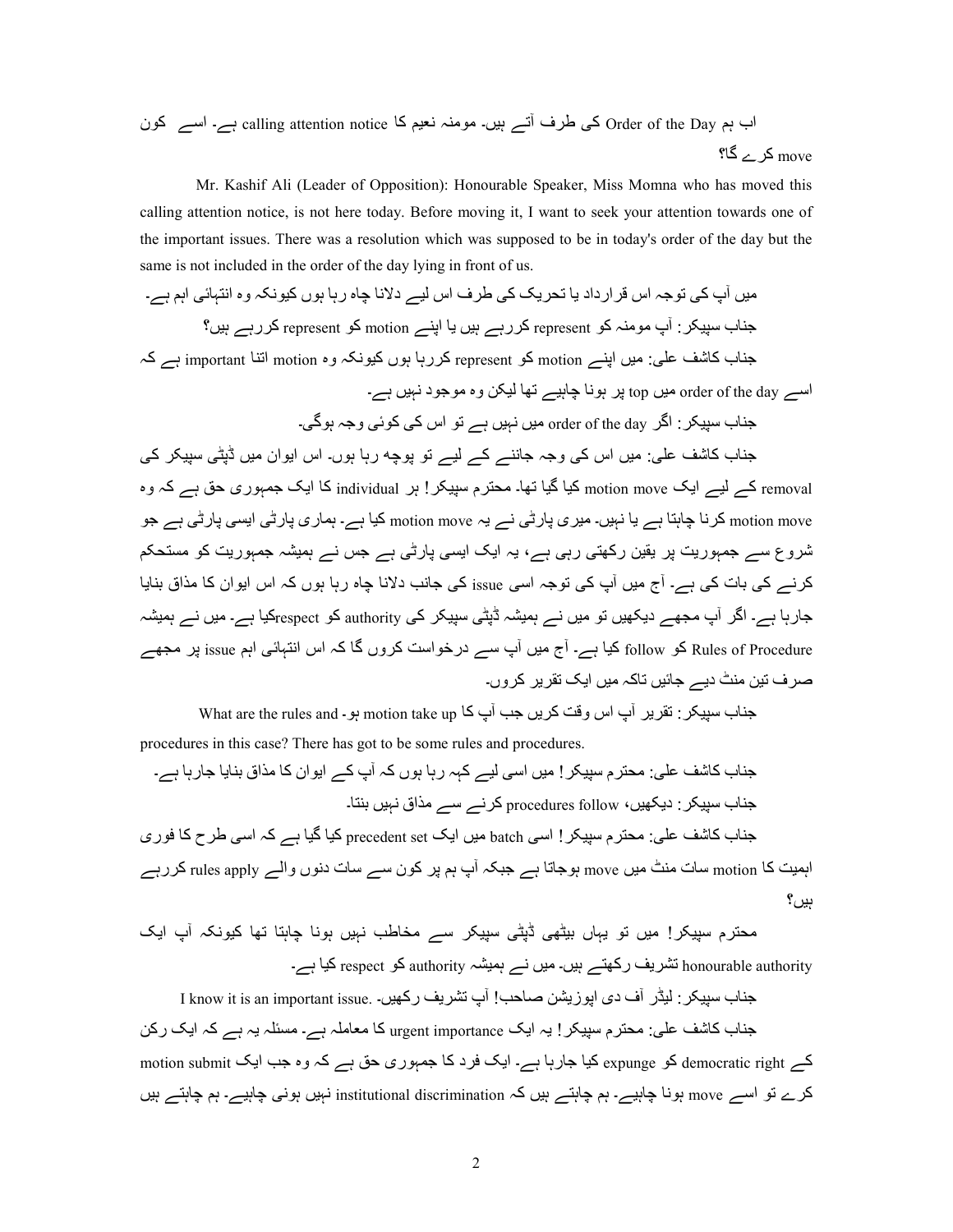کہ provincial discrimination ختم کی جائے اور جو بھی motion submit کیا جائے، اسےبغیر کسی dichotomy کے move ہونا جاہیے کہ یہ اِس طرف سے آیا ہے یا اُس طرف سے۔ جب procedures اور rules کی بات ہوگی تو ہ across the board ساٹه ارکان پر apply ہوگی۔ وہ صرف لیڈر آف دی ایوزیشن پر ہی apply نہیں ہوں گے، وہ گرین پارٹی پر ہی apply نہیں ہوں گے بلکہ سب پر ہوں گے۔ جناب سیبکر ۰ بات سنیں، آپ نشر یف ر کھیں۔

There are always rules and procedures. If you go by them, the House will be very comfortable, you will be comfortable and the business of the House will progress gradually. There are different procedures for removal of Leader of the House and Speaker/Deputy Speaker.

جناب کاشف علی: محترم سپیکر ! رولز آپ کے سامنے بڑے ہیں، آپ بڑھ لیں، اس کے تحت بھی سات دن apply ہوتے ہیں۔ میں اسی لیے کہہ رہا ہوں کہ اس ایوان کا مذاق اڑایا جارہا ہے، آپ انہی لوگوں سے پوچھیں۔ میں بھی request کروں گا کہ وہ لوگ بتائیں کہ حق کیا ہوتا ہے، سچ کیا ہے اور جھوٹ کیا ہے۔ Mr. Speaker: That was not brought to my attention.

جناب كاشف على: جناب سبيكر ! ميں اسى كى طر ف آب كى تو جہ دلا ر با ہوں۔ جناب سیپکر : جو بات گزر گئی، اس کا تو میں کچه نہیں کرسکتا۔ جو بات میرے سامنے ہورہی ہے، میں اسی کو recognize کروں گا۔

جناب کاشف علی: محترم سپیکر ! ہم تو اسی کو follow کریں گے کہ ایک precedent set کیا گیا ہے۔ ایک precedent جو تیسرے سیشن میں set کیا گیا ہے، اسے ہی follow کرنا ہوگا۔

حناب سببکر : اگر precedent غلط set کیا گیا ہے تو غلط ہے۔ جناب کاشف علی: محترم سیپکر ! ہم غلط کو غلط ہی تو کہہ رہے ہیں۔ یہ غلط کیوں کیا گیا؟ میں نے پہلے دن سے stance لیا کہ ہم ایک جمہوری پارٹی ہیں، ہم جمہوریت کو جلنے دینا چاہتے ہیں، ہم اس پوته یار لیمنٹ کے بلیٹ فار مکا بیڑا غرق نہیں کرنا جاہتے۔

ایک معزز رکن: جناب! یہاں rules and regulations کو follow کیا گیا ہے۔ ہمارے سامنے یہ orders of the day ہے۔ اس کو follow کریں۔ ہم یہاں کام کرنے کے لیے آئے ہیں۔ ہم یہاں democracy کو derail کرنے کے لیے نبیں آئے۔

(مداخلت)

جناب کاشف علی: ایک بندے کی rules and procedures کی definition کیا ہے، یہی ہم آپ کو بتارہے ہیں۔ ہم آپ کو بتارہے ہیں کہ جمہوریت کی ایک ہی definition ہے۔ جمہوریت کی کوئی اپنی طرف سے definition نہیں بنا سکتا۔ جمہوریت کی تعریف یہ ہے کہ individual's liberty کو آپ expunge نہیں کرسکتے۔ آپ individual's right کو restrict نہیں کر سکتے۔

محترم سپیکر ! یہ کوئی پاکستانی آئین کی definition نہیں ہے۔ یہ wilsonian concept ہے۔ یہ universal motion ہے۔ یہ ہر جمہوری ملک میں apply ہوتا ہے کہ جو motion motion ہے۔ یہ ہر جمہوری ملک move کرنا چاہتا ہے، آپ rules of procedures apply کریں۔ میں کہتا ہوں کہ ہم جمہوری لوگ ہیں۔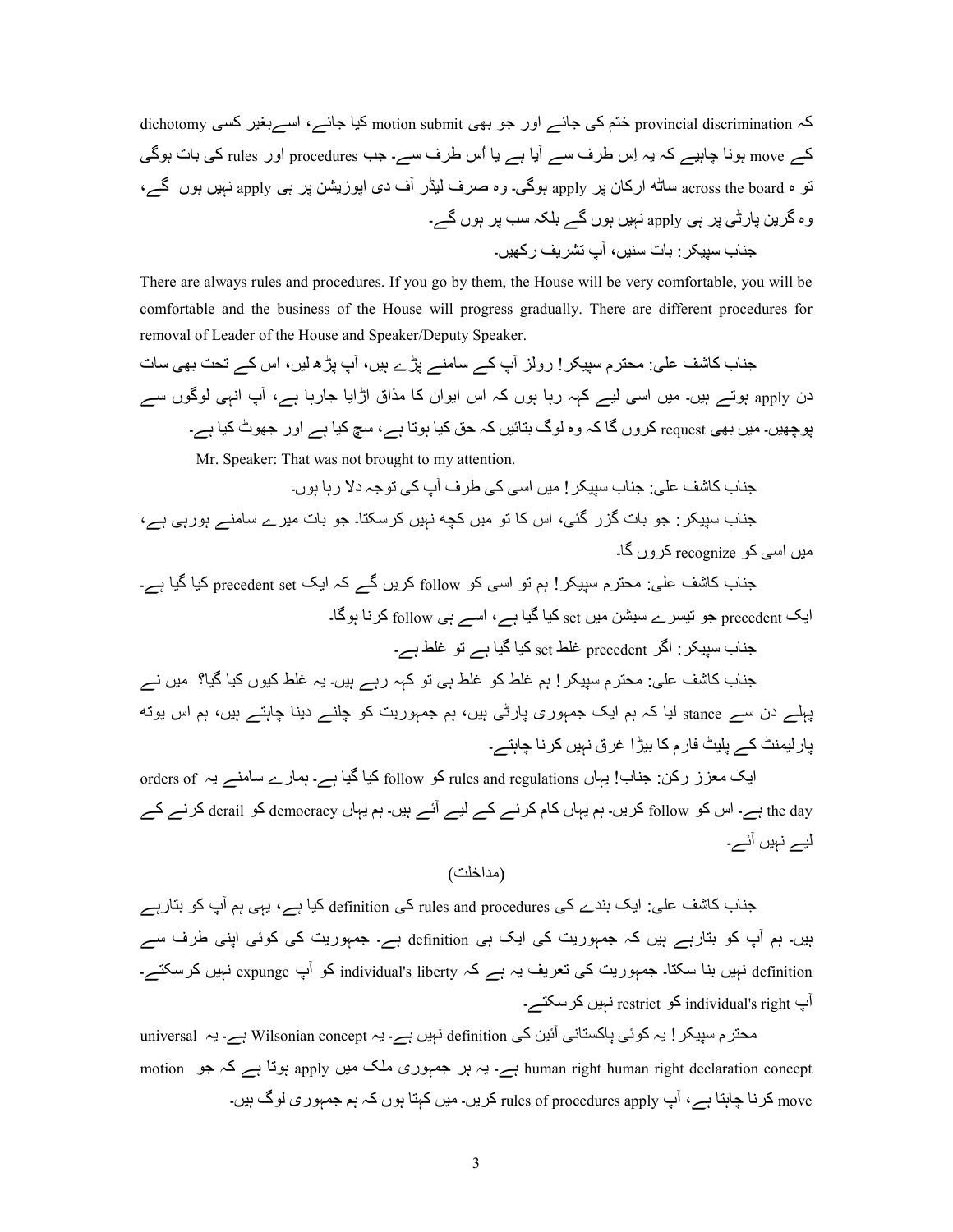جناب سپیکر : نہیں، آپ جمہوری نہیں ہیں۔ آپ کہاں جمہوری ہیں؟ You are not following the procedure at all.

جناب کاشف علی: محترم سیپکر! میں آپ کی توجہ اسی جانب دلا رہا ہوں کہ یہاں rules and procedures ہے۔ یہاں rules and procedures کو discriminately apply کو discriminately apply کیا جارہا ہے۔ محترم سپیکر ! آپ مجھے بتائیں کہ اتنا غلط precedent کیوں set کیا گیا کہ ایک شخص کے لیے ویی motion سات منٹ میں move ہوجاتا ہے جبکہ دوسرے کے لیے سات دن لیتا ہے۔ یہاں کوئی مذاق کرنے نہیں آتا۔

Rana Faisal Hayat: Point of order, Mr. Speaker. Enough is enough. He has had enough of it.

جناب کاشف علی: دیکھیں، enough is enough کا کیا مطلب ہے؟ میں بات کررہا ہوں، یہ کوئی طریقہ ہے بولنے کا؟ جناب سپیکر! اسی authoritarian and tyrannical language کرتا ہوں۔ یہاں موجود ساٹتہ کے ساٹتہ ارکان equally treat ہوں گے۔ سب پر rules and procedures, equally apply ہوں گے۔ میں کہتا ہوں کہ انہوں نے جس طرح کی language استعمال کی ہے، انہیں اپنے عہدے سے resign کرنا چاہیے۔ محترم سپیکر ! یہ ایک جمہوری پلیٹ فارم ہے، انہیں کم از کم جمہوری زبان تو استعمال کرنی چاہیے۔

 Mr. Speaker: How many times are you going to use the "democratic platform" in your speech. It is a democratic platform. There is a procedure which is meant to be applied.

 >;:ب Z:p J`:;< :ب 45678! @6ں iپ Z `j<\ہ ا8` >:MC د رہ: ہ\ں Zہ Eہ:ں >?ہ\رn \ر 4Eے ا8[?:ل Cہ6ں Z6ے >:رہے۔ اور :W\ہ motion adopt ،ںE4Z motion move پi ں۔6ہ رہے4Z ں6ہC adhere \Z اس پi :45678 ب: >; اL;ے و~l L4 eiے W:۔ ےZ ٹE4ٹ4568 ،ہے :Eد4Z move ےJہL دن R6j motion :;Lا ےC ں6! @45678 ب: >;:`J p:Z ب: >; ۔:^j ے6ہ:a :C\ہ 4L order of the day ےZ جi وہ ،ہے ڑاL س:L

جناب سبیکر : سات دن تو نہیں ہوئے ؟

جناب کاشف علی: محترم سپیکر ! آپ سات دن کی بات کررہے ہیں، میں آپ کو وہی بتا رہا ہوں۔ آپ honourable authority ہیں، میں آپ سے ایک permission لینا چاہتا ہوں۔ دیکھیں، ہم بات کرتے ہیں facts and figures اور evidences کی۔ آپ انہی لوگوں کو کھڑا کرکے ان سے پوچھیں کہ ان کے پر ائم منسٹر کے خلاف بیش کیے جانے والے motion کو کتنا time لگا۔ محترم سپیکر ! دیکھیں، ہم ایک precedent set کرنے کی بات کررہےہیں۔ مجھے بڑا فخر ہے، Blue Party کی dichotomy کو چھوڑیں، یہاں ایسے لوگ ہیں جو principlesکی بات کرتے ہیں، جو غلط کو غلط بولتے ہیں اور صحیح کو صحیح بولتے ہیں۔ جناب سیپکر ! یہ motion ابوان میں آنا چاہیے۔

>;:ب :45678 iج Cہ6ں eiے W:۔

 $\kappa$ سناب کانٹنف علی: اگر ہمارے جمبوری حق کو  $\epsilon$ xpunge کیا جارہا ہے تو میں ایوان سے  $\kappa$  walk out declare کرتا ہوں۔ میں ہر اس رکن کو invite کرتا ہوں جو سمجه رہا ہے کہ rules and procedures کو discriminately impose کیا جارہا ہے، میں انہیں invite کرتا ہوں کہ وہ آئیں، کھڑے ہوکر صحیح کو صحیح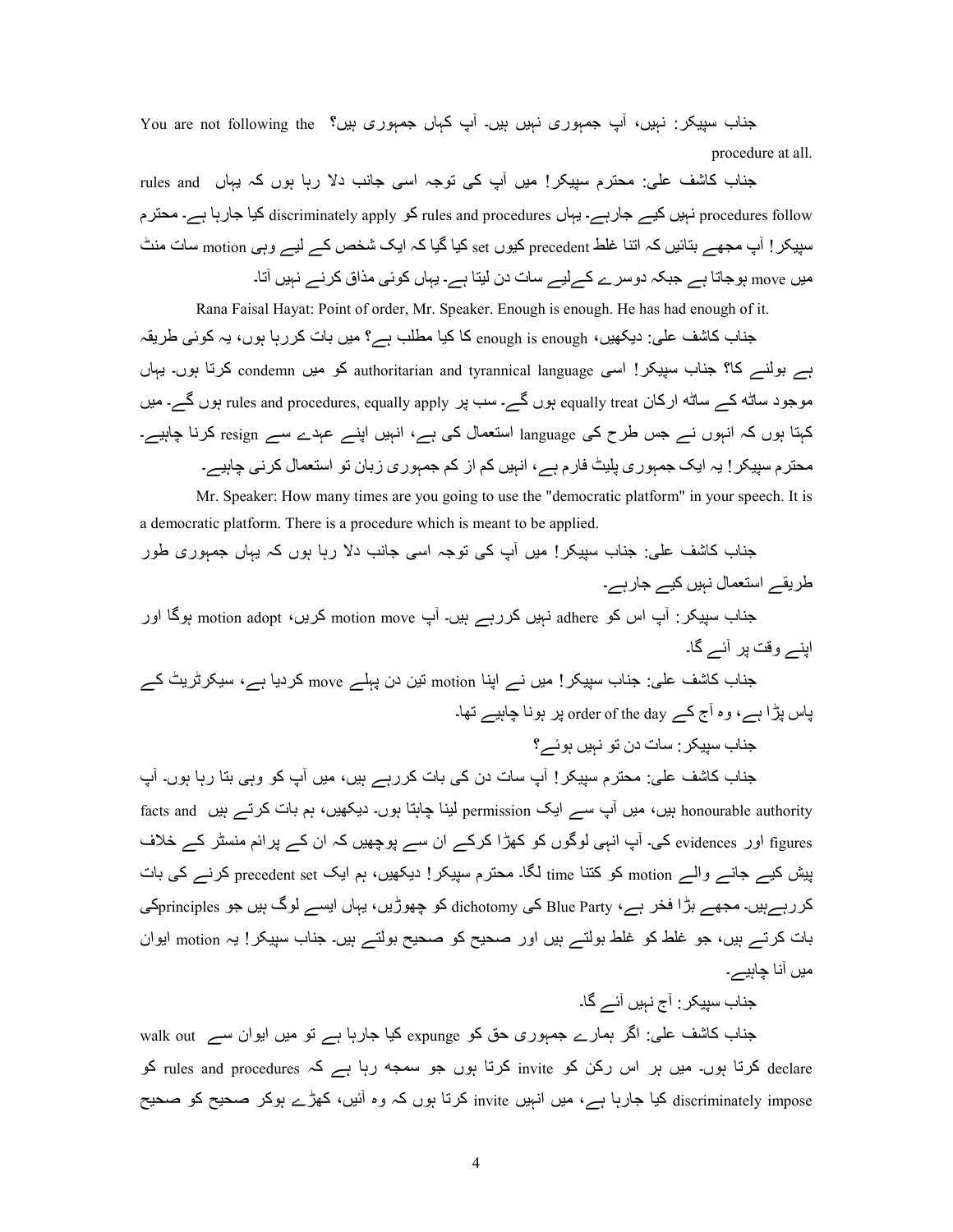بولیں، غلط کو غلط بولیں۔ جب تک ہم اس بلیٹ فارم کی politics کو نہیں سدھاریں گے، اس ملک کو کوئی نہیں بچا سکتا۔ یہاں میں چه مہینوں سے پوته پوته کی باتیں سن رہا ہوں، چه مہینوں سے democracy کی بات سن رہا بوں، یہاں democracy کا بیڑا غرق کیا گیا ہے۔ یہاں democratic rules and regulations کا بیڑا غرق کیا جارہا ہے۔

 Mr. Speaker: You may declare the walkout before I put throw you out. Kashif *sahib*, you are violating all the rules and decency.

جناب کاشف علی: میں آج walkout کررہا ہوں اور میں ہر اس رکن کو بھی invite کرتا ہوں جو سمجھتا ہے کہ صحیح کو صحیح اور غلط کو غلط کہنا چاہیے۔ شکریہ۔

Mr. Speaker: We adjourn the session for five to ten minutes. Let us have Kashif in the chamber.

 راC: s6 ¶}P:6ت ( وزE4 ا·O :;< ( :ب! @\_^ے دو @;ٹ Zے Q6ے ا>:زت دEں۔ ے؟W ں6Q\V :6Z پi :45678 ب: >; راC: s6 ¶}P:6ت >: ;:ب! @6ں 4ف Eہ V]:C: a:ہ[: ہ\ں Zہ ہO Eہ:ں 4ف اQ:ظ Z: ہ46 L^46 Z4 Zے اE\ان Zے ~:C\ن اور ei6R Z `ده\_:6ں Cہ6ں اڑا 58[ے۔ >M ہ?:رے ~:C\ن @6ں :8ت دن Z: time proposed دE: W:6 ہے j\اس 8ے ہٹ Z4 V:ت Cہ6ں ہ\C `a:ہ6ے۔ اس Zے ±وہ، iپ Zے P5O Zے @:V،@ 6ں >:Z4 ان 8ے V:ت Z4j: ہ\ں۔ >;:ب :45678 iپ ان 8ے V:ت Z4Eں اور ان 8ے Zہ6ں Zہ Eہ procedure Cہ6ں ہے۔ ہO دس @;ٹ Zے Q6ے

اجلاس کو adjourn کرتے ہیں۔

## ---------------- *[The House was adjourned for ten minutes]*  ----------------

*[The House was reassembled after break with Mr. Speaker (Wazir Ahmed Jogazai) in the Chair]* 

---------------- جناب وزیر احمد جوگیزئی (سپیکر یونه پارلیمنٹ):ہم calling attention notice پر بات کر رہے تھے۔جناب وزیر اعظم صاحب! آپ اپنی statement دیں گے؟

رانا فیصل حیات (وزیراعظم بوته پارلیمنٹ): شکریہ، جناب سپیکر! ایسا ہے کہ سیلاب پر already ایک resolution آچکی ہے اور ہم اس پر working کر رہے ہیں۔ کالا باغ ٹیم کی بات کی گئی، کالاباغ ٹیم کو بہت because it has the potential to create 3600MW of electricity لیا جا رہا ہے :6Q0MW of electricity they are also trying to make an کی صوبائی حکومت kPK ہے۔ they are also trying to make an environment in the province کہ اس کے حق میں کچه کیا جائے اور اس پر national consensus کی ضرورت ہے۔ ہم نے floods کے بارے میں جو کمیٹی بنائی تھی، وہ already اس پر کام کر رہی ہے۔ شکریہ۔ RESOLUTION

Mr. Speaker: There is a resolution moved by Mr. Rafiullah Kakar, Mr. Inam Ullah Marwat, Mr. Mateeullah Tareen and Mr. Hazrat Wali Kakar. Those who are moved this resolution anybody amongst them is present?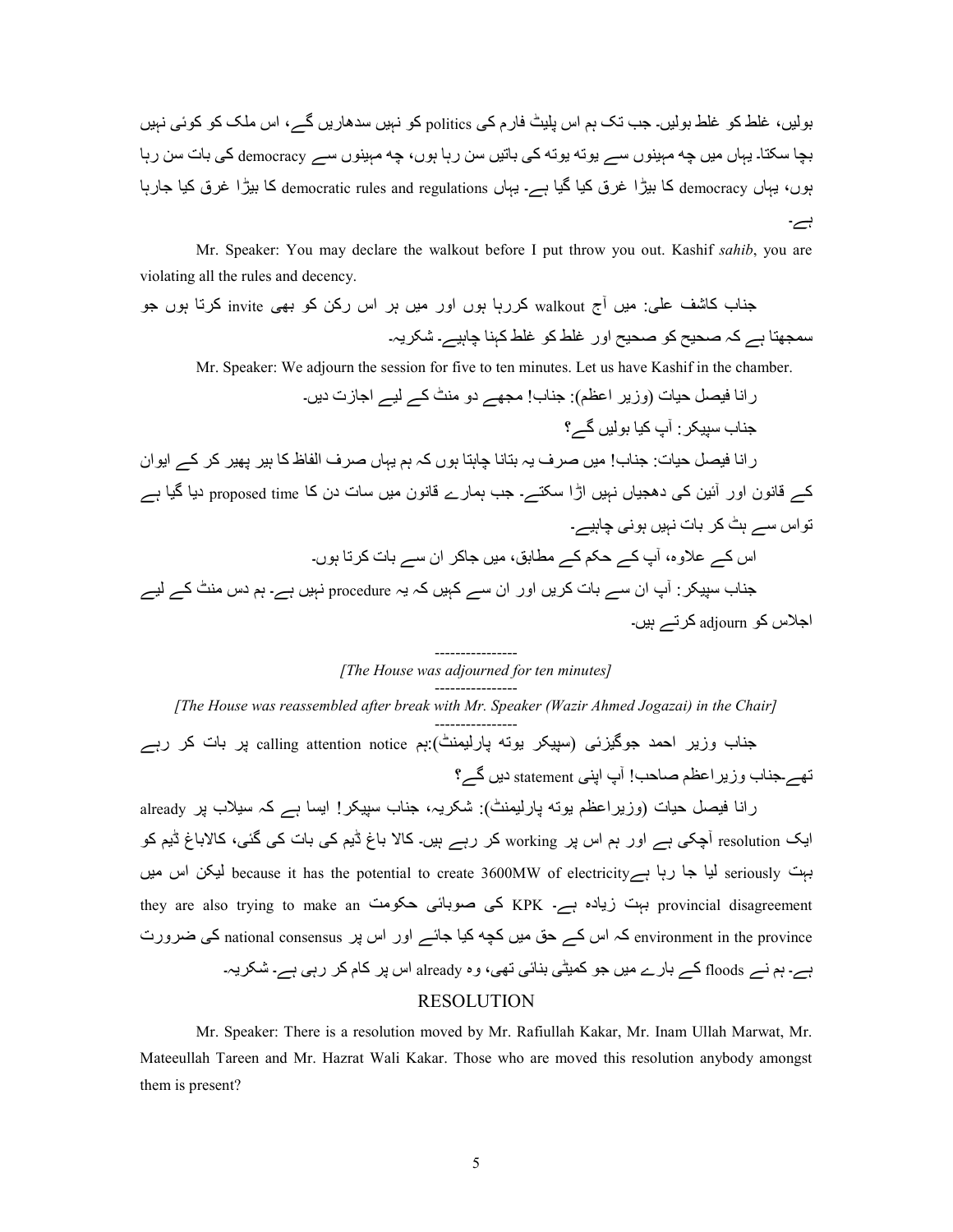One honourable Member: Mr. Speaker, they are coming and we will present this in a while. Mr. Speaker: No they are not coming, you want to move it.

ر فبع اللہ صاحب آگئے ہیں۔

 Mr. Rafiullah Kakar: Thank you Mr. Speaker, I would like to move a resolution that; "This House unequivocally condemns the continuation of the barbarous "Dump and Kill" policy by the military establishment in Balochistan. Since the new nationalist-led government has assumed office, the body count of Baloch missing persons has been on rise, which reveals not only the ignominious indifference of the security establishment to the post-election realities but also their blatant disregard of the rightful authority of civilian government. If the establishment persists with such strategies, it is likely to accentuate further the crisis of national integration".

جناب سپیکر ! میں اس resolution کی importance بتانہ کے لیے یہاں اس لیے لایا ہوں، ہمارے محترم اپوزیشن لیڈر ہمیں بعض اوقات کہتے رہتے ہیں کہ ہماری بات terrorism سے شروع ہو کر بلوچستان پر ختم بوتی ہے۔ Issue یہ ہے کہ شاید بابر بیٹه کر اس issue کی significance لوگوں کو معلوم نبیں ہوتی۔ Having been then we نک پہنچ جاتی ہیں کہ ived there and living there ground realities reach to a point where there is no u-turn ہ جہاں پر آپ point of on return پہنچ جاتے ہیں تو تب ہمیں سمجه آتی ہے۔ This was exactly what happened in East Pakistan جہاں یہ ہوا۔ اب بلوچستان کی حالت یہ ہے کہ وہاں دو طرح کی insurgencies چل رہی ہیں، ایک sectarian insurgency جس میںnon-state actors involved بیں اور ایک ethno-nationalist ہے جس میں ایک Baloch ethnic group کے کچه segments involved ہے حالت یہ ہے کہ میں آپ کے سامنے کچه ایسے انکشافات کروں گا کہ کوئٹہ کے اکثر سکولوں میں آپ پاکستان کا جھنڈا نبیں لبر ا سکتے، وہاں آپ قومی تر انہ نہیں پڑھ سکتے کیونکہ militants کی طرف سے threat ہے۔ Rural ہے Baloch belt میں Baloch میں حالت یہ ہے کہ وہاں سکولوں میں morning assembly ہوتی ہے اور نہ بیassembly کے دوران پاکستان کا جھنڈا سکولوں پر لہرایا جاتا ہے۔جس صوبے حالت یہاں پہنچ چکی ہو، آپ کی سرکاری بلڈنگوں پر خدا نخو استہ لکھا ہوتا ہے کہ پاکستان مردہ باد، کوئٹہ میں سرکاری املاک پر پہ نعرے لکھے ہوئے ہیں۔ آپ کوئٹہ جیسے شہر میں سکولوں میں پاکستان کا قومی تر انہ نہیں پڑ ھ سکتے، آپ flag hoist نہیں کر سکتے ۔ UET Khuzdar میں میر ے دوست پڑ ھتے ہیں میں نے ان سے بات کی تو انہوں نے کہا کہ وہاں یاکستان کا جھنڈا نہیں لہر ایا جاتا۔ اسی طرح Baloch belt کے اکثر علاقوں میں بہی حالات ہیں۔ جب حالات بہاں تک بہنچ جائیں لیکن لوگ بھر بھی کہہ رہے ہوتے ہیں کہ بلوچستان میں تو آئے روز کوئی نہ کوئی مسئلہ ہو جاتا ہے، یہ اتنا اہم نہیں ہے، یہ چلتا رہے گا۔ بھائی یہ چلتے رہنے کی بات نہیں ہے۔ The reason we highlight East بم نے this issue time and again and emphasize on it because we have made mistakes in the past, Pakistan میں یہی کیا جب پانی سر سے گزر چکا تو we realize but then it was too late یہی چیز بلوچستان میں بو رہی ہے، ہم بار بار چیخ رہے ہیں کہ خدا نخواستہ اگر اس معاملے کو حل نہ کیا گیا تو اس ملک کی integrity کو خطرہ ہے، crisis of national integration مزید بڑھے گا۔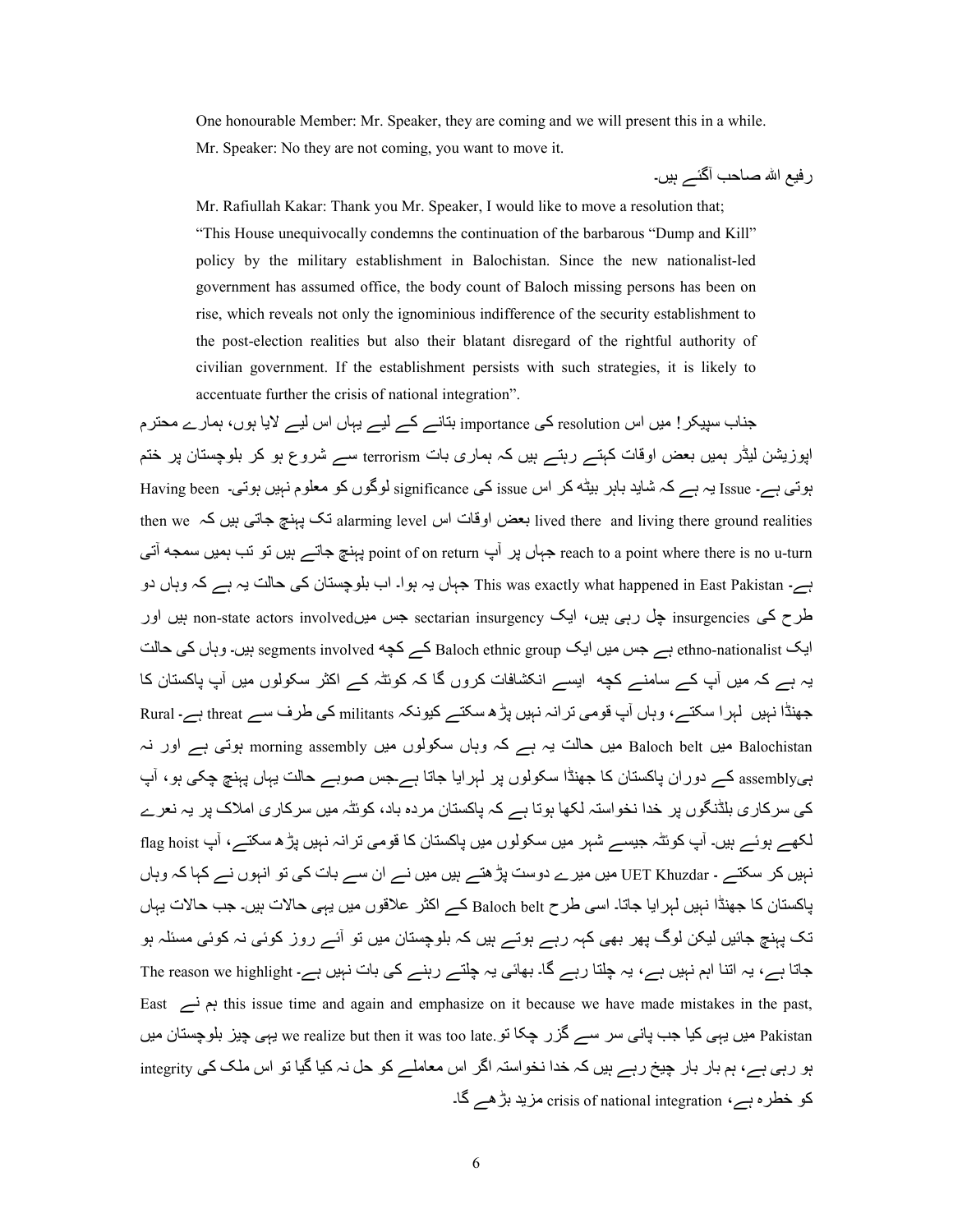جناب سپیکر ! میں یہ resolution particularly اس لیے لایا ہوں کہ آپ سب ماشاءاللہ معزز ممبران ہیں، آپ ٹی وی بھی دیکھتے ہیں، خبریں بھی پڑھتے ہیں۔ ایک بلوچ صحافی عبدالرزاق جسے آج سے چار پانچ مہینے قبل بلوچستان سے اغواء کیا گیااور اس کی لاش کر اچی کے ایک علاقے سے تقریباً ایک ہفتے پہلے ملی ہے۔ جناب والا! آپ وہ تصویر دیکه لیں جو ہربیار مری اور دوسرے لوگوں نے Twitter پر اپنے pages پر load کی، literally اس کی تمامbody جلی ہوئی تھی، اس کی family نسر اسسر صرف اس کی ٹانگوں اور ہاتھوں کی انگلیوں کے نشانات سے شناخت کیا، اس کے چہرے اور باقی تمام جسم کو no one could identify it, وہ ساری کی ساری جلی ہوئی تھی۔ یہ بلوچستان کا پہلا صحافی نہیں تھا جسے بے دردی سے مارا گیا۔ یہ اکلوتا بھائی تھا۔ اس کا خاندان اس پر dependent تھا اور یہ روزگار کا واحد ذریعہ تھا۔ معلوم نہیں کہ تربت اور کیچ جیسے backward areas سے اٹه کر اس <sub>stage</sub> تک پہنچنے میں اس نے کیا تگ و دو کی ہو گی؟ جب ایسے لوگ عام political activists جنبیں کچه civic sense آجاتا ہے، وہ جب حقوق کی بات کرتے ہیں تو آپ لوگ force use کر کے اس طرح brutally اور بے دردی سے انہیں suppress کرتے ہیں۔ مجھےاس family کی فکر نہیں ہے، مجھے ِ ان تمام نوجوانوں کی فکر ہے، ان تمام میں ماشاءاللہ civic sense ہے، they know their rights and .responsibilitiesشجھے عبدالرزاق بلوچ کی شکل میں تمام نوجوانوں کی تصویریں نظر آرہی ہیں، مجھے اپنی تصویر نظر آرہی ہے کیونکہ اگر مجھے جس بھی forum پر موقع ملے گا I will speak against injustice تو کیاonly for speaking against injustice مجھے اس طرح بے دردی سے فتل کر دیا جائے گا؟ کل عبدالرزاق بلوچ، آج رفیع اللہ کاکڑ ، پرسوں وزیر اعظم صاحب، اس سے اگلے دن کاشف صاحب کی باری آسکتی ہے ، for that matter کسی کی بھی باری آسکتی ہے۔

in the history of Balochistan at least آئی ہے اور in the history of Balochistan at least Baloch ، بین nationalists اس معین theoretically we can say that this is a genuinely representative government, nationalists ہیں، اس میں Pashtun nationalists ہیں اور جب یہ nationalist government آئی تو اس سے ہماری but they disappoints us that military establishment has not ceased its previous policy. تهیں.6^j expectations صرف پچھلے تین مہینوں میں جب سے یہ نئی حکومت آئی ہے تیس کے قریب لاشیں مل چکی ہیں، پہلے کوئٹہ سے ملتی تھیں، اب کر اچی میں جا کر پھینک دیتے ہیں۔ یہ تیس کے قریب لاشیںindirectly اس nationalist and representative government کے لیے ایک signal ہے کہ you do not have any authority یہاں میرے ساتھی جن کا بلوچستان سے تعلق نہیں ہے وہ اکثر مجه سے پوچھتے رہتے ہیں کہ آپ لوگ خوش نہیں ہوتے، آغاز حقوق بلوچستان <sub>package</sub> آیا، زرداری حکومت نـــر معافی مانگی لیکن آپ لوگ خوش نبیں بوتـــر، خوش بونـــر کی بات نبیں ہے، آپ نے آغاز حقوق بلوچستان کا package دیا، اس میں primary point ہی یہ ہے کہ آپ missing persons کا مسئلہ حل کر دیں۔ آپ نے معافی مانگی، مشرف دور میں اننی mutilated dead bodies نہیں ملی تھیں جتنبی سابق دور میں ہمیں ملی ہیں۔ جب آپ لاش دیں گے اور ساته ایک سکول بنا دیں گے تو do you think کہ  $\Omega$ لو گ اس لاش کو بھول جائیں گے۔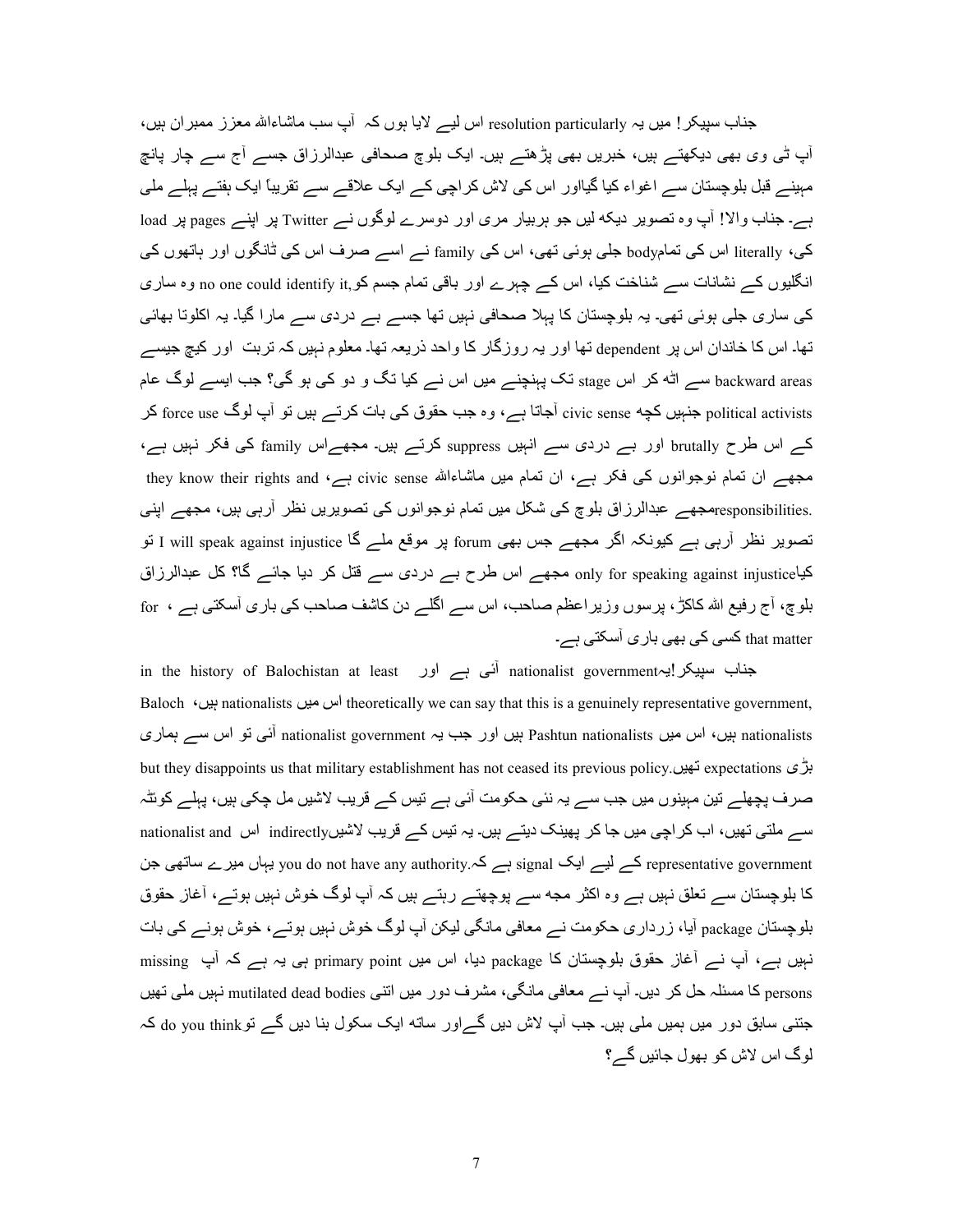and I believe that everybody sitting in this سمجھتا ہوں and I believe that everybody sitting in this سمجھتا DJ@ اس patriotismہZ ں\ہ :?\_^[8 ہE ں6 @R56Q House is among the most patriotic citizens of this county کے لیے جو محبت ہے یہ اس دن question ہو گی خدانخواستہ اگر عبدالرزاق بلوچ کی طرح میرے family جس کی mutilated body ہے members and for that matter any Baloch missing person ملتی ہے اگر وہ مجھے ملے،کسی کے ناخن نکالے گئے ہیں، یہاں تک کہ bullet سے firing کر کے ان کے سینوں پر پاکستان کے جھنڈے بنائے گئے ہیں۔ خدانخواستہ میرے family members تو دور کی بات میرے گاؤں میں بھی کسی کی اس طرح کی لاش آجائے تو پھر اس دن میر patriotism پنا نہیں کہاں stand کرے گا۔ آپ bullet سے patriotism نہیں  $^2$ ال سکتے $^2$  hower project کریں۔ یہاں کے لوگوں کو ground realities کا نہیں پتا کہ نئی حکومت آئی ہے اور آپ ابھی تک خوش نہیں ہیں، بھائی خوش ہونے کی بات نہیں ہے، بلوچستان کا مسئلہ ہمیشہ ہی یہ رہا ہے military establishment has been interfering in the affairs of the civilian government. Civilian ہZ governmentاتی ہے، ایک تو وہ پہلے سے نااہل ہوتی ہے اوپر سے military establishment ان کی تھوڑی بہت My کو۔ $M$  Performance کو missing persons, dead bodies, FC سے activities کو erformance point here is کہ ایک representative government آئی ہے خدار !! میں حکومتِ پاکستان سے درخواست کرتا ہوں کہ وہ military establishment کو لگام دے اور اگر وہ انہیں لگام نہیں دے گی، یہ missing persons کا معاملہ، mutilated dead bodies یھینکتے ہیں، جس دن پانی سر سے گزر جائے گا۔ مجھے حیرت ہوتی ہے، بڑے بڑے لوگ، بڑے بڑے اخبار ات جو اس وقت مشرقی پاکستان کے خلاف لکھتے تھے، آج سب پچھتا رہے ہیں کہ ہم یہ غلطی ہوئی، وہ غلطی ہوئی,but its too late اب اس کا کوئی فائدہ نہیں ہے۔ اس سے زیادہ تکلیف دہ بات یہ ہے کہ ,we have learnt nothing from our mistakes of the past ہم بلوچستان میں وہی غلطیاں دہرا رہے ہیں۔ آج تو صرف جھنڈا نہیں لگ رہا۔ میں ان کی target killings کے ماته ان settlers کی target killings کو بھی condemn کرتا ہوں۔ عید سے پہلے تیرہ مسافروں کو بس سے اتار کر ، ان کے شناختی کارڈ check کیے اور جو پنجاب اور سندھ سے تعلق رکھنے والے لوگ تھے ان کو قتل کیا۔ کس نے کیا؟ دہشت گردوں نے کیا، non-state actors نے کیا۔

are trapped in a unending war between the non-state actors and حناب سپیکر ! ہم بلوچستان کے عوام ,the state یہ کب تک جاری رہے گی؟ وہ مسافروں کو ماریں گے، ایک عام پنجابی مزدور کو ماریں گے، ایک تیچر کو ماریں گے اور یہ ایک برائے نام عام Baloch activist کو ماریں گے تو کیا اس طرح بلوچستان کا مسئلہ حل ہو گا؟ ہم Baloch militants کی ان activities کو condemn کرتے ہیں جو وہ کرتے ہیں۔ میرے اپنے ایک ٹیچر مار دیے گئے، .he was Punjabi اس تکلیف کا مجه سے زیادہ کس کو پتا ہو گا؟ He was my teacher, just because that he was not from Balochistan. انہیں کالج کے سامنے مارا گیا اسی طرح I feel for those Balochs ہنبہیں military establishment نے لیکن چونکہ military establishment بر میں اس لیے زیادہ responsibility ڈال رہا ہوں کہ بہstateہ کو represent کرتی ہے اور state کاrole ایک باپ کی طرح کا ہوتا ہے اور زیادہ responsibility state پر آتی ہے۔ میں اس لیے اپنے دوستوں سے یہ گزارش کرتا ہوں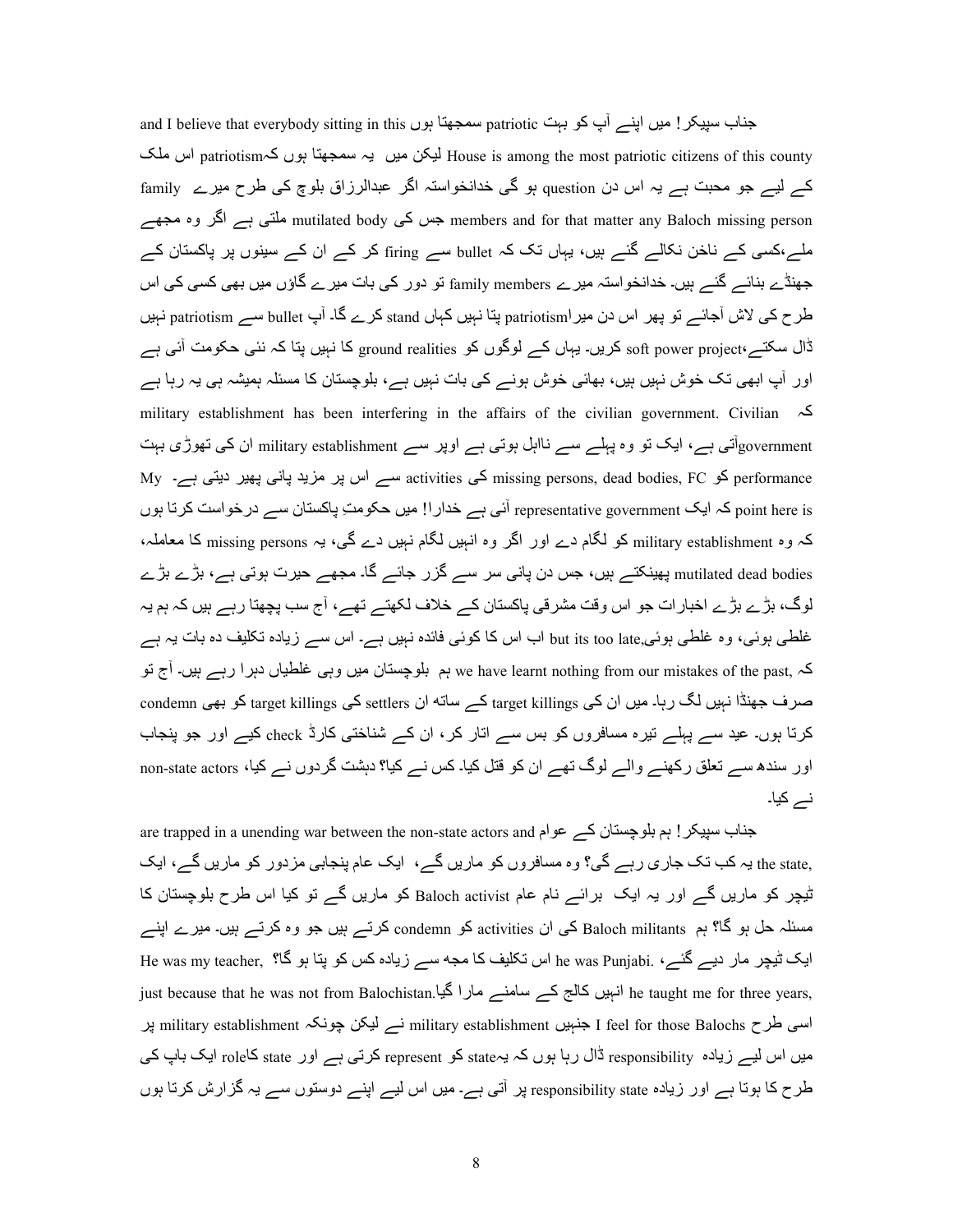That is all from my side. Thank ۔کہ یہ حالات جس دنpoint of no return پر پہنچ گئے ہیر آپ پچھتائیں گے۔ you for your passion and presence.

Mr. Speaker: Mr. Inam Ullah Marwat *sahib*.

Mr. Inam Ullah Marwat: Thank you Mr. Speaker, I fully agree with this resolution that has been moved by Mr. Rafiullah Kakar and he was quite right in saying that we are dealing with the Balochistan issue on the face value, I mean the grievances of Balochistan are something like that they have always complaints that we have not been taken on board whenever the government comes in Balochistan. For the first time in history in 1973 you can see when the first Constitution of Pakistan was formulated and National Awami Party was formed government in the province and it was representing the locals. After just one year when demanding for more autonomy the provincial government was dismissed by then government led by Pakistan People's Party. For the first time in history and this credit goes to PML (N) that they made a huge compromise by just leaving the government although they could form government over there but they gave that government to the local political parties i.e., Paktoonkhwa Milli Awami Party and others who are representing Balochs.

Mr. Speaker, Want I want to say that although the local parties are representing but when I say that we are dealing with it on the face value, military establishment is quite active over there. I think military is quite right, it can justify in something like that we left a political space over there and that space has now filled by foreign hands and to counter those foreign hands the army is just compelled to act there. I believe that a proper policy should be framed and the power should be given to the locals. We should take them on board, give them responsibilities. We can not go with military type of solution which has been applying for the last sixty years and what is the result of this? The foreign hands over there and they are quite exploiting the insurgency. Thank you.

Mr. Speaker: Mr. Mateeullah Tareen *sahib*.

جناب مطیع اللہ ترین: ہم اس ایوان میں information and number game کے لیے یا quantitative measures and کے لیے باتیں تو کر دیتے ہیں، سن لیتے ہیں لیکن کبھی feel نہیں کرتے کہ ان measures and quantities میں درد اور feeling کیا ہے؟ جتنے لوگ لاپتا ہیں، ان کے گھروں میں کیا حالات ہیں؟ ان کی normally کیا ہے، ان کی families کی کیا situation ہے؟ میں کچه figures دوبارہ پیش کروں گا جو normally quote کیے جاتے ہیں کہ اس وقت missing persons کی تعداد بلوچ groups کے مطابق above ten thousand ہے جبکہ حکومت کی طرف ان کی تعداد below one thousandہے۔ Let's agree کہ بلوچ ایک extreme پر بیں اور حکومت دوسری extreme پر کھڑی ہے، یہ figure five thousand کے درمیان یا پھر چار ہزار کے درمیان ےZ ان just believe four thousand people means you are paralyzing four thousand families in a province,ہے لوگ گھروں سے غائب بیں اور اس معاملے کو seriously نہیں لیا جا رہا۔ Judiciary is talking about it time and again Chief Justice *sahib* باربار کہتے ہیں کہ missing persons کے معاملے کو seriously لیا جائے۔ پچھلے ایک دو سالوں سے اسی معاملے پر discussion ہو رہی ہے۔ ہر عید پر ہم اچھے اورنئے کپڑے پہن کر، بن سنور کر رشتے داروں کے ہاں جاتے ہیں، خوشیاں مناتے ہیں، ان missing persons کے رشتے دار Quetta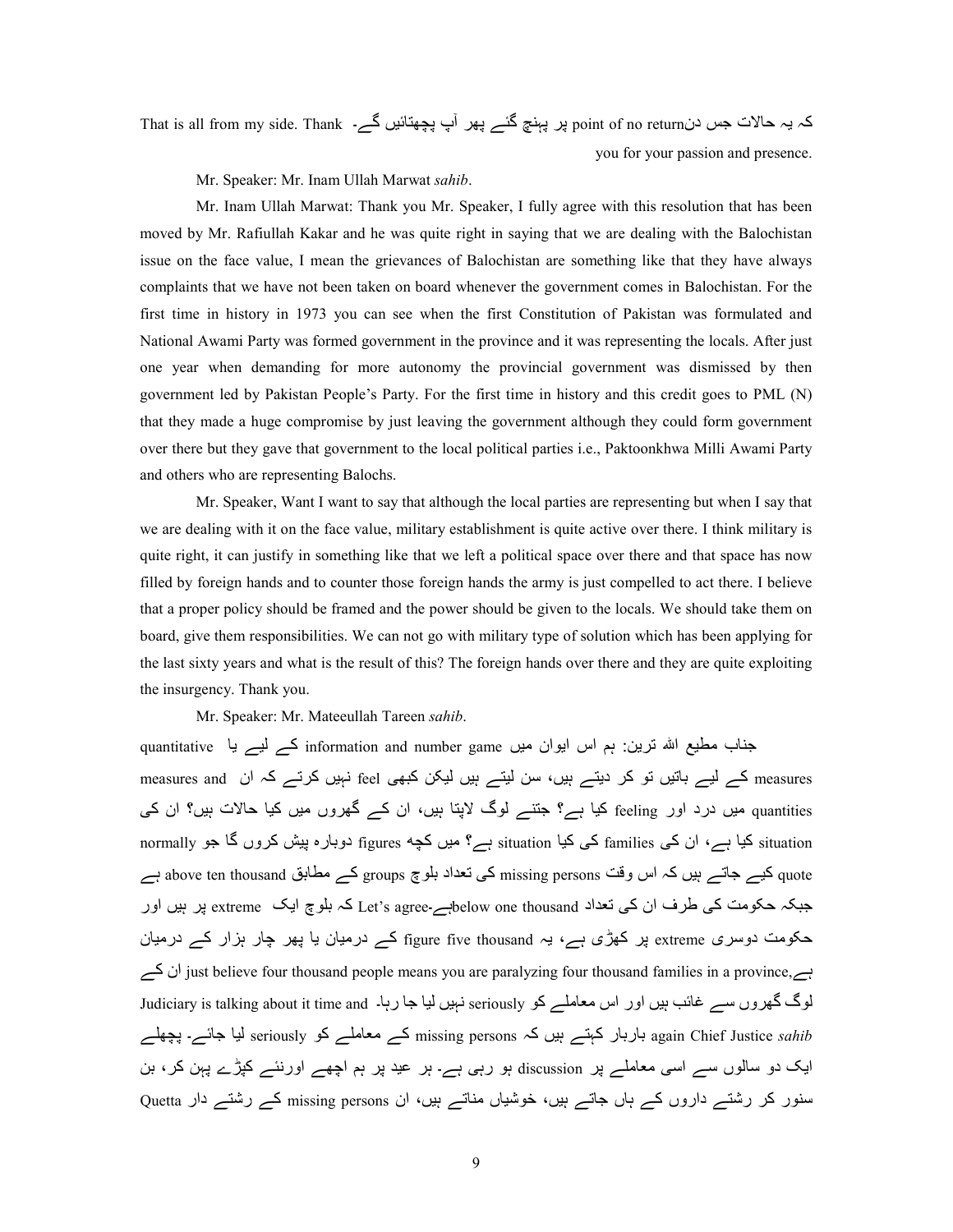Press Club کے باہر ایک ٹینٹ میں بیٹه کر عید کے تینوں دن اپنے عزیز واقارب کو یاد کرتے رہتے ہیں۔ ایک طرف ایک آدمی خوشی منا رہا ہوتاہے اور دوسری طرف دوسرا آدمی اپنے رشتہ دار کے غم میں ٹینٹ میں پوری عید پر انسر کپڑوں میں گز ار دیتا ہے۔ اس کے باوجود اس کے لیے commitment, will and process جس that is not going on. نظر ح یہ کام ہونا چاہیے تھا

Mr. Speaker, Mr. Rafiullah said about the military establishment being involved in the whole process.

میں اس میں ایک اور چیز کو بھی include کرنا چاہوں گا صرفmilitary establishment ہی نہیں موجودہ الیکشن ہونے کے بعدپچھلے تین مہینوں سے Balochistan Government کی کابینہ ابھی تکform ہی نہیں ہو سکی۔ ,We really appreciate اس ایوان میں ہر کوئی agree کرے گا کہ Balochistanکس آنے والی تمام حکومتوں اور صوبائی اسمبلیوں میں ایک consensus کے ساته لوگوں کو represent کرنے والی اگر کوئی اچھی حکومت but still there is a deadlock on the formation of the Cabinet of Balochistan. ہنی ہے تو وہ موجودہ حکومت ہے Here is not the involvement of the military establishment but the involvement of the Federal Government کہ اس کے نمائندے ایک deadlock create کر رہے ہیں۔ وہاں already ایک معاہدہ ہو چکا ہے کہ کون سی وزارت کس پارٹی کو ملے گی، اس کے باوجود the major party that is sitting in the center is interfering in the provincial affairs once again in the formation of the cabinet. نُنِن ماہ گزر چکے ہیں اور وہاں ابھی تک national government ایک how will the affairs of the province will be run?،'لاہ کی تشکیل نہیں ہو سکی کوجا کر آپ یہ تو کہہ دیتے ہیں کہ ہم نےبلوچستان میں ایک ایسی representative government بنا دی جو ان کے اپنے عوام کی ہے۔ ہمارے پاس mandate تھا لیکن ہم اپنا وزیراعلیٰ نہیں لائے لیکن خدارا! اب اس mandate کو کام کر نے دیں، اس کی کابینہ کو بننے بھی تو دیں، وہاں کی کابینہ بنے گی، اس پر کام ہو گا تو جا کر کوئی policy form ہو گی اور ان missing persons کے حوالے سے یا دوسرے حوالوں سے کوئی کام ہو گا، کوئی way out نکلے گا۔

جناب سیپکر اِمجھے تو یہ چیز سمجه نہیں آتی۔ رفیع اللہ کاکڑ نے مثال دی کہ تربت کا رہنے والا ایک صحافی جس کی struggle کو انبوں نے بیان فرمایا، تربت سے اٹھنے والے ایک آدمی کو یا بھر ایک banned lashkar کے تربت یا پنجگور سے اٹھنے والے کسی چھوٹے سے student کو بھی آپ اس کے گھر سے جا کر اٹھا کر ، اس کی body کو mutilate کر کہ کہیں بھی پھینک سکتہ ہیں تو پھروہ کون سی وجہ ہے جو آپ کو روک رہی ہے کہ ایکreligiously banned organization آپ کے صوبے میں دندناتی پھر رہی ہے، وہ ایک دو نبیں بلکہ ایک ہے مبینے میں سینکڑوں لوگ مار تے ہیں، اس کے خلاف کوئی action نبیں ہوا، اس کا کوئی بھی آدمی نہیں بکڑا گیا۔ میں اس ایوان میں کثر اؤں گا نہیں اور اس کا نام لوں گا کہ وہ لشکر ِ جھنگوی ہی ہے جس نسر بر اس act کو accept کیا ہے، ایک settled situation کے مطابق ایک عام آدمی بھی آپ کو بنا سکتا ہے کہ لشکر جھنگوی کہاں رہتی ہے یا پاکستان، بلوچستان اور کوئٹہ کے کن کن specific areas میں ان کے گڑ ہ ہیں، کہاں کہاں ان کے دفاتر ہیں۔ کون لوگ ہیں جو اسےlead کرتے ہیں، what are the names, you have the names, \j ں6 @you have the addresses and you are a complete security agency and still there is a failure on the side.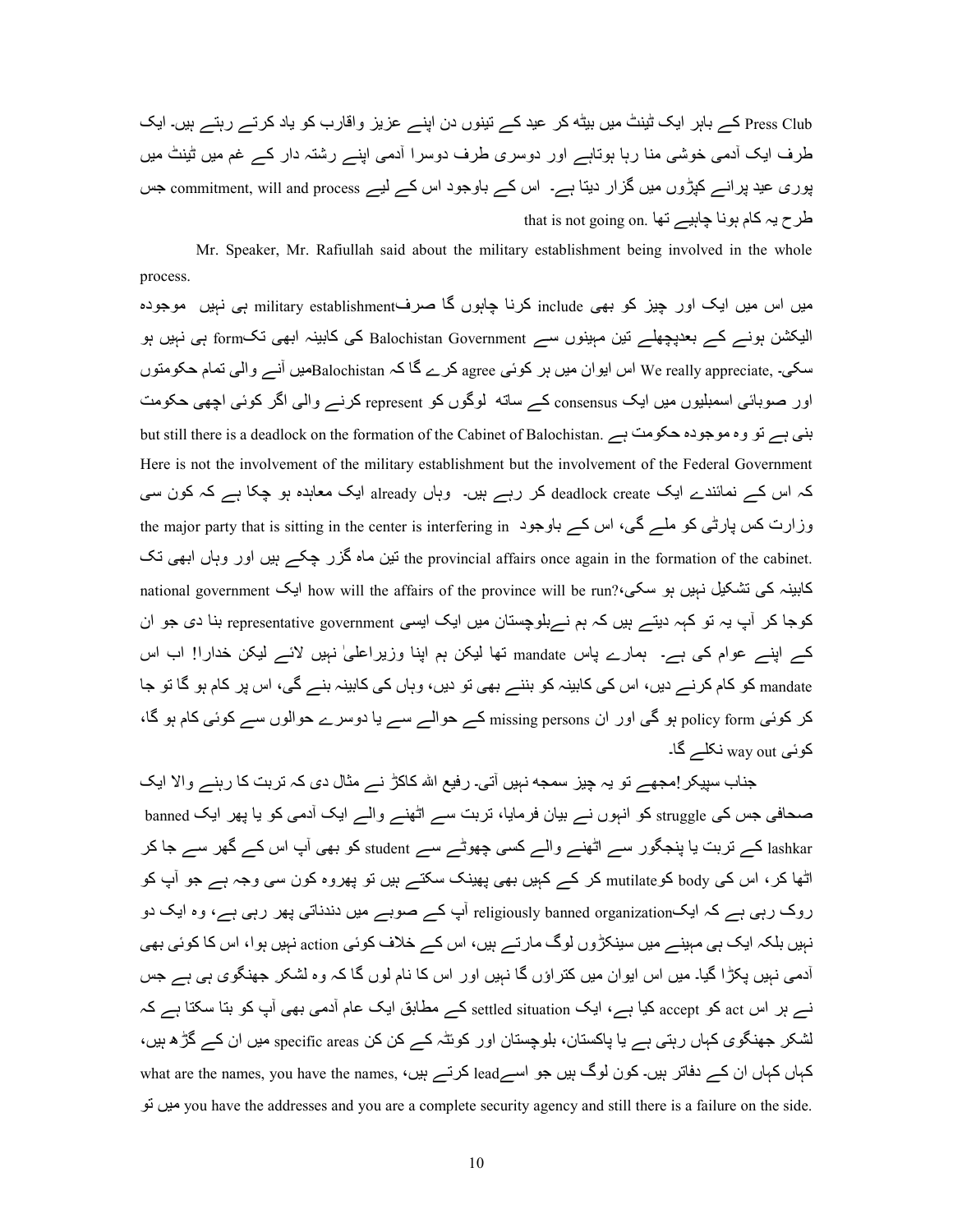اس چیز پر believe نہیں کرتا، being an individual I do not believe on this کو تھوڑا اس situation کو تھوڑا serious لیا جائے۔ میں حکومتی ممبر ان اور اپوزیشن میں بیٹھے ہوئے تمام ممبر ان سے درخواست کرتا ہوں کہ اس resolution کو تھوڑا serious لیں۔ یہاںpolitical deadlock create کرنے کی بجائے بلکہ اس situation میں ان لوگوں کے درد کو سمجھیں اور پھر اس resolution کو سامنے رکه کر کوئی فیصلہ کریں۔ شکریہ۔

جناب سبیکر : جناب حضر ت و لی کاکڑ مصاحب۔

جناب حضرت ولی کاکڑ : شکریہ، جناب سپیکر ! اس میں کوئی شک نہیں کہ ہمیں national integration کو promote کرنے کے لیے اقدامات کرنے چاہییں۔ اس وقت ہمیں واضح نظر أرہا ہے کہ ہمارے ملک میں national integration strong نہیں ہے۔ ہم بلوچستان کے حوالے سے بات کر رہے ہیں کہ وہ کیا issues ہیں؟ مطیع اللہ نسر کہا تھا کہ ایک organization Baloch Voice for Missing Persons کسر مطابق دس ہزار لوگ missing ہیں۔ وہ لوگ claim کر رہے ہیں کہ ہمارے دس ہزار سے زائد آدمی لاپتا ہیں لیکن state یہ کہہ رہی ہے کہ نہیں یہ لوگ ہزار سے بھی کم ہیں لیکن ہم کہہ رہے ہیں کہ یہ جتنے بھی لوگ ہیں یہ لاپتا کیوں ہیں؟ ہمارا آئین اور international law ہمیں کیا بناتے ہیں کہ اگر آپ کسی بھی آدمی کو اغواء کرتے ہیں تو within 24 hours اسے عدالت کے سامنے پیش کریں جبکہ یہاں دس ہزار آدمی لاپتا ہیں اور یہ کیوں لاپتا ہیں؟ ہم نے military and esecurity establishmentکی بات کی تھی۔ بلوچستان میں اتنے سکول نہیں ہیں جتنی ان کی check posts ہیں۔ ہم نے اس کو سمجھتے ہوئے یہ کہا تھا کہ اور کل بھی بات ہو رہی تھی کہ طالبان سے مذاکرات ہونے چاہییں، کسی نے کہا نہیں ہونے چاہییں اور کسی نے کہا ہونے چاہییں۔ ہمارے درمیان ابھی تک اس بات پر consensus نہیں ہوا کہ Baloch nationalists کے militants wings کا ایک نعرہ جو 1948 سے چلا آرہا ہے، ان کا گلہ اور شکوہ ہے اور ہم نے اسے ابھی تک seriously لیا ہی نہیں ہے۔ ہم اس بات کو discuss کرتے ہیں اور ہمیں response مل رہا ہے کہ بلوچ militants کے ساته کسی طرح کی negotiation نہیں ہونی چاہیے۔ ان کی genuine reasons ہیں، ہم مل بیٹه کر ان کے مسائل کو دیکھیں اور انہیں حل کریں۔

جناب سپیکر ! ہم غلطی پر غلطی کر رہے ہیں، مطلب یہ کہ بلوچوں کا ایک national cause ہے جبکہ انہیں tackle کرنے کے لیےہعیشہ ہمارے ملک کی یہ policy رہی ہےکہ ہمproxies کو promote کرتے ہوئے ِملکی issues کو حل کرتے ہیں۔ آج کل ہم سب نے سنا ہے کہ بلوچستان میں ایک banned organization لشکر جھنگوی اتنی active ہے کہ آپ Baloch cause کو depress کرنے کے لیے ایک proxy کو promote کر رہے بیں۔ یہ state کی policy نہیں ہونی چاہیے کیونکہ ہم ایک population کو support کر رہے ہیں۔ کیا یہ ہماری پالیسی ہے؟ ہم non-state actors کے ذریعے اپنا ایک national issue حل کرنا چاہتے ہیں، یہ کیا طریقہ ہے؟

جناب سپیکر ! وزیر بر ائے داخلہ سے میر ا یہ سوال بھی ہے اور گلہ بھی ہے کہ زیارت ریزیڈنسی پر حملہ ہوا، کوئٹہ میں کالج کی چودہ طالبات شہید ہوئیں، انہوں نے ابھی تک ان پر کوئی resolution لائی اور نہ ان پر کوئی بات ہوئی ہے۔ یہ کیا کر رہے ہیں؟ میرا ان سے ایک اور سوال ہے کہ میں لاہور کے ایک protest میں شریک تھا اور وہاں کہا جا رہا تھا کہ قائد ہم شرمندہ ہیں۔ قائداعظم کی رہائش گاہ پر حملہ ہوا اور وہ کہہ رہے ہیں کہ قائد ہم شرمندہ ہیں۔ کیا ہمیں اس بات پر قائد سے شرمندہ نہیں ہونا چاہیے کہ جو دس ہزار لوگ بغیر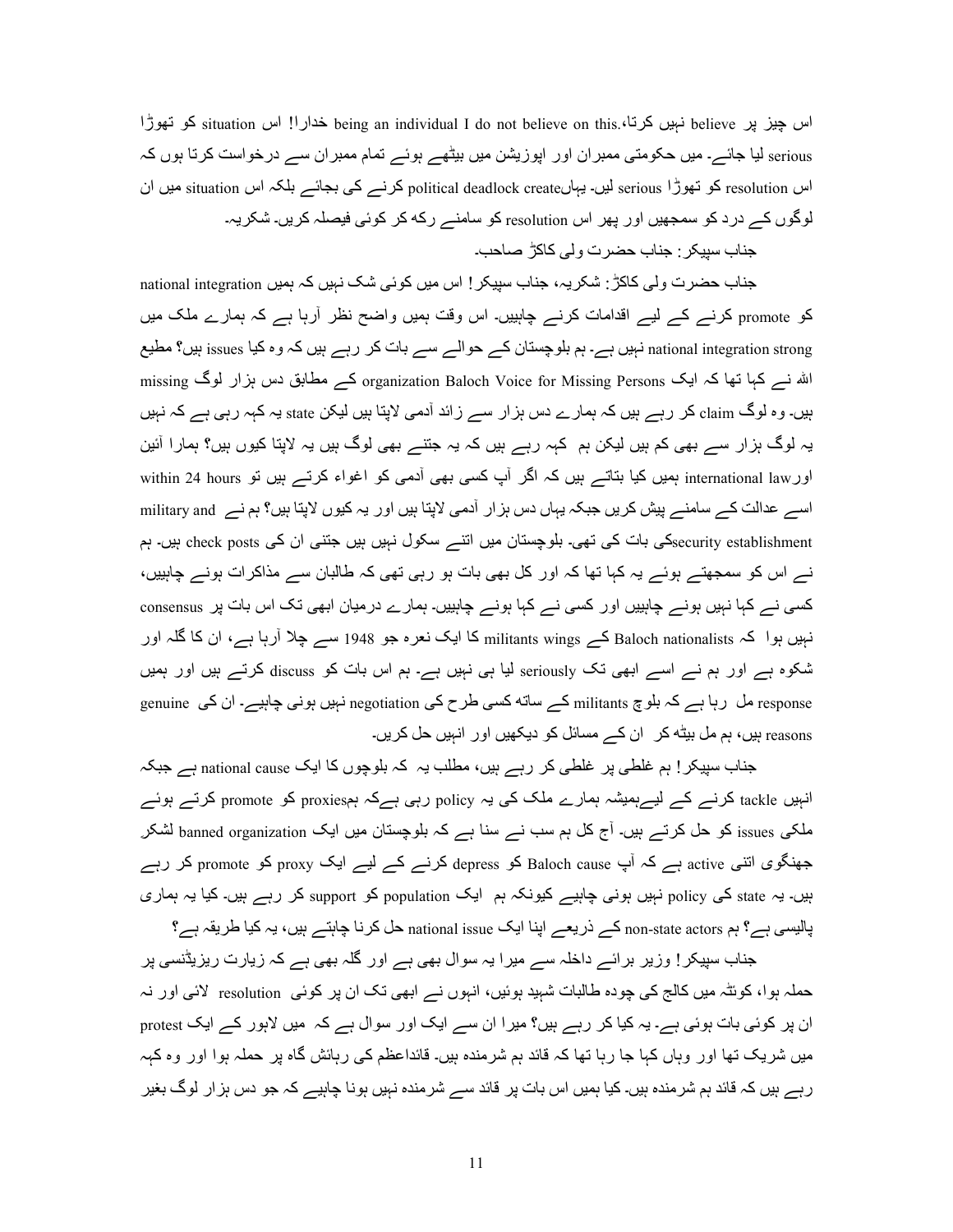کسی وجہ سے لاپنا ہیں۔ میں یہ نہیں کہہ رہا ہوں کہ زیارت ریزیڈنسی پر حملہ صحیح ہوا تھا، میں اس act کو بھی condemn کر رہا ہوں کہ وہاں کسی بھی صورت حملہ نہیں ہونا چاہیے تھا۔ میں وزیر داخلہ سے یہ درخواست کرتا ہوں کہ ایک چیز طے کر لی جائے کہ اس issue پر ہماری پالیسی کیا ہے؟ زیارت ریزیڈنسی پر حملہ کیوں ہوا؟ کس نے کیا؟ اس پر ہمارا کیا response ہے؟ ہر بات کو tackle کرنے کے لیے ہمارے پاس ایکpolicyہے۔ ایک will and comprehensive policy ہے policy ہے اور لوگ لاپتا ہو رہے ہیں تو یہ اتنا چھوٹا مسئلہ نہیں ہے، اس سے ہماری national integration کافی کمزور ہوتی جا رہی ہے۔ لہذا میں اس ایوان اور اس کے ممبر ان کے توسط سے توجہ دلانا چاہتا ہوں کہ اس بات پر seriously غور کیا جائے۔ شکریہ۔

جناب سپیکر : جناب اقبال زہری صاحب۔

جناب محمد اقبال زہری: شکریہ، جناب سپیکر ! میری بھی خواہش ہے کہ اسلام آباد سے لاہور تک جو موٹر وے بنی ہے، ایسی ہی بلوچستان میں بھی بنے، میری بھی خواہش ہے کہ کر اچی میں جو بندرگاہ develop ہوئی ہے ایسی ہی گوادر میں بھی develop ہو۔ گزارش ہے کہ وہاں کے لوگوں کو جینے نہیں دیا جا رہا۔ میں خضدار کے علاقے سے تعلق رکھتا ہوں، میں ایک چھوٹی سی مثال دیتا ہوں کیونکہ ہمارے لیے یہ ایک چھوٹی سی مثال ہے لیکن اس فیملی کے لیے یہ قہر کی گھڑی ہے۔ اس فیملی کا صرف یہ قصور تھا کہ اس فیملی کا ایک نوجو ان وہاں کے،Baloch Student Organization کا ممبر تھا، ان کی activities میں participate کیا کرتا تھا۔ یہلے اسے مارا گیا اور establishment کا دل اس سے نہیں بھرا، اس کے بعد اس کے باپ کا کوئٹہ میں بیچھا کیا گیا اور وہاں مار دیا گیا، اس کے بعد اس کی فیملی کومجبور کیا گیا کہ وہ پہاڑوں میں جا کر پناہ لے۔ آپ کہتے ہیں کہ آپ پہاڑوں پر چڑھتے ہیں اور بندوقیں اٹھاتے ہیں تو ہم بندوقیں کیوں نہ اٹھائیں جب ان کے لوگوں کو مار ا جا رہا ہے، جب ان کے حقوق کو چھینا جا رہا ہے تو پھر وہ آواز کیوں نہ اٹھائیں۔

جناب سپیکر ! وہاں کے حالات دن بدن خراب ہوتے جارہے ہیں اور state وہاں غیر ذمہ دارانہ طریقے سے perform کر رہی ہے۔ وہاں کے منتخب ممبران کو بھی کام نہیں کرنے دیا جا رہا۔ آپ کے سامنے ایک recent مثال ہے کہ حال ہی میں ہونے والے الیکشن میں اختر مینگل صاحب کو ہی دیکه لیں، ان کے ساته کیا کیا گیا؟ ان کے الیکشن کے نتائج کو روکا گیا۔ انہوں نے اس پر protest کیا، میڈیا میں یہ بات آئی تو پھر مجبوراً ان کے الیکشن کے نتائج کو announce کیا گیا۔ گزارش ہے کہ وہاں کے لوگوں کو اور ان کی مجبوریوں کو سمجھا ً جائے، وہاں کے لوگ پہلے ہی سرداروں اور وڈیروں کی وجہ سے مارے جا چکے ہیں اور جو بچی کچھی کسر تھی وہ state نسر پوری کر دی ہے۔ اب گزارش یہ ہے کہ اس مسئلے کو جلد از جلد حل کیا جائے۔ اس مسئلے کی sensitivity کو سمجھا جائے خدارا۔ شکریہ۔

جناب سيپكر : جناب عمر نعيم صاحب۔

جناب عمر نعیم: شکریہ جناب سپیکر۔ میں رفیع اللہ کی اس resolution کو endorse کرنا چاہوں گا۔ ہمارا جو مسئلہ ہے missing persons کا یا جو killing کا معاملہ ہے، یہ روز بروز بڑھتا جا رہا ہے۔ اس سلسلے میں اگر ہم یہاں پر بیٹه کر discuss کر لیتے ہیں۔ Discuss کرنا تو ٹھیک ہے لیکن آگے جو اس کی implementation کی جب بات آتی ہے تب ہمیں بہت سے ایسے شواہد ملتے ہیں کہ اس میں کئی militants بھی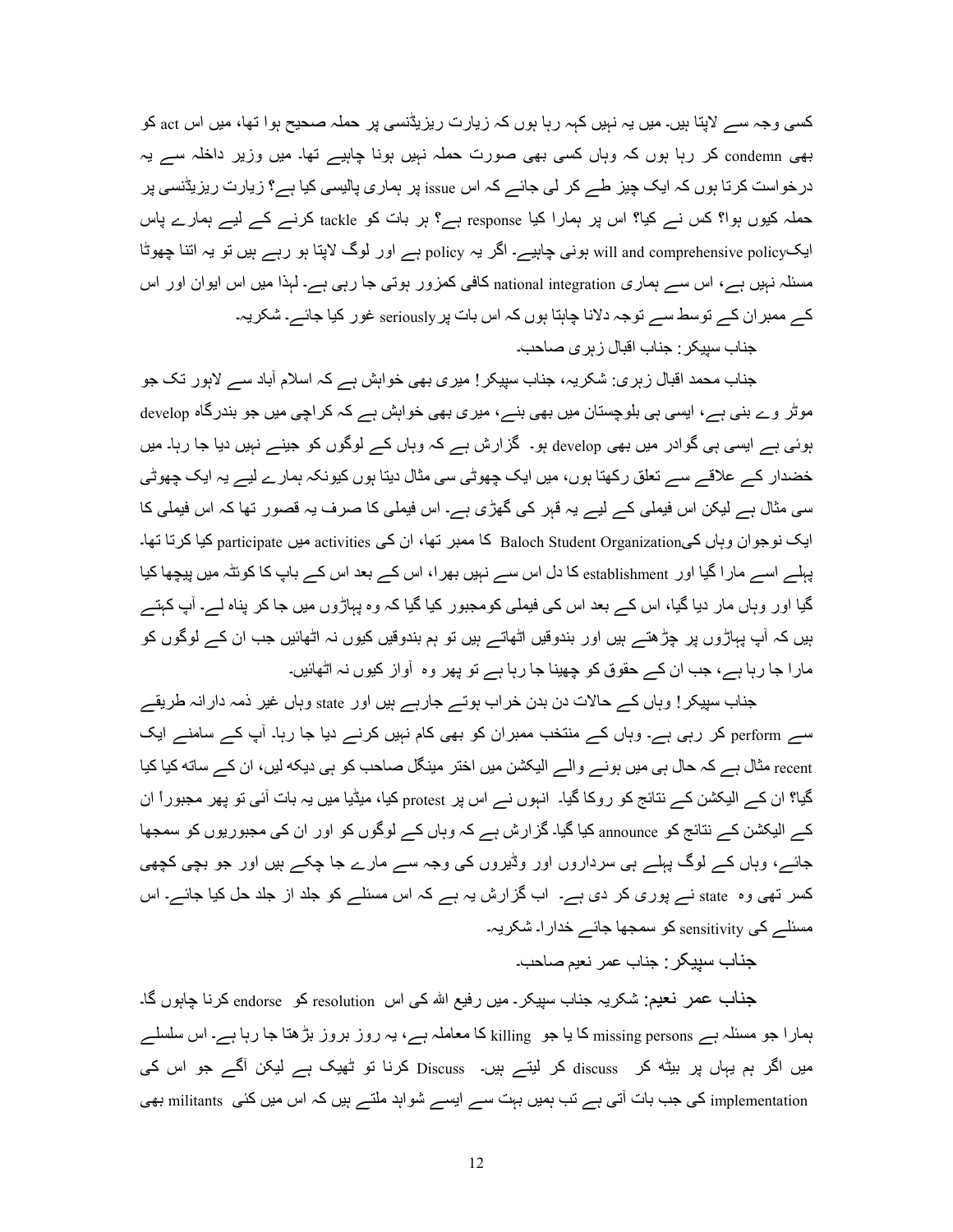involved ہوتے ہیں اور کئی مرتبہ ہماری rangers بھی involved نظر أتی ہے کہ جی یہ لوگ ایسا کر رہے ہیں۔ اگر missing persons کے لواحقین سے اس سلسلے میں views لیے جائیں تو وہ کہتے ہیں کہ یہ لوگ دہشت گردی کی activities میں involve ہوتے ہیں۔ ہمیں واضح طور پر بنایا جائے کہ اگر یہ missing persons کی تمام information موجود ہے حکومت کے پاس یا ان کو پتا ہے کہ یہ persons missing کیوں ہو رہے ہیں نو وہ اس کو تھوڑا سا highlight بھی تو کریں۔ اب ایک missing person ہے تو definitely اس کے گھر والوں کا درد ہم لوگ محسوس نہیں کر سکتے ادھر air-conditioned کمروں میں بیٹه کر ـ یہ درد تو انہی لوگوں کو محسوس ہوگا جو ان کے گھر والے ہیں۔ یہ ایک question mark ہے۔ ایک نو بندے کی death ہو جاتی ہے تو اس کا تو معلوم ہوتا ہے اور صبر آ جاتا ہے لیکن ایک شخص جو لاپتا ہے، اس کے گھر والوں کو جب تک اس کوئی خبر نہ ملے وہ تو اذیت میں ہی رہتے ہیں۔ اس کے لیے جو implementation کی بات ہے جو انہوں نے بھی کی ہے کہ ہمیں غور کرنا چاہیے تو ہم غور تو کر رہے ہیں لیکن ہمیں کوئی نہ کوئی ایسا اقدام ضرور اٹھانا پڑے گا اور بہت جلدی کرنا پڑے گا۔ اس کو کسی صورت میں بھی delay نہیں کرنا چاہیے۔ شکریہ۔ میڈم سبیکر : محترمہ مومنہ نعیم صاحبہ۔

topic محترمہ مومنہ نعیم: سب سے پہلے تو I am totally agreeing with the resolution. یہ بالکل ٹھیک ہے جس پر ہم یہاں پر discuss کر رہے ہیں لیکن جب یہاں پر implementation کی بات کی گئی تو اس resolution کے presenter نے لشکر جھنگوی کا نام لیا۔ پہلے تو میں یہ کہنا چاہوں گی یا یہ پوچھنا چاہوں گی کہ لشکر جھنگوی کا آپ کو پتا ہے، اس کا نام پتا ہے، اس کا address معلوم ہے، اس کی locations پتا ہیں، لوگ پتا ہیں، leaders پتا ہیں، تو آپ ان سے negotiations کیوں نہیں کرتے۔ آپ ان کے پاس کیوں نہیں جاتے اور آپ ان سے کیوں نہیں پوچھتے کہ مسئلہ کیا ہے۔ ?What do you want دوسری بات میں یہ کہوں گی کہ سب لوگوں نے یہاں پر کھڑے ہو کر implementation کی بات کی، policies formulate کرنے کی بات کی، state کے root causes کے fole کی بات کی، responsibilities کی بات کی لیکن کسی نے یہ نہیں کہا کہ ہمیں root causes میں جانا چاہیے۔ .We should look or we should find out that what are the root causes وہ کیا ایسی وجوہات ہیں جن کی وجہ سے آج یہ سب کچه ہو رہا ہے۔ میں یہاں پر ایک سوال کرنا چاہوں گی اپنے ساتھیوں سے کہ کیا بلوچستان میں اس کی root cause unemployment ہے؟ یا پہلے سے کچه اس طرح کے دہشت گردی واقعات ہیں جو دوسرے لوگوں کو provoke کر رہے ہیں یہ سب کچه کرنے پر۔ کیا اس کی وجہ poverty ہے یا پھر illiteracy ہے۔ میرے خیال میں اس کی وجہ illiteracy ہے۔ جب تک ہمیں root causes ہی معلوم نہیں ہوں گے implementation or policies or the  $\sim$  کریں گے۔ میرا خیال ہے کہ implementation or policies or the  $\sim$ root causes discuss سے بھی پہلے ہمیں state iscuss کرنا چاہیے کہ وہ کیا ہیں اور ان کو find out کرنا چاہیے۔

آخر میں میں نے یہاں پر بیٹھے ہوئے ایک point سوچا اور وہ یہ ہے کہ missing persons یا دہشت گردی یا یہ سب کچه جو یہاں پر discuss ہوا، وہ سب صرف اور صرف بلوچستان کا مسئلہ نہیں ہے بلکہ وہ پورے پاکستان کا مسئلہ ہے۔ ہم دیکھتے ہیں کہ کراچی میں بھی یہی سب کچه ہو۔ رہا ہے، بوری بند لاشیں مل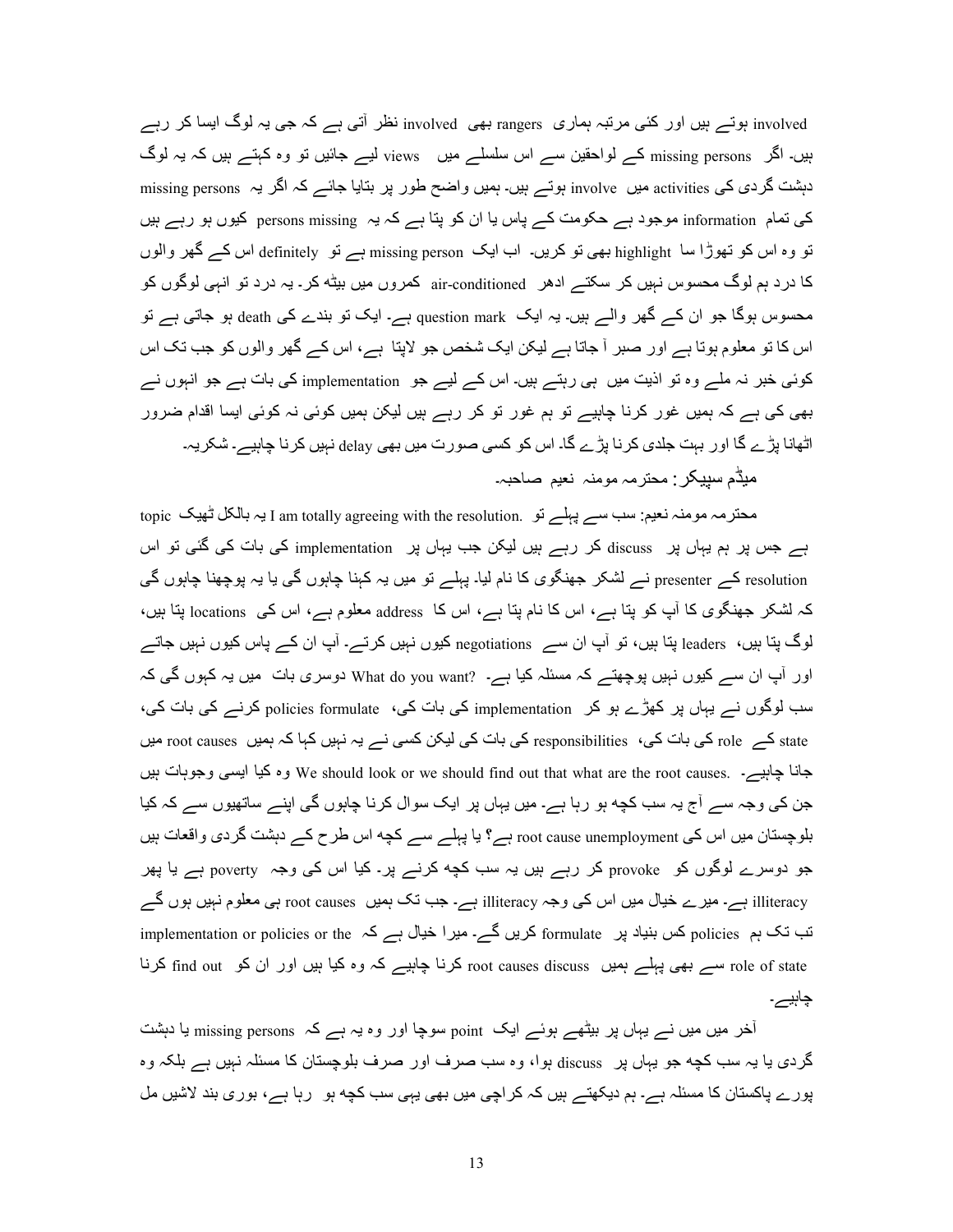رہی ہیں، لوگ لاپتہ ہو رہے ہیں، کچه نہیں پتا ہوتا کہ آج ایک بندہ گھر سے نکلا ہے تو کیا وہ واپس بھی گھر آئے گا یا نہیں۔ میں یہ کہنا چاہتی ہوں کہ صرف بلوچستان کو specify کر دینا میر ے خیال میں ٹھیک نہیں ہے۔ پورے پاکستان کا یہی مسئلہ ہے۔ اس وقت بلوچستان، سندھ، پنجاب یا KPK ہو ہر جگہ یہی مسئلہ ہے۔ میرے خیال میں بمیں پورے پاکستان کو under consideration لانا چاہیے اور اس کے بعد root causes کو find out کرنے کے بعد policies formulate کرنی چاہیے۔ شکریہ۔ جناب سبیکر : جناب ر اجیش کمار صاحب۔

Mr. Rajesh Kumar: Thank Mr. Speaker. I am totally agree with Rafiullah Kakar, Inamullah Marwat and Matiullah Tareen.

جناب سبیکر ! بلوچستان کا مسئلہ ایک بہت بڑا مسئلہ ہے ہمارے لیے کیونکہ یہ ہمارے national interest کے خلاف ہے۔ آپ دیکھیں کہ اس وقت جس طرح کے حالات بلوچستان میں ہیں، جس طرح Quetta Residency پر حملہ کیا گیا اور جیسا کہ رفیع اللہ نے بتایا کہ وہاں پر تعلیمی اداروں کو نشانہ بنایا جا رہا ہے اور وہاں بر ِ national flag لگانے کی بھی اجازت نہیں ہے۔ یہ صورتحال صرف بلوچستان میں نہیں ہے بلکہ میں تو سندھ کی بات کروں گا۔ ہمارے سندھ میں بھی یہی ہے کہ ہمارے تعلیمی اداروں میں against our country slogans لگاتے ہیں جو ایسے ہوتے ہیں جو ایک عام بندے کو unpatriotic بنا دیتے ہیں۔ جہاں تک missing persons کی بات ہے تو ہمارے تعلیمی اداروں سے students کو kidnap کیا جاتا ہے اور بھر دو ماہ بعد ان کی لاشیں ملتی ہیں۔ ہماری state کو اس طرف توجہ دینی چاہیے کہ یہ کون سے عناصر ہیں جن پر ہمارا control نہیں کر یا رہے ہیں۔ اس طرح سے ہماری national integrity کے خلاف یہ کام ہو رہا ہے۔

دوسری بات یہ ہے کہ جس طرح ہمارے تعلیمی اداروں میں آپ کو نربیت ملتی ہے، جہاں سے آپ سیکھتے ہیں یہ unpatriotic قسم کی چیزیں تو میں حکومت کی توجہ اس طرف دلانا جابوں گا کہ مہر بانے، کرکے اس معاملے کو seriously لیا جائے کہ تعلیمی اداروں میں اس طرح کی activities کو روکا جائے جو against the national integrity ہو۔ میرے خیال میں تو اس معاملے میں مختلف agencies involved ہیں کیونکہ میر ے علم میں ایک بات ہے کہ وہاں پر سندھکا ایک student تھا جو Sindh University میں بڑھ رہا تھا، I will I ,not indicate his name وہ نین ماہ نک agency کسر زیر حراست رہا، اس کسر بعد اس کو رہا کیا گیا۔ پھر ایک ماہ بعد اس کو police encounter میں مار دیا گیا۔ لہٰذا اس بات کو serious لینا چاہیے کہ اس طرح سے آگ I agree with this resolution. Thank you Mr. Speaker. ابڑ ہے کی اور بجھے گی نہیں۔ جناب سبیکر : شکر یہ۔ محتر مہ حر ا ممتاز صاحبہ۔

Miss Hira Mumtaz: Honourable Speaker and fellow members of the Parliament. I denounce the kill and dump policy and I agree that this is something that is not just affecting Balochistan but also other provinces of the country and it should be tackled at an emergency basis. However, this is not just a law and order problem. We need to develop a joint strategy to resolve the menace of extremism and those other various issues that the province is engulfed in. Which is why I propose a 3D policy; Development, Dialogue and Deterrence. Ladies and Gentlemen! It is time that we realize that nothing is going to improve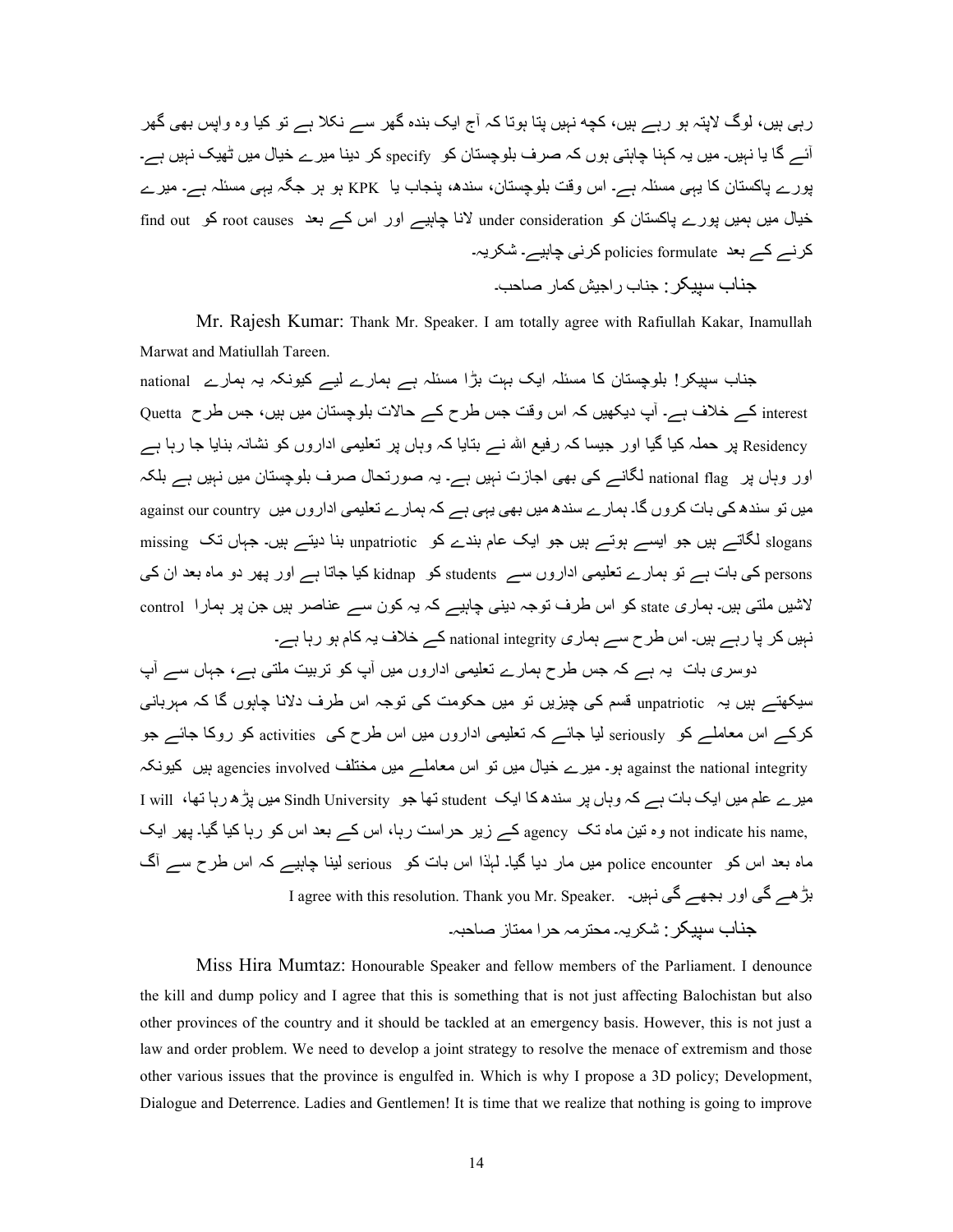the condition of Balochistan through mere making of announcement. We have to provide facilities to the masses and resolve their issues on priority basis. We need to establish educational institutions, hospitals and medical centers, we need to undertake development projects, infrastructure projects and water, sanitation, irrigation projects etc.

 Secondly, the dialogue, ladies and gentlemen! We need to conduct open talks with these separatist groups to bring peace to this province which is facing a full blown insurgency and growing sectarian terrorism across the province. Agreed, these people are the one that are creating violence but we need to realize that these angry Baloch leaders have their grievances which need to be addressed. We need to make sure that the Baloch representation is increased. Ladies and gentlemen! In the National Assembly, there are only 16 seats which are allocated to Balochistan. However, in the Senate we see, there is equal representation of the provinces. So, we need to enhance the power of the Senate so that there is more representation of these Balochs. We need to make sure that we develop Balochistan and we create dialogue, these Baloch issues cannot be resolved unless we have these three stakeholders that come together, the Federal Government, the Military Leadership and the Provincial Government. These three have to be on the same page for us to be able to resolve this issue for ever.

 Thirdly, the deterrence which is the third aspect instead of it being the priority. We need to make sure that after we develop and after we hold dialogues we tackle this issue through combating militants with force. Thank you.

Mr. Speaker: Thank you. Mr. Yasir Abbas.

Mr. Yasir Abbas: Thank you sir. I strongly agree and endorse this resolution presented by my fellow parliamentarians from Balochistan and I believe that

یہ جو missing persons کا issue ہے، جو پاکستان میں پچھلے کئے سالوں سے ہے اور لوگ غائب ہوتے جا رہے ہیں اور ایسے غائب ہو رہے ہیں جن کا کوئی سراغ نہیں ملتا، اگر ملتا بھی ہے تو مسخ شدہ لاشوں کی صورت میں ملتا ہے یا کسی بند کوٹھڑی میں زندگی اور موت کی کشمکش میں مبتلا ایک جسم کی صورت میں سامنے آتا ہے۔ یہاں پر ایک چیز ہمیں سمجھنا بہت ضروری ہے کہ اس ہم اس  $_{\rm issue}$  کو ابھی تک  $_{\rm own}$  کیوں نہیں کر رہے ہیں۔ ہم جب terrorism کی بات کرتے ہیں تو اس پر ایک aational consensus نہیں ہے۔ ہم جب fellow نبیں ہے۔ یہاں پر اس پر بھی national consensus تنہیں ہے۔ یہاں پر fellow نہیں ہے yes, I ۔ کہا کہ یہ صرف کوئٹہ کا مسئلہ نہیں ہے بلکہ یہ پورے پاکستان کا مسئلہ ہے۔ Yes, I strongly agree that this is the situation everywhere in Pakistan but یہ جہاں سے شروع ہوا ہے اور جہاں پر اس کی intensity زیادہ ہے، جہاں پر اس کا magnitude سب سے high ہے، وہ ہے کوئٹہ بلوچستان۔ وہاں کے لوگوں کو عجیب طریقے سے اور بہت ہی inhuman طریقے سے رکھا جاتا ہے، ان کو پہلے غائب کیا جاتا ہے and they create atrocities against them. ہور ان کے ساته بھر غیرانسانی سلوک کیا جاتا ہے

آج کل ہماری ایک اچھی بات جو پاکستانی سوسائیٹی میں سامنے آ رہی ہے، میڈیا میں آج کل بات چل رہی ہے missing persons کے بارے میں۔ کل ہی، جو 30 اگست کو پوری دنیا میں missing persons کا عالمی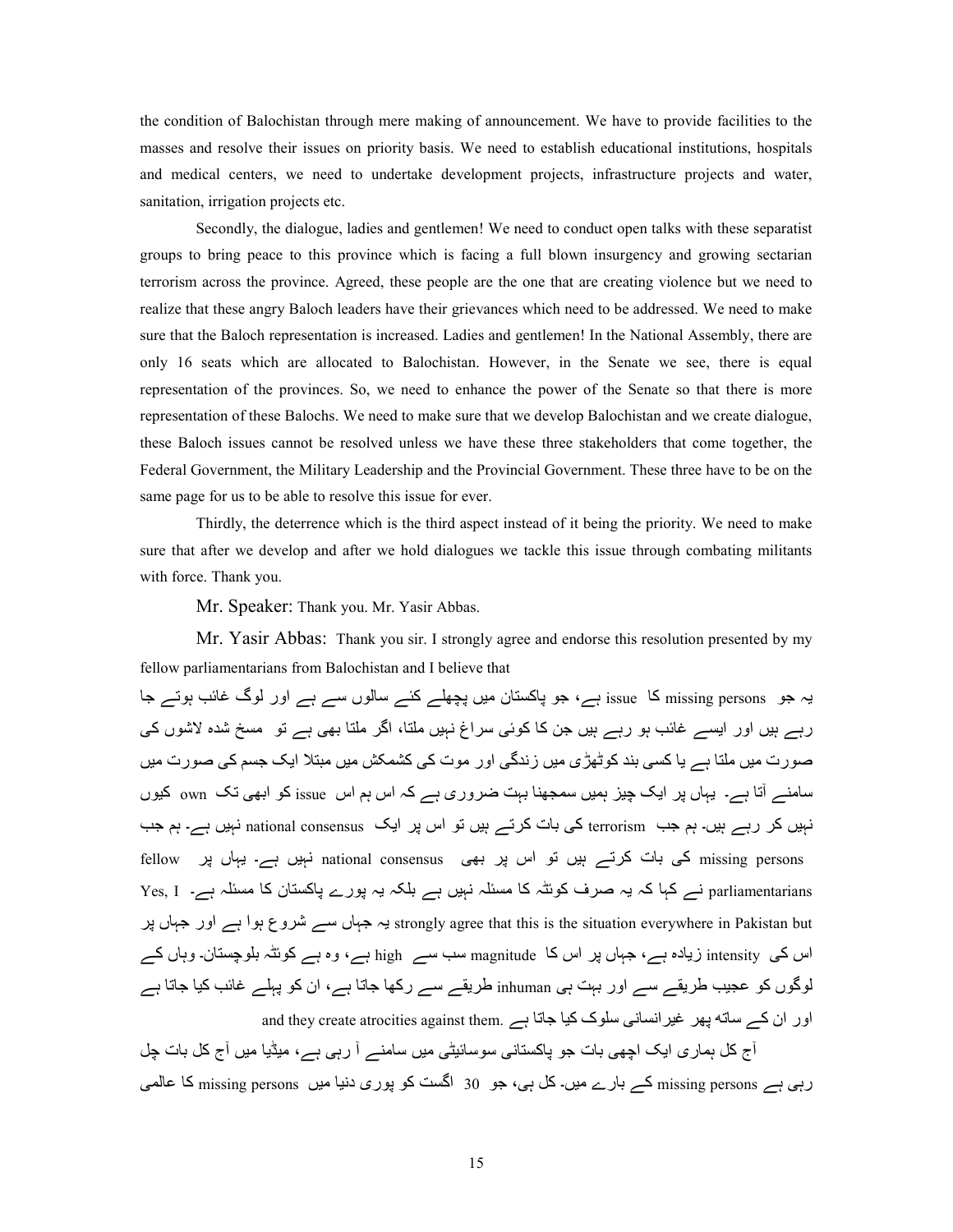دن منایا جاتا اور اسی مناسبت سے میں کل پاکستانی ٹی وی چینلز کو بھی دیکه رہا تھا کہ ایک national force emerge ہو رہی ہے جو as a pressure group judiciary ہو رہا ہے اور میں نہیں سمجھتا کہ یہ gressure ہو رہی ہے security کے ادارے یا۔ establishment یہ بہت دیر تک اس چیز کو چھپا سکتے ہیں۔ ان کو ایک نہ ایک دن حقائق سامنے لانے ہوں گے۔ وہ کبھی بھی اس چیز کو چھپا نہیں سکتے کہ لوگ وہاں پر مر رہے ہیں اور some way or the other way security agencies are patronizing Lashkar-e-Taiba and other organizations just ور جس كا جواب وہ because that people of Balochistan are now in a position enough to ask for their rights missing persons کی شکل میں دیتے ہیں۔ جناب والا! یہ طرز عمل صرف بلوچستان میں ہی نہیں اپنایا جا رہا ہے بلکہ جس صوبے سے میرا تعلق ہے یعنی گلگت بلتستان، اس کو جس طرح indulge کیا جا رہا ہے، وہ کچه مختلف ہے۔ اس کو sectarian violence کے ذریعے indulge کیا جا رہا ہے۔ ایک شہر ہے جو 6G kilometer کا ہے، جہاں سے بندہ اگر بیدل چلے تو اس کو ایک گھنٹہ لگتا کہ وہ شہر کے دوسرے سرے پر پہنچ جاتا ہے، اس شہر میں آج عالم یہ ہے کہ اگر کوئی بندہ گھر سے باہر نکلتا ہے تو اس کو بتا نہیں ہوتا کہ وہ زندہ واپس گھر آئے گا یا نہیں۔ مارکیٹوں میں جاتے ہیں تو دھڑکا لگا رہتا ہے کہ ابھی یہاں سے گولی چلے گی، ابھی اس کو کوئی اٹھا کر لے جائے گا یا ابھی اس کو کوئی قتل کر دے گا۔

دوسری بات مساجد کے عمائدین آپس ملتے ہیں، کہا تو یہ جاتا ہے کہ وہاں پر سنی شیعہ کا clash ہے، کہا تو یہ جاتا ہے کہ وہاں پر intelligence اور بابر کے ادارے اس میں ملوث ہیں لیکن اگر historically دیکھا جائسے نو وہاں پر نو سنی اور شیعہ کسے نو آپس میں رشتسے ہوتسے تھے۔ وہ آپس میں close relatives تھے یا ان کی ایک دوسرے کے ساته بہت close association تھی۔ کہنے کا مطلب یہ ہے کہ یہ situation پورے پاکستان since from ہیں ہے لیکن مختلف نوعیت کی ہے اور ہمیں کوئٹہ کو as a priority tackle کرنا ہے کیونکہ independence and since the birth of Pakistan they are the sufferers.

اب آتے ہیں حل کی طرف۔ اس چیز کا حل کیسے ہو سکتا ہے۔ اس کے لیے ہمیں بہت ہی pragmatic teps اٹھانے پڑیں گے۔ جس طرح ہمارے fellow parliamentarians نے 3D model کا بھی ذکر کیا لیکن میری نظر میں ہمیں سب سے پہلے یہ کہ national consensus develop کرنا پڑے گا اور یہ کس صورت میں ہو سکتا ں دیں leadership اور بلوچ لوگوں کو پارلیمنٹ میں جتنی بھی representation دے دیں but if you keep ہے کہ آپ بلوچ their hands cuffed, they cannot do any thing. اگر پوری پارلیمنٹ یعنی 328 ارکان سارے کہ سارے بلوچستان کے بھی ہوں تو پھر بھی مسئلے کا حل نہیں نکال سکتے جب تک آپ ان کو autonomy نہیں دیں۔ آپ autonomy کیپسے دیں گے۔ . .let them decide their fate مجھے بنا ہے کہ بلوچ ایک patriotic قوم ہے۔ بلوچ قوم ہمیشہ پاکستان کے ساته کھڑی رہی ہے اور بلوچستان ہی وہ corridor جہاں پر گوادر بن رہا ہے جو پاکستان کے لیے ایک future power corridor کی شکل میں ابھر رہا ہے۔ کیا پاکستان اسی طرح tackle کرکے گوادر کو بھی گنوانا چاہتا ہے؟ کیا گوادر کو بھی terrorism کے لیے ایک international hub بنانا چاہتے ہیں۔ چین کے ساته تعلقات کی تو ہم بات کرتے ہیں۔ چین کے ساته ہم investment کی تو بات کرتے ہیں اور at the same time China سے ہم خنجر اب سے لے کوئٹہ تک اور پھر گوادر تک اور آگے بدین تک ہم روڈ بنانے کی بات کرتے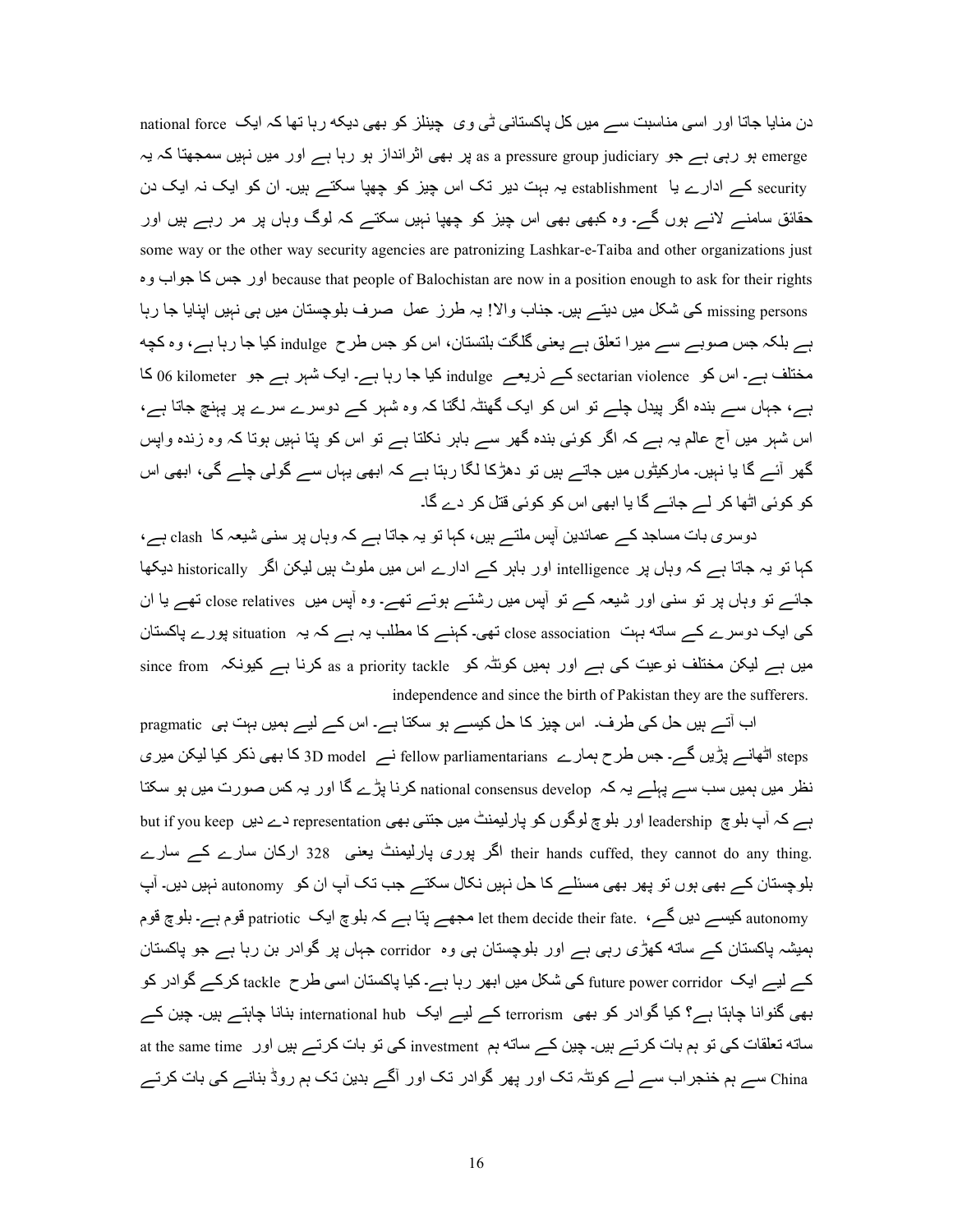ہیں، کیچ کو extend کرنے کی بات کرتے ہیں لیکن وہاں کیچ کے ارد گرد بسنے والے، گوادر میں بسنے والے، بلوچستان میں رہنے والے اور جننے بھی ایسے علاقے ہیں جہاں پر یہ چیزیں ہوتی رہی ہیں، ان کے بار ے میں ہم کبھی نہیں سوچتے ، ان کو ہم onboard لینے کا کبھی نہیں سوچتے۔ لہٰذا اس کا solution economic بھی ہے، اس کا solution education میں بھی ہے اور اس کا solution broader prospective میں ایک security deterrence ابھی ہے جو میں سمجھتا ہوں کہ deterrence کی نوید ابھی آئی ہے کہ ہم as a force اس چیز کو : curtail کریں۔ ہم نے negotiations بہت کر لی ہیں۔ ہم ان لوگوں کو لائے ہیں، کوئی حکومت میں آتا ہے، جاہے وہ مشرف ہو، زرداری ہو یا نواز شریف ہو، کی پہلی تقریر میں تو یہ کہتے ہیں کہ ہم بلوچ عوام کے ساته کھڑے ہو جائیں گے۔ ہم بلوچ عوام کو ان کے حقوق دیں گے لیکن ہوتا وہی ہے جو ہمیشہ سے ہوتا آ رہا ہے۔ کوئی بھی pragmatic step اٹھانے کے لیے تیار نہیں ہے۔ اس چیز کو سمجھتے ہوئے یہ کرنا ہوگا کہ ہمارا وہ صوبہ جو رقبے کے لحاظ سے پورے پاکستان کا  $\sim 46$  ہے اس کے immense potential کو سمجھتے ہوئے بلوچستان کے لوگوں کے ساته اخلاقی جرات کا مظاہرہ کرتے ہوئے ان کی جو ابھی حکومت بنی ہے، سے فوج کا influence اور دیگر security establishment اور حتم influence اور ایسے ادارے ہیں جو ان پر اثر انداز ہونے کی کوشش کرتے ہیں، ان کو وہاں سے نکال دیں اور ,at the same time جنتے بھی پہاڑوں میں رہنے والے، جتنے بھی ہمارے بلوچ بھائی جو پباڑ پر مورچہ زن ہیں ان کو mainstream politics میں شامل کریں and at the same time وہاں بر جتنی بھی targeting killings جو ہزاراہ کمیونٹی اور دوسرے لوگ جن کا تعلق اہل تشیع سے ہے کے خلاف ہے، ان کو constantly مارا جا رہا ہے، اس چیز کو روکنے کے لیے، State has declared it as a banned outfit and it ،ہے banned outfit DEا م:C :Z ہ<6 45Q 4L ں:ہE ح4 o< سے بات کی has no legal right to operate nor in a civic sense nor in a military orbit. جاری ہے کہ آپ ایک  $_2$  banned outfit کے ساته  $_2$  negotiate جو کہ میں سمجھتا ہوں کہ کسی طرح بھی ایک banned outfits نہیں ہے۔ this does not make any sense. ہے کہ ایسے banned outfits اس لیے ضروری ہے کہ ایسے

it should be curtailed with force and with genuine requirement….. ، کیا جائے tackle کیا جائے tackle ک

# (مداخلت)

محترمہ مومنہ نعیم: جناب سپیکر! معزز کن نے کہا کہ یہ بہت غلط بات میں نے کی ہے کہ negotiations کرنی چاہیے۔ پہلی بات تو ہے کہ میں نے negotiations پر emphasis نہیں کیا تھا بلکہ میں نے if you have a situation. <br/> کریں۔ اگر آپ negotiations کریں۔ ان find کریں۔ ان میں if you have a situation. <br/>  $\Delta$ resolution is about the implementing the policies or ، نہیں آئی ہوئی ہے ہ $\epsilon$  resolution is about the implementing the policies or formulating the policies. میں نے صرف یہ کہا تھا ہم ان policies کو بنانے سے پہلے ان کے root causes کی طرف جائیں اور اگر root causes کو find کرنے کے لیے ہمیں کسی قسم کی کوئی negotiations کرنی پڑتی ہے تو وہ ہمیں کرنی جاہیے لیکن یہ ضروری نہیں ہے کہ اگر میں نے کہہ دیا تو negotiations کر ہی لیں۔ اس کے لیے بھی obviously آپ کو consensus لینا پڑے گا اور پھر کوئی decision ہو گا۔ شکریہ۔ جناب سببکر : جے باسر حباس صاحب۔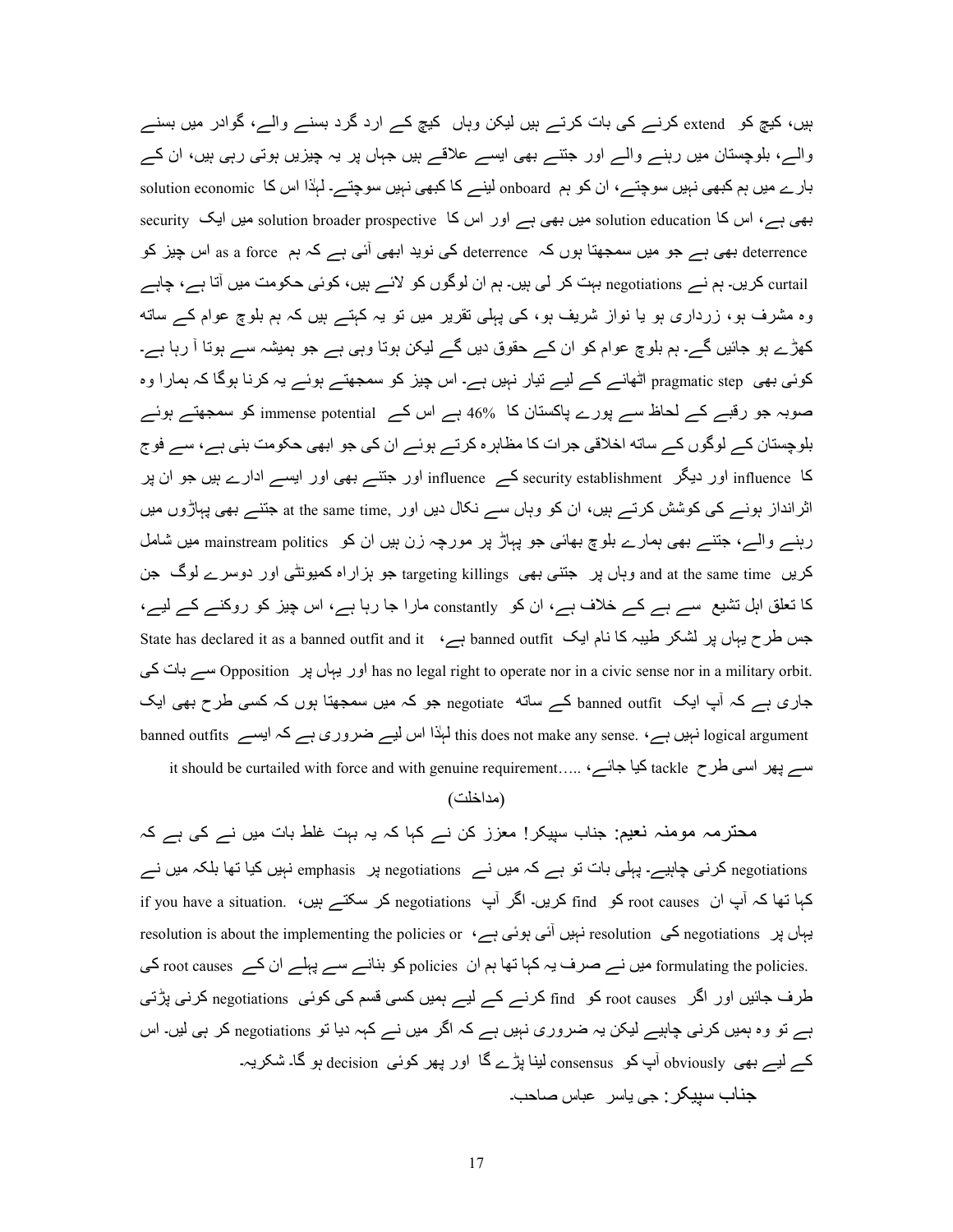جذاب یاسر عباس: میں نـــر کوئی explanation تو نہیں دی تھی لیکن محترمہ نـــر جس طرح پہلـــر بتایا تھا وہ اب خود ہی اپنے بیان کو contradict کر رہی ہیں۔ For example, to conclude with ہمیں ایک چیز کی اشد ضرورت ہے اور وہ یہ ہے کہ بلوچستان کا جو root cause ملتا ہے، وہ ان کے rights کی deprivations are one of the most secular nation who are living in الموجستان كے عوام ان  $1$  believe that اور ہے: culture ان کا اپنا ایک culture نے culture اور technically اور echnically اور علیے culture کے مناف کو بندوق کے زور پر ان سے انروانے کی کوشش کرتے ہیں لیکن ان کا سر کٹ تو سکتا ہے لیکن وہ جھکتا نہیں ہے۔ اس چیز کو بھی ہمیں سمجھنا ہوگا۔ شکر یہ۔

Mr. Speaker: Yes, Hasham Malik.

جذاب بِشام ملک: سب سے پہلے تو اپنے بلوچ بھائیوں سے معافی مانگنا چاہتا ہوں اس بات پر کہ شاید ہمارا ایوان ان کا مسئلہ سمجه ہی نہیں پا رہا ہے۔ کم از کم بلوچستان کے issue کو کراچی، سندھ، گلگت بلتستان سے compare نہ کریں کیونکہ یہاں پر state involved ہے اور باقی جگہوں پر state involved نہیں ہے۔ یہ state کی پالیسی ہے کہ کن نوجوانوں کو اٹھانا ہے اور ان کو کس طرح treat کرنا ہے۔ لہٰذا مہربانی کرکے ان compare نہ کر یں۔

جو نوجوان اس ایوان میں بیٹھے ہوئے ہیں میں ان کو مسئلہ بتانا چاہتا ہوں اور یہ نوجوان پاکستان کو ایک federating unit کے طور پر accept کرتے ہیں۔ اگر ان کی بھی grievances ہیں تو ان نوجوانوں کا کیا حال ہوگا جو پاکستان کو accept کرنے سے ہی قاصر ہیں۔ ان کا مرض تو کینسر ہے اور ہم بخار کی بات کر رہے ہیں۔ میری security agencies سے ایک درخواست ہے کہ اگر ان کی national interest کی یہ definition ہے کہ جو ان سے اختلاف کرے اس کو اٹھا لو یا جو قوم کے یا federating units کے خلاف چلے اس کو اٹھا لو تو ان سے میری درخواست ہے کہ کم از کم ملک اسحاق کو بھی missing persons میں ڈال دیں۔ اگر ان نوجوانوں کا یہی قصور ہے تو کم از کم عوام کو تو بتایا جائے کہ ان کا قصور کیا ہے۔ بغیر بتائے، بغیر کوئی الزام لگائے ان کو غائب کر دیا جاتا ہے۔

آخر میں اب solution کی بات کرتا ہوں۔ بہت اچھے solutions آئے لیکن اگر national interest جو بھی برائے نام چل رہا ہے، میں بھی ایک  $_{\rm solution}$  دینا چاہوں گا کہ کم از کم یہ کریں کہ پنجاب، سندھ اور KPK میں democracy رکھیں اور بلوچستان میں dictatorship کر لیں ناکہ کم از کم یہ منافقت نہ چلے جو ابھی چل رہی ہے کہ ہم نے وہاں پر ایک جمہوری حکومت قائم کی ہوئی ہے جو وہاں پر کچه بھی نہیں کر پا رہی ہے، ان کے ہاته بندھے ہوئے ہیں۔ کیونکہ اگر agencies نے ہی سب کو چلانا ہے تو پھر ڈاکٹر عبدالمالک صاحب گھر جا کر بیٹھیں اور اپنا اور ہمارے وقت ضائع نہ کریں۔ شکریہ۔ جناب سببکر : جی کاکڑ صاحب۔

 Mr. Rafiullah Kakar: Sir, first of all I am extremely grateful to Mr. Hasham Malik. بلوچستان کے issue کے ساته ایک basic issue یہ رہا ہے کہ یہ issue کسی کو سمجه ہی نہیں آیا ہے۔ آج بھی and I am very thankful to کر رہے تھے 5U discuss اس مسئلے کو discuss کر رہے تھے 6U and I am very thankful to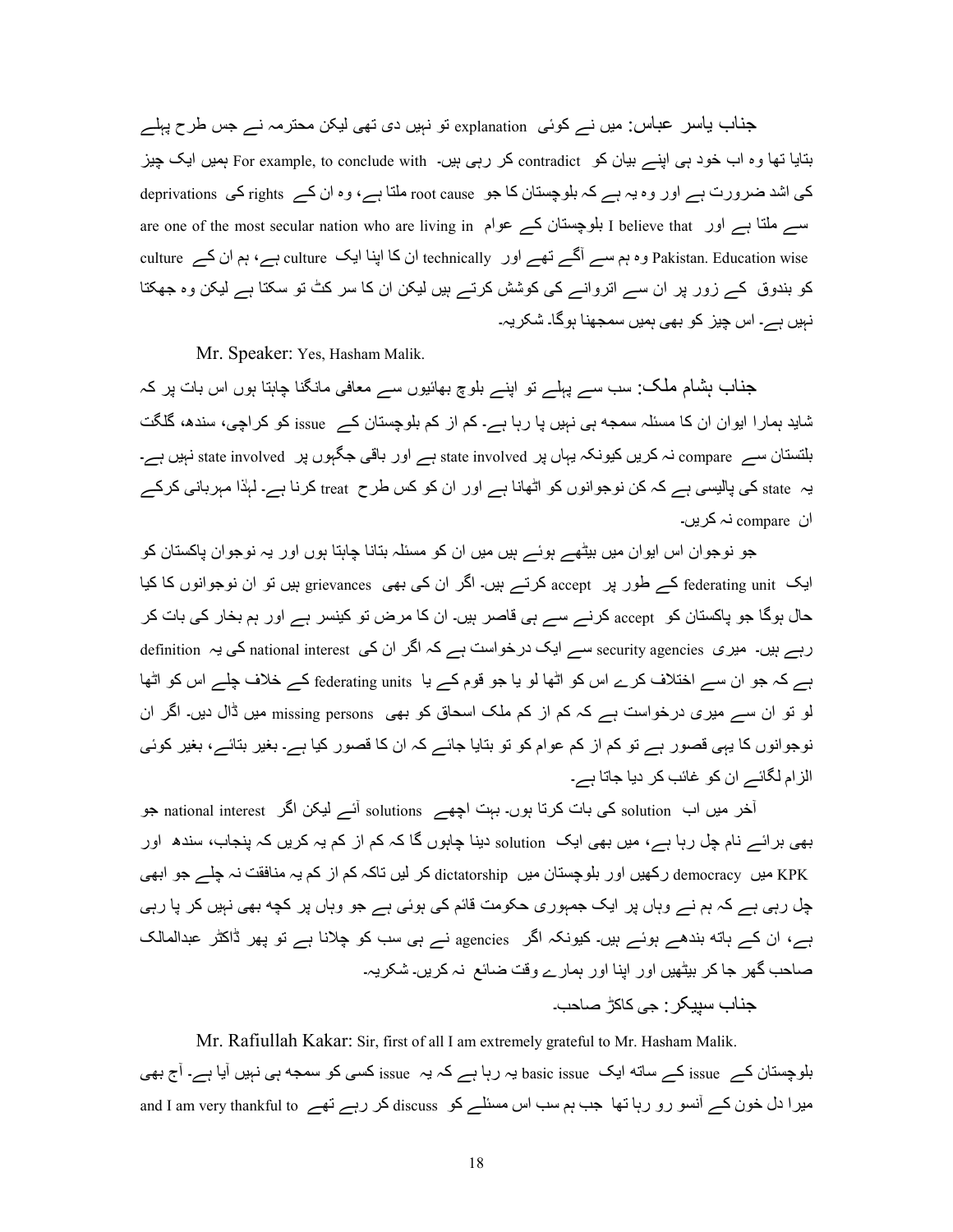all of them but سر درد کے لیے بخار کی دوائی دی جا رہی ہے۔ مس مومنہ نعیم نے اپنی طرف سے بہت ethno nationalist sectarian ، اچھی باتیں کیں لیکن جو انہوں نے لشکر جھنگوی کو dynamic کو اپنے :ہationalist violence کے ساته :confuse کیا۔ میں نے پہلے بھی کہا ہے کہ dynamic and that is ہے religious based ہے جو sectarian violence کی دو اقسام ہیں۔ ایک and that is terrorism اور دوسرا ethno nationalist violence ہے جس کو آپ ابھی نک terrorism کے دائرے میں نہیں لا سکتے، . that is not merely a law and order issue حشام ملک صاحب نے بالکل ٹھیک کہا ہے کہ بلوچستان میں state involve ہے اور یہ خطرناک بات ہے۔ یہ law and order issue نہیں۔

دوسری بات میری یہ ہے کہ میں وزیر اعظم صاحب اور کابینہ سے یہ گزارش کروں گا کہ اس issue پر ہم پہلے resolution لا چکے ہیں اور میں آج یہ resolution صرف missing persons پر لایا تھا لیکن سابقہ حکومت کی طرف سے ایک کمیٹی بنائی گئی تھی، جب حکومت تبدیل ہوئی تو اس کمیٹی کے چیئرمین نے استعفیٰ دیا لیکن بدقسمتی سے مجھے یہ کہنا پڑ رہا ہے کہ اس حکومت نے نہ اس کمیٹی کو follow up کیا اور نہ ہی کوئی رپورٹ آ سکی ہے۔ لہٰذا میں اس سے گزارش کروں گا کہ حکومت بلوچستان کے مسئلے پر اپنی کو ئے، پالیسی و اضح کر ہے۔ شکر پہ۔

جناب سبیکر : جناب کاشف علی صاحب۔

جناب کاشف علٰی: شکریہ جناب سپیکر ـ میں انتہائی شکرگز ار ہوں جو یہ اتنی important resolution and I highly condemn all the atrocities going on in Balochistan and I think a lot of important  $\mathcal{Y}$ .things have already been said میرے خیال میں بلوچستان کے crisis کی root cause and solution دونوں ہی same ہیں۔ رفیع اللہ کاکڑ نے ایک بات کی یہ ایک state failure ہے۔ آپ دیکھیں کہ آج تک ہماری بلوچستان کی طرف جو approach رہی ہے وہ یہ رہی ہے کہ پاکستانی سٹیٹ بلوچستان کے لیے بہت کچه کر رہی ہے۔ جب ہم نسر یہ realize کر دیا کہ یہ جنگ بلوچستان اپنسر لیسر نہیں لڑ رہا ہسر بلکہ یہ جنگ بلوچستان پاکستانی federation کو بچانے کے لیے لڑ رہا ہے، تب ہمیں بلوچستان کی اصل importance سمجه آنا شروع ہوگی۔ and I completely endorse this resolution. ہے essential resolution ہے essential ہے

دوسری بات جو انہوں نے کہی جناب سپیکر ! جس پر میں آج حیران بھی ہوں اور مجھے بہت خوشی بھی ہے کہ Foreign Minister صاحب نے کھڑے ہو کر ایک speech deliver کر دی۔ جناب سپیکر! یہ انتے serious issues ہیں اور انہوں نے کبھی ان کو prioritize کرنے کے کوشش نہیں کی۔ آج میں درخواست کرتا ہوں کہ Interior Minister صاحب کھڑے ہو کر اس resolution پر بول کر دکھائیں۔ جناب سپیکر ! میں ایسے ہی نہ کہتا کہ اس ایوان کا مذاق بنایا گیا ہے۔ اس ایوان میں اگر آپ Cabinet کی formation دیکھیں تو انتہائی ڈھونڈ ڈھونڈ کر، 60 ارکان میں سے ڈھونڈ ڈھونڈ ڈھونڈ cabinet لوگ cabinet لوگ cabinet میں لگائے ہیں۔ خدا کا خوف کریں، ہمارے پانچ دن اس طریقے سے نہ تباہ کریں۔ اب میں آپ سے درخواست کروں گا کہ قائد ابوان صاحب کوئی speech دے دیں کیونکہ وہ بھی کوئی speech نہیں دیتے۔ جناب سپیکر ! ہم تو اب نھک گئے ہیں کام کر کر کے۔ میں نے تو کہا ہے کہ Opposition کا کام تو ہوتا ہے criticize کرنا۔ اب میں آپ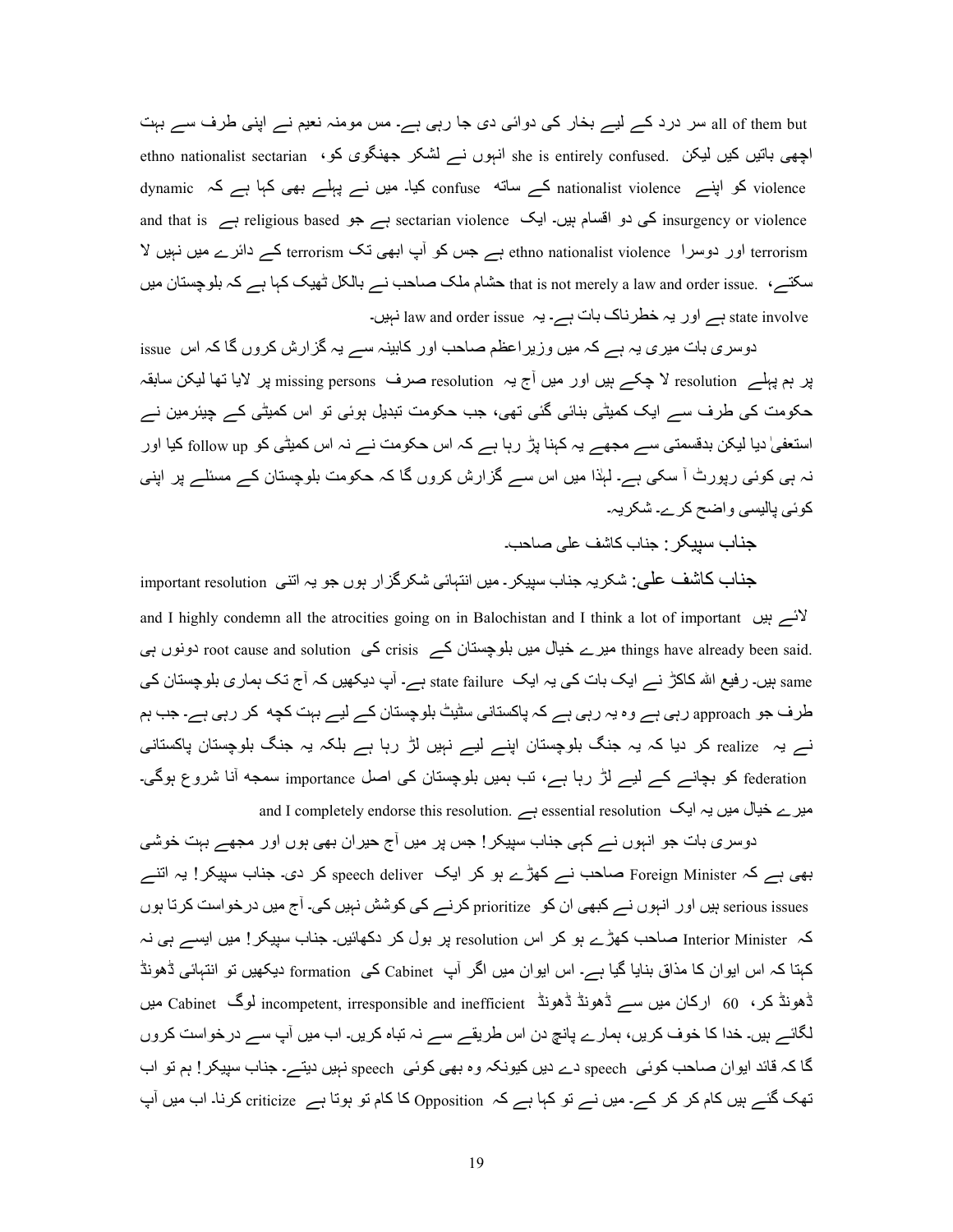سے درخواست کروں گا کہ وزیر داخلہ سے کہیں کہ وہ policy statement دیں۔ جناب سپیکر ! یہ ڈپٹی سپیکر کا بھی کام تھا کہ ہم جو سوال پچھلے تین اجلاسوں سے post کر رہے ہیں ان کو کم از کم remind تو کر ائیں اور پوچھیں کہ کیا policy statement ہے۔ وہ لوگ کام کر کر کے پاگل ہو گئے ہیں۔ جناب سپیکر ! یہ یوته پارلیمنٹ کی history میں ہوگا اور میں آپ کو لکه کر دے سکتا ہوں کہ یہ یوته پارلیمنٹ کی history میں ہوگا کہ Government Benches سے ایک Foreign Policy نہیں آئی اور ہم تین ممالک پر Foreign Policy لے کر آ گئے بیں۔ اس کے بعد المیہ تو یہ ہے کہ Foreign Minister یہ زحمت نہیں ہوتی کہ وہ کھڑے ہو کر کوئی statement دیں۔ لہٰذا ہم بھی یہی درخواست کرنا چاہتا ہوں کہ ان issues کو seriously لیں اور وزیر داخلہ صاحب اس resolution پر مبربانی کرکے کچه تو بولیں۔ شکریہ۔

جناب سيپكر : جناب وزير اعظم صاحب۔

رانا فیصل حیات: شکریہ جناب سپیکر۔ حیرت ہے کہ ہمارے قائد حزب اختلاف نے بلوچستان کے مسئلے پر بھی سیاست نہیں چھوڑی۔ جناب سپیکر ! جب آپ پہلے اجلاس کی صدارت کر رہے تھے تو مجھے یاد ہے، جس دن میں نے اس ایوان میں حلف اٹھایا تھا تو اس دن میں نے اس ایوان میں اپنی پہلی تقریر بلوچستان کے issue پر کی تھی۔ یہ ایوان اس بات کا گواہ ہے لیکن شاید قائد حزب اختلاف کا دھیان اس وقت کہیں اور تھا۔ بہرحال جناب سیپکر ! جو باتیں رفیع اللہ نسر، انعام اللہ نسر، مطیع اللہ نسر اور حضرت ولی نسر کی ہیں اور جو میرے دیگر ساتھیوں نے کی ہیں، انہوں نے بہت اچھی باتیں کی ہیں۔ جناب سپیکر ! مسئلہ یہ ہے کہ بلوچستان میں نئی حکومت تو آ گئی ہے، ان کی وزارتوں کی بات بھی کی ہے رفیع الله نے اور مطیع الله نے کہ وہاں پر کابینہ تشکیل نہ دیئے جانے کی بات بھی کی ہے۔ یہ بات میں نے آپ کو مخاطب کر کے پچھلے اجلاس میں بھی کی تھی اور اب میں پھر کہنا ہوں کہ میری سمجه میں یہ آیا ہے کہ security and Establishment s ان کو سمجه نہیں آنے دے رہی ہے اور بلوچستان میں ان کو اختیار ات نہیں دیے جا رہے ہیں اور جناب سپیکر ! بات یہ ہے کہ بلوچستان میں جس طرح میرے معزز ارکان جنہوں نے یہ resolution پیش کی ہے، انہوں نے بھی بات کی تھی۔ جناب سپیکر ! میں پاکستانی ہونے کا جو حق ادا کر رہا ہوں اس سے ایک ہزار گنا زیادہ بلوچ لوگ پاکستانی ہونے کا حق ادا کر رہے ہیں کیونکہ وہ ان مسائل اور مشکلات میں سے گزر رہا ہے، ان کو torture کیا جا تا ہے۔ یہ جو ماؤ ، بہنوں اور بھائیوں کی مسخ شدہ لاشیں ملتی ہیں لیکن وہ پھر بھی ایک پاکستانی ہونے کا حق ادا کر رہے ہیں۔ میں جناب سپیکر ! یہ بات بھی کہنا چاہوں گا کہ میر ے ایک ساتھی رکن نے بات کی کہ Ziarat Residency پر بلوچستان کے حوالے سے کوئی resolution نبیں آئی تو آپ record اٹھا کر دیکه لیا جائـــر تو وہ بھی أ جک*ی ہـــر*-

# (مداخلت)

An Honourable Member: Point of personal explanation sir.

جناب سپیکر ، ہم نـــر resolution میں یہ نـہیں کہا تھا کہ زیارت residency پر motion نہیں ہــر بلکہ ہم یہی point ہی تو اٹھانا چاہ رہے تھےکہ وہاں پر چودہ لڑکیوں کی university students کی شہادت ہوئی ہے۔ اس point پر بات نہیں ہوئی۔ آپ نے صرف Ziarat Residency پر بات کی، آپ نے کوئی building کی اہمیت پر بات نہیں دیا۔ I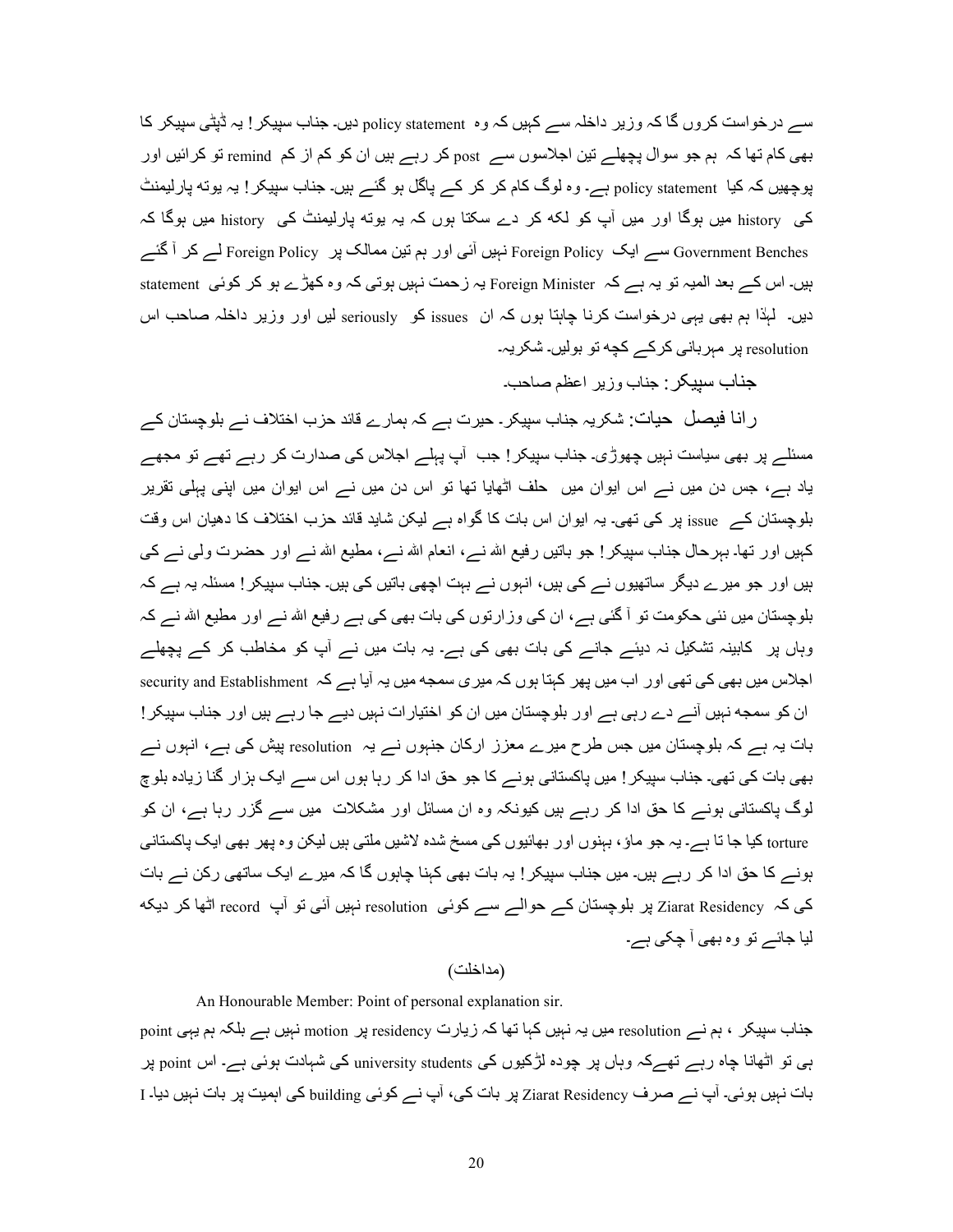,second ہم بھی national integration میں اس building کو importance دیتے ہیں لیکن ان لڑکیوں کا کیا، ان جانوں اور زیاں کا کیا، کیا آپ نے کبھی اس بر بات کی؟ شکریہ۔

ر انا فیصل حیات: یہ ایک ممبر حضرت ولی صاحب نـــر resolution کی بات کی تھی کہ وہ ایجنڈے پر نہیں آئی تھی۔ بہرحال کوئی بھی واقعہ بلوچستان کے کسی کونے میں ہوتا ہے وہ ہمارے لیے اتنا ہی افسوسناک ہے جو پاکستان کے دوسرے کونے واقعہ ہوتا ہے ۔ جنا ب سپیکر ! میں یہ بھی بتانا چاہتا ہوں کہ لوگ اکثر بات کر تے ہیں کہ بلوچستان بڑا mineral rich and resourceful area ہے ہم اس چیز سے نکل جانا چاہتے ہیں۔ بلوچی ہمارے بھائی ہیں، وہ اس لیے خدانخواستہ نہیں کہ وہاں پر mineral پڑے ہیں جنہیں ہم نکالنا چاہتــہ ہیں۔ میں اس بات کو assure کرتا ہوں، قائداعظم کی تصویر کو گواہ بنا کر کہ جگہ بر ، ہر اس مقام پر جہاں بلوچستان مسئلے میں ہو گا، اگر کوئی war اٹھے گا تو یقین کریں ہم اپنا سینا آگے کریں گے۔ شکریہ جناب سیپکر ۔

 Mr. Speaker: This House unprovokedly condemns the continuation of the barbarous dump and kill policy by the military establishment in Balochistan. Since the new nationalist let government has resumed office, the body count of Baloch missing persons has been on the rise which reveals not only the ignominious indifferences of the security establishment to the post election realities but also to their blatant design, in this regard, of the rightful authority of the civilian government. If the establishment persists with such strategy, it is likely to accentuate further the crisis of the national integration."

I put this resolution before the House.

# *(The resolution was passed unanimously)*

 Mr. Speaker: So, this resolution is passed unanimously. I take the second item of the agenda which I took earlier but then she was not here. It was a calling attention by Momna Naeem.

 Mohterma Momna Naeem: Thank you sir. I would like to invite the attention of our Youth Prime Minister on the matter of Kalabagh Dam taking into consideration the situation of regions which get affected by floods almost every year.

جناب! سب ســـر پہلـــر تو میں یہ کہنا چاہوں گی کہ ہر سال ہمار ےپاس during the moon soon season news آتی ہیں، ان سب میں ہم یہی سنتے ہیں کہ کوئی ایک ریجن ہے جو پورا فلڈ affect ہو گیا اور اس کے بعد دوسرا ریجن ً اور پھر اس طرح کرتے کرتے تقریباً پنجاب اور سندھ کے جتنے rural areas بیں ان سب کو flood اس طرح بری طرح سے attack کرتا ہے کہ وہاں پر موجود ساری crops اور وہا ں پر جتنی بھی food reservoirs یا اجناس کا ذخیرہ کیا ہوتا ہے وہ فلڈ سے اس طرح affect ہوتی ہیں کہ ہماری economy بری طرح fell down ہوتی ہے۔ میں صرف اپنے پرائم منسر کی attention اس crucial issue پر لانا چاہتی ہوں کہ please take this as per اور اس کے بعد اس کے متعلق اس ہاؤس میں کوئی resolution یاموشن یا پالیسی as per requirement or as per situation which you want وہ لے کر آئیں تاکہ ہم اس کو discuss کر لیں تاکہ اس کے بعد ہم اپنی پالیسی یا کوئی اور stance لـــر سکیں۔ میرا خیال ہـــر کہ یہ ہماری پوری سٹیٹ کـــر لیـــر profitable ہو گا۔ بہت شکر یہ۔

Rana Faisal Hayat: Thank you Mr. Speaker.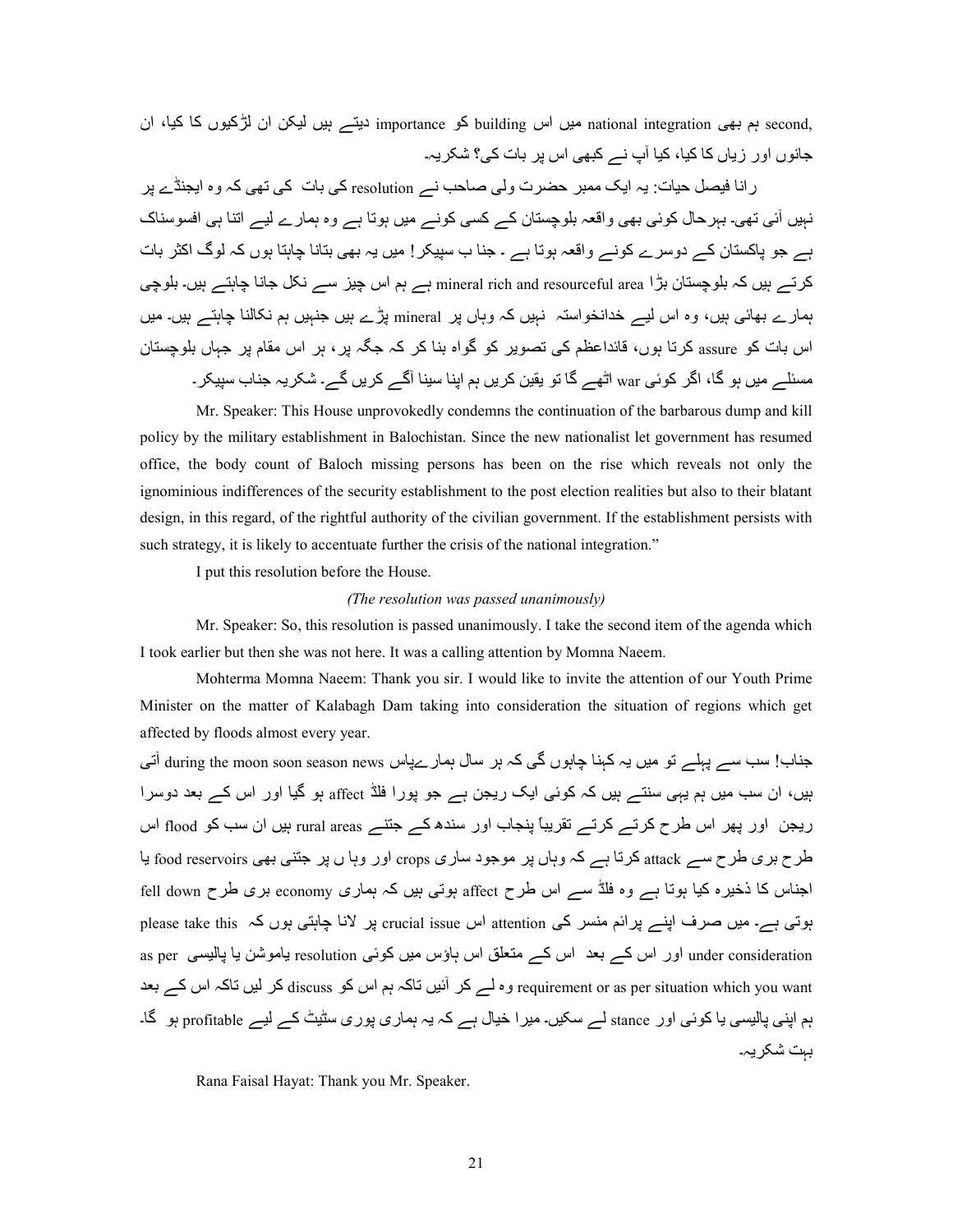جناب ! سیلاب کے متعلق پہلے resolution آئی تھی اور ہم اس پر working کر رہے ہیں۔ میں یہ بتا نا جابوں گا کہ کالاباغ ڈیم entirely floods کو نہیں روک سکتا لیکن یہ بہت مسئلہ ہے ، یہ تھوڑا سا controversial بھی ہو گیا کیونکہ صوبوں کی کالا باغ ڈیم کے اوپر کوئی unanimous agreement نہیں ہے۔ ہم اس کو بھی دیکه رہے ہیں کیوں کہ گورنمنٹ کالا باغ ڈیم کو preference دیتی ہے کیوں کہ اس میں 3600 MgWts electricity ( enerate کر نے capacity ہے۔

So, it is very important for us and we are also trying to take into confidence the Government of KPK. The thing is we need to make sure that all the stakeholders are on board. We are working for it, we *Inshaallah* we update the House on it very soon.

 Mr. Speaker: Thank you. Now before I adjourn the session for lunch, I intend to tell you something. In the morning we went through a bad patch in this Shadow Parliament but my advice to you all is that we are here only on a temporary basis. We are here to learn something. We are here to groom you for a future, policy maker. Certainly all of you are very learned. All of you are the asset of Pakistan. I wish every boy and every girl living in Pakistan has this kind of education, this kind of awareness as you have. But don't take politics so seriously that you don't return back to it. Keep your doors open that is the first principle of politic. Don't shut your doors. Have an agitation, have a kind of point proving but don't close the doors. I am glad you all have come back and I would like either Kashif to say a few words or Prime Minister. Everything should be with cool brain and mind.

 Mr. Kashif: Thank you Mr. Speaker and the fellow Parliamentarians. It is really a great opportunity that we are having experienced person like you to hear and teach us to learn. اور آج جو ہم نے learning کی، اس میں قابل احترام سپیکر صاحب! دیکھیں، لوگوں کی بڑی grievances ہیں مگر ہم نے آج collectively یہی decide کیا کہ ایک آپ کی اتھارٹی کی respect ہے، کیونکہ دیکھیں at the end condemn کیا تھا، یہ symbolic in terms تھا، ہے symbolic protest تھا کہ ہر اس چیز کو condemn کرنا، یہ out of rules ہے۔ دیکھیں اگر ہم رولز کی بات کریں پھر جناب سپیکر ! میر ! خیال ہے کہ logically ہہ بھی بنتا ہےکہ اگر ہم یہ accept کرتے ہیں کہ past precedent ایسا غلط $_{\rm est}$  کیا ہے تو پھر یہ گورنمنٹ بھی illegal ہے۔ مگر ہم نے جمبوریت کو چلانے کے لیے اور میں illegal اس لیے کہہ رہا ہوں کہ ہر وہ چیز جو رولز میں fall نہیں ہوتی وہ میرے لیے illegal ہے، مگر ہم نے جمہوریت کو چلانے کے لیے اور اسے strengthen کرنے کے لیے ہم نے ایک symbolic protest register کروائی اور پھر ہم واپس آئے یہ show کرنے کے لیے ہم ساته چلیں گے، یہاں پر learning process ہے، سیکه رہے ہیں اور اس کے ساته کام کریں گے۔ میں اس چیز کے ساته ساته انتہائی شکر گزار ان لوگوں کا بھی بوں جو اس lack of rule سے affect بوئے۔ rules and procedures follow نہ ہونے کی وجہ سے وہ affectہوئے، کافی لوگ ہیں جو اس سے affect ہوئے ہیں۔ انہوں نہ بڑی sacrifice دی ہے ، میری اس میں کوئی sacrifice نہیں ہے ۔ میں صرف ایک precedent set کرنا چاہ رہا تھا۔ قربانی ان کی ہے کہ انہوں نے just for the sake of continuation of democracy انہوں نے اتنی بڑی ایک symbolic register کروائی اور honour show کیا کہ ہم اس گورنمنٹ کو recognize کرتے ہیں ۔ میں بھی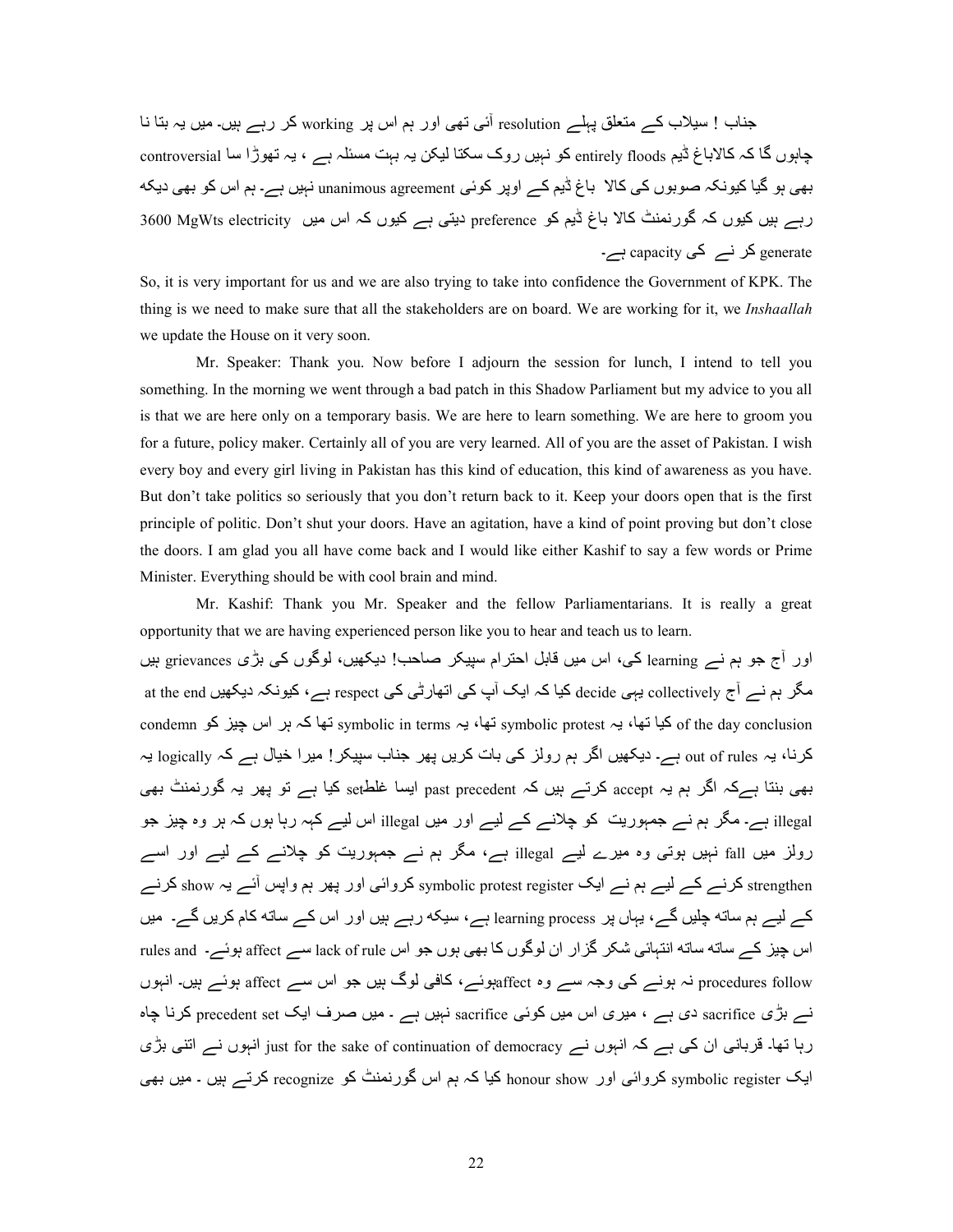کھلے دل سے اس گورنمنٹ کو recognize کرتا ہوں اور recognize کرتا رہوں گا مگر condition ہے کہ perform کریں۔ آپ perform کریں اور ہم انشاء اللہ آپ کے ساته چلیں گے۔

جناب سبیکر : شکر یہ۔ جے جناب بر ائم منسٹر ۔

رانا فیصل حیات: شکر یہ جناب سپیکر ـ میں بڑا شکر گزار ہوں Leader of the Opposition کا کہ وہ قانون کے دائرے میں رہ کر ً یعنی أئین اور قانون کو بالاتر مان کر واپس أ گئے ہیں لیکن میں ان کو بتانا چاہتا ہوں کہ اگر ان کے کوئی grievances ہیں تو میں جاہتا ہوں کہ وہ میرے پاس آئیں۔ جب یہ سار ا مسئلہ ہو ا تو میں ان سے معذرت كرنے كو نيار تھا۔ ميں جاہ رہا تھا كہ اگر ميري معذرت كرنے سے بھى يہ واپس أ جائيں تو میں اس کے لیے بھی نیار تھا۔ جناب سیپکر ! Leader of the Opposition اور دوسرے ممبر کو بھی میں یہ بات بتانا چاہوں گا کہ میری یہ ہمیشہ خو ابش رہی ہے کہ ہم سب مل کر ِ کام کر ایں، perform کر یں جیسے کہ آپ نے کہا کہ ہم یہاں پر سیکھنے آئے ہیں تو ہم سیکھیں۔ جناب سیپکر ! آپ جیسا experienced آدمی یہاں ہے تو ہماری یہ خواہش ہے کہ ہم آپ سے سیکھیں، آپ کے تجربات سے فائدہ اٹھائیں اور جو قانون ہے اس کے دائرہ کار میں رہتے ہوئے ہم اپنی performance بھی دیں اور ہم جب یہاں سے جائیں تو کھلے دل سے جائیں کہ ہم نے ایک سال میں بہت کچه سیکھا ہے۔ شکر یہ جناب سبیکر ۔

Mr. Speaker: So, the session is adjourned till 2.00 p.m.

--------------- *[The House was adjourned till 2:00 pm] ---------------* 

*[The House was re-assembled at 2.00 p.m.]*  ---------------

Mr. Speaker: Now we take the resolution given by Ijaz Sarwar.

 Mr. Ijaz Sarwar: I beg to move that "This House is of the opinion that a Parliamentary Committee should be formed by the Government of Pakistan to look into the missing persons issue. The Committee should propose recommendations in this regard after consideration of the missing persons, human rights organization and relevant solution."

Mr. Speaker, in the last resolution on missing persons' issue

پر کافی بات ہوئی ہے اور اب میں اس مسئلے کو حل کرنے کے لیے ایک solution propose کرنا چاہوں گا۔ جناب سپیکر ، پاکستان ایک جمہوری ملک ہے اور ہم چاہیں گے کہ missing persons کا جو issue ہے اس کو بھی جمہوری طریقے سے solve کیا جائے اور اس issue کو حل کرنے کے لیے جتنی بھی جمہوری forces ہیں ان کو on board لیا جائے تاکہ مسئلہ حل ہو سکے۔ جناب سپیکر! اس مسئلے کو حل کرنے کے لیے میں پر propose کروں گا Parliamentary Committee by Government should be formed جس کے اندر نمام سیاسیاں پارٹیاں بالخصوص بلوچستان کی ساری پارٹیوں کو نمائندگی جائے گی اور اس کمیٹی کو چاہیےکہ جو missing persons کے رشتے دار ہیں ان سے رابطہ کریں کیونکہ جن لوگوں کے بیارے غائب ہوتے ہیں وہ جانتے ہیں کہ ان کو کونسے legal, social and economic مسائل face کرنا پڑتے ہیں۔ میں اس ہاؤس کو یہ بتانا چاہوں گا کہ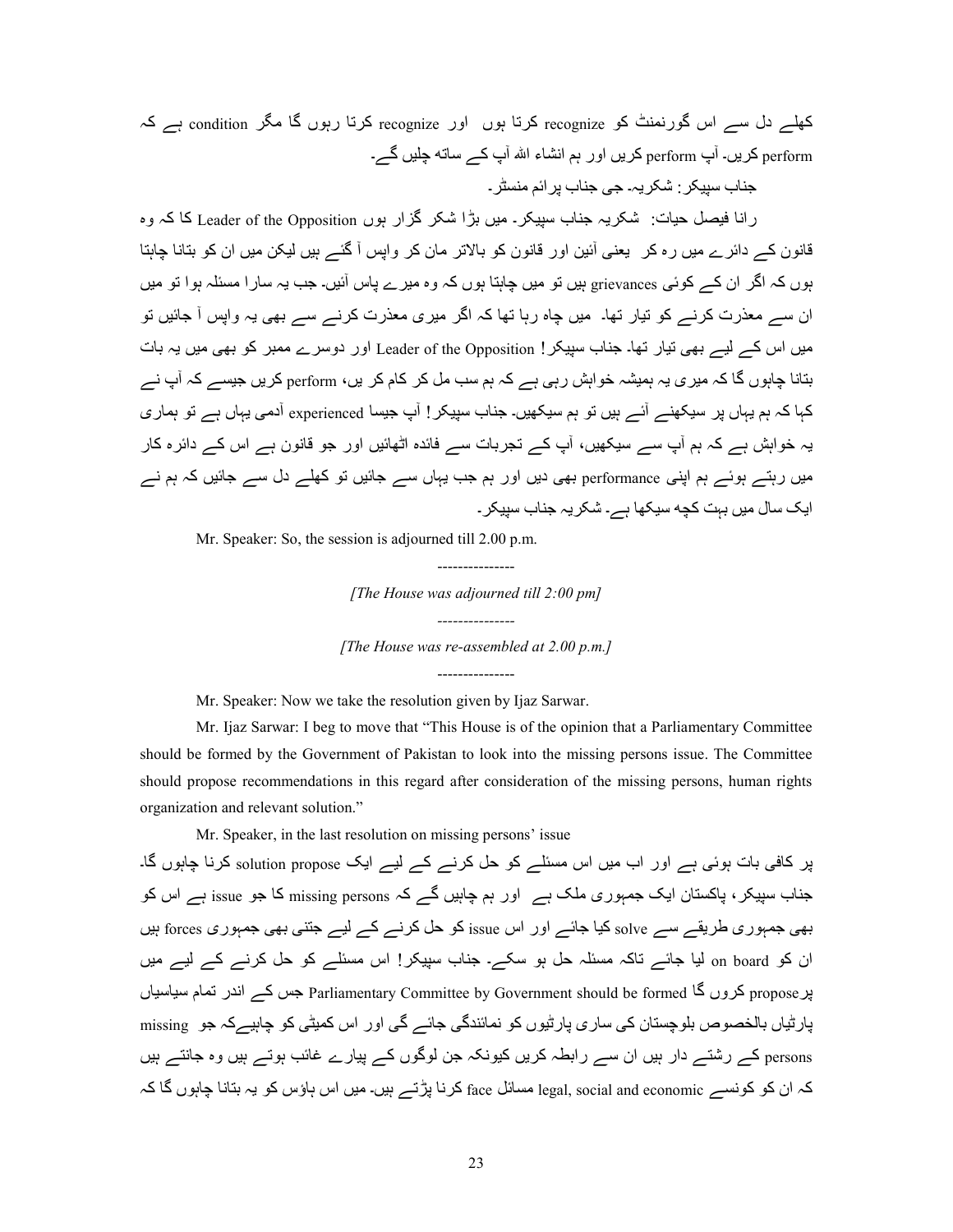جو کمیٹی ہے وہ یہ propose کرے کہ جو missing persons ہیں ان کی families کو مالی مدد فر اہم کی جائے اور ان کو legal assistance بھی فراہم کی جائے۔ اس کے علاوہ جناب سپیکر ! different organizations اس کے اوپر کام کر رہی ہیں اور جو بارلیمانی کمیٹی بنے ان کو چاہیے کہ جو ان کے proposals ہیں ان کو بھی on board لیں تاکہ اس مسئلے کو حل کرنے کے لیے کچه بیش قدمی ہو سکے۔ اس کے علاوہ جو پاکستان کے ادارے ہیں جو اس مسئلے سے concerned ہیں اور بالخصوص جو آرمی اور اسٹیبلشمنٹ ہے ان سے بھی رابطہ کیا جائے کہ ان کا اس issue ہی کیا instance ہے اور ان کو loop میں شامل کرنا اس لیے ضروری ہے کیونکہ ابھی ایوان میں بات ہوئی ہے کہ mostly جو یہ issue ہے بہ سٹیٹ کی طرف سے impose کیا گیا ہے اور اس میں ہمارے اپنے ادارے اور اپنی آرمی involve ہے ۔ یہ پارلیمانی کمیٹی اس بات کو مدنظر رکھے کہ ہمارے establishment کا اس پر کیا view ہے ، ان کو loop میں شامل کر کے proper recommendations بنائی جائیں تاکہ یہ مسئلہ حل ہو سکے۔ شکر یہ۔

Mr. Speaker: Thank you. Do you want to speak?

 Mr. Afnan Saeed-u-Zaman Siddiqui: Yes, sir, I would just like to inform my brother from the Opposition that if he would actually go through what the recommendations were presented earlier and the Supreme Court also did devise a sort of Committee, the missing persons reports and all these sort of things in relation to the missing persons were presented earlier as well. I think, he is not aware what exactly is the progress which over a period of time has been presented. There have been a Parliamentary Committee and it was under the leadership of Justice Kamal Mansoor Alam sahib who had suffered some sort of ailment and passed away. He was the one who was appointed by the Supreme Court in the Committee which was formulated by the Supreme Court then and later onwards a report was sent by the Parliamentary Committee as well. The only reason it was not implemented was that there were certain very sensitive issues which were not tabled by the Government. So, if he would just take some time out actually do the effort of reading the reports and whatever the progress is he would know that quite a bit has been done already in this area. This is all what I have to add to this. So, I personally would not favour the resolution which brother has brought before us.

Mr. Speaker: Thank you. Yes.

معزز ممبر : شکریہ سپیکر صاحب۔ اپوزیشن کی معصومیت پر افسوس ہے کہ کمیشن تو پہلے ہی بنا بوا تھا جس طرح معزز پارلیمانی ساتھی نے بتایا۔ ایک اور کمیشن بھی ہے جس کو جسٹس جاوید اقبال head کر رہے ہیں۔ اس کے علاوہ حال ہی میں سندھ ہائی کورٹ کے آرڈر پر ایک سندھ کے لیے specifically Missing Persons Commission بنا ہے۔ اس resolution کو پیش کرنے سے پہلے یہ ریسرچ کر لیتے کہ ایسے commissions پہلے ہی exist کر رہے ہیں تو پھر کم از کم اس resolution کو پیش کرنے کی ضرورت نہ پڑتی۔ Mr. Afnan Saeeduzzaman Siddique: Sir point of personal explanation.

جناب ! انہوں نـــر بات کی کہ commissions بنائــے گئــے ہیں۔ میر ا یہ issue ہے کہ جو جمہوری قوتیں ہیں وہ اس یر کام کریں۔ ہماری جو سیاسی پارٹیاں ہیں وہ اس پر کام کریں اور اس کا جو political aspect ہے اسے explore کریں، legal aspect تو انہوں نے explore کیا ہو گا، اس کے اوپر اگر کمیشنز ہیں تو اگر اس کے اوپر ایک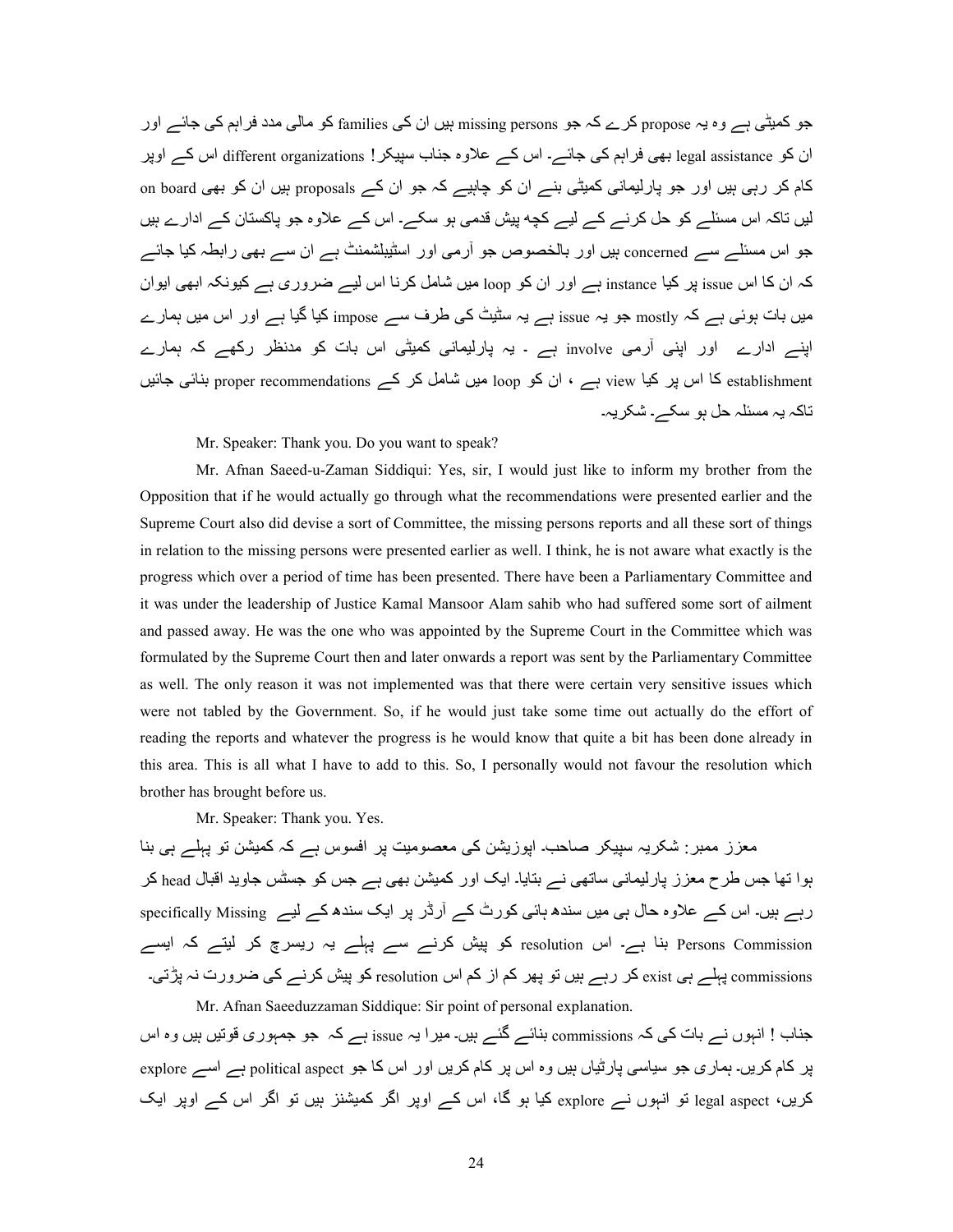پارلیمانی کمیٹی بھی بن جائے تو ان کی جو recommendations and proposals آتی ہیں تو اس ایشو کو حل کرنے کے ایک مثبت قدم ہو گا ناکہ منفی قدم ہو گا۔ اس سے جو سیاسی فضا ہے اس میں بھی بہتری آئے گی اور جو سیاستدانوں کا perspective ہے اس کے اوپر وہ بھی clear ہو جائے گا اور یہ اس مسئلے کو حل کرنے کی طر ف ایک اہم قدم ہو گا تو مہر بانی کر کے اگر ہم اس کو اٹھا لیں تو بہتر ہی ہوگا اور اس میں کوئی بر ائی نہیں ہے۔

جناب! جو کمال منصور عالم صاحب کی کمیٹی بنی تھی اس کے اندر politicians بھی تھے and they \Z اس پi reached upon some political sort of conciliatory points as well, that was not just legal. So, please تھوڑا سا دیکه لیجے گا پہ آپ کو فائدہ دے گی۔

جناب بشام ملک: جناب سیپکر \_صاحب! میں یہاں تھوڑا سا clarify کرنا جابوں گا کہ جو \_commissions ہوتے ہیں یہ fact finding Committees ہوتی ہیں اور اس میں missing persons کے relatives, politicians, legal experts, military agencies کے representatives و غیرہ سب کو invite کیا جاتا ہے۔ اس میں صرف یہ نہیں ہے  $fact$  finding کہ صرف کوئی legal point of view discuss کیا جاتا ہے ، اس میں ساروں کو on board لے کر mission بنا کر اس کی رپورٹ پر ائم منسٹر کو ہی present کی جاتی ہے۔

جناب سببکر : جے مطبع اللہ تر بن صباحب۔

خاب مطبع اللہ ترین: میر ے fellow Parliamentarians from Blue Party کیا ہے وہ in فرین ت fact بالکل صحیح تھا کہ پہلے ہی committees and commissions exist کرتے ہیں۔ عجاز سرور ً صاحب نسر جس issue کی طرح notice دلایا ہے وہ issue بہت important ہے تو میں ان سے request کروں گا کہ وہ اس میں کچه amendment کر کے، نالج لے کر ، اچھی طرح پڑ ہ سمجه کر ایک resolution لے آئیں، اچھے طریقے سے refine کر کے resolution لے آئیں ، میں اس لیے کہہ رہا ہوں کہ یہ ایشو بہت اہم ہے۔ میں دو نین ایو ان کے events کی طرف notice دلانا جابوں گا۔ کچه دن پہلے newscaster نے ایک video پیش کی ، شاید بہت سارے لوگ تو ان کو بھول ہے گئے ہیں، وائس چانسلر بشاور یونیورسٹی اجمل صاحب وہ تین سال TTP کی custody میں رہے ہیں اور مرض دل میں مبتلا ہوتے ہوئے بھی وہ ان areas میں رہے ہیں، وہاں پر انبوں نے resort کیا ہے اور بہت ساری تکلیفیں برداشت کی ہیں۔His family has been suffering from his absence اور نین سال اس بندے کے لیے کوئی کام نہیں کیا گیا، اس کے لیے کوئی نوٹس نہیں لیا گیا۔ ٹی ٹی پی کی جو demand تھی وہ minimize ہوتے ہوتے اس حد تک آ گئی ہے کہ ان کے اغوا کرنے کے دوران جو ان کے ساته دو ساتھی تھے ان کو release کر دیا جائے تاکہ اجمل صاحب کو تھوڑا سا legal ground ملے تاکہ ان کو بھی ایک bargaining chit ملے کہ وہ جا کر دوبارہ اجمل صاحب کو release کر سکیں۔ میری گورنمنٹ benches سے request ہے اور high authority ہے ، اس پورے Youth Parliament کی یہ request ہے کہ ایسے جو تمام secondly, Haider Ali ۔کیا جائے۔ deal کیا جائے۔ secondly, Haider Ali این صد عبد ان کو Gilani, son of your Ex-Prime Minister, now it is a matter of shame for the whole country, matter of shame for the security agencies, matter of shame for everyone that the son of Prime Minister is not safe. The son of the Prime Minister is still missing from the election days and his whereabouts is known, where he was,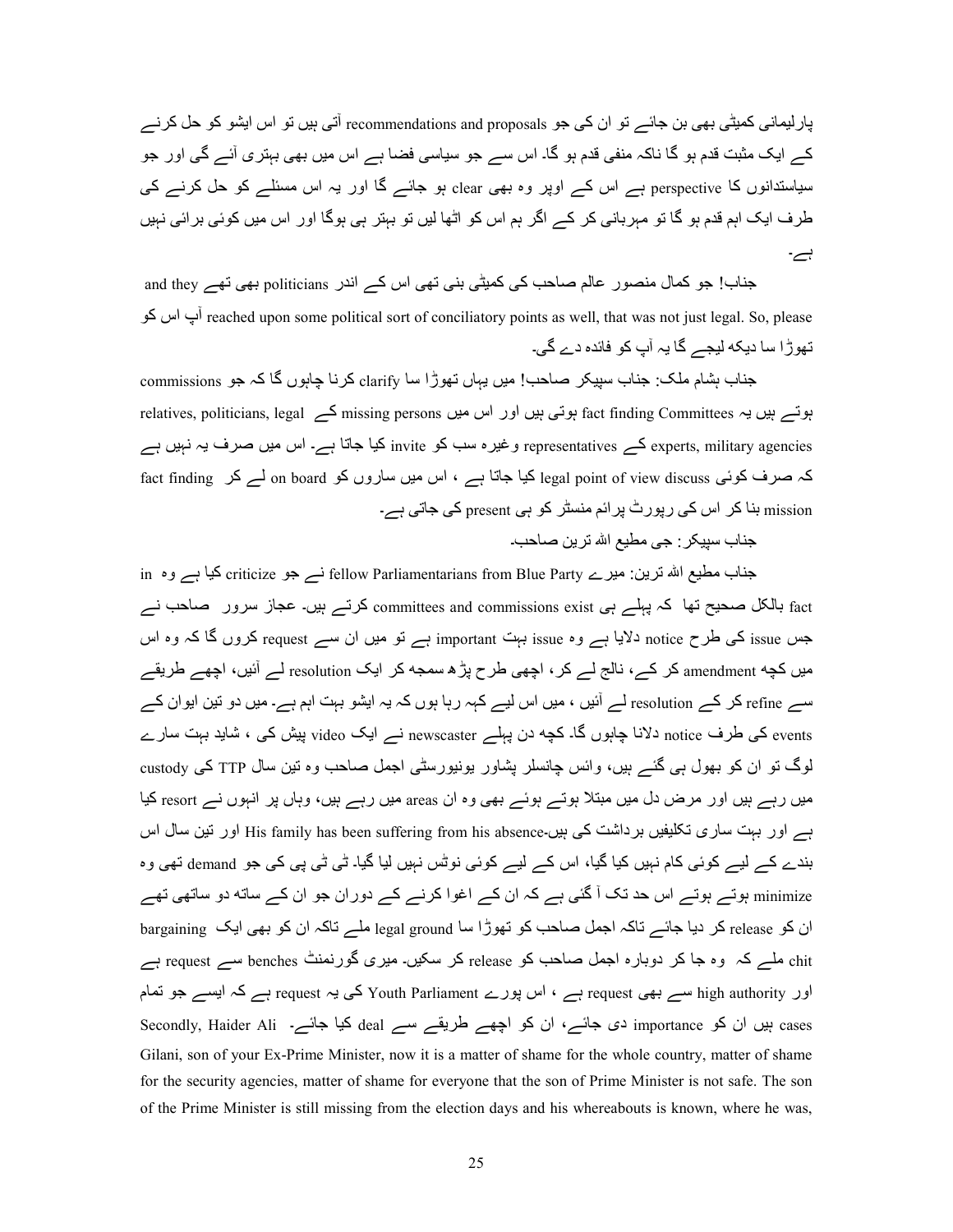where he is no one knows. The security agencies have failed and all the authorities concerned have failed in ے8 R56Qا ےJہL ہ:}| @Z giving any information regarding him or any other persons involved. Thirdly پہلے یا الیکشن کے بعد کی بات ہے کہ تین doctors from the higher authorities ہلوچستان میں ہ اغوا ہو گئے تھے۔ ان doctors میں لورالائی کا ڈپٹی سیکرٹری ہے، ایک ایم پی اے کا بھائی ہے اور ان doctors کے متعلق ابھی تک کچه بھی معلوم نہیں ہوا، وہ کہاں ہیں، کیسے ہیں، کس situation میں ہیں، mo one knows o rumours اس کے بارے میں anything about them and fourthly Shahbaz Taseer son of Suleman Taseer that he was with TTP and was killed in one of the drone strikes and his family has suffered already in a بیں وہ زندہ ہے، مردہ ہے اس کے بارے میں کوئی shape of Sulemen himself who was targeted and now his son confirmation نہیں ہے۔ ان کی drone strike میں death ہو چکی ہے یا وہ alive ہے اور TTP کے پاس ہے۔ جناب والا! ایسے بہت سارے important cases بیں، میں نے صرف تین چار cases کی یہاں پر نشاندہی کی ہے۔ جب اتنے high officials, high ranking کے لوگ اس country میں safe نہیں ہیں تو ایک Individual ایک عام بندہ، ایک میرے اور آپ کی طرح کا بندہ یہاں پر کیسے safe رہ سکتا ہے۔ میں آپ سے اور higher authority سے requestکرتا ہوں کہ یہ چیز بہت اہمیت رکھتی ہے اور اس کی طرف توجہ دی جائے، ایک کمیٹی form کی جائے اور اس پر کام کروایاجائے، Youth Parliament کے اندر بھی اس پر کمیٹی form کی جائسے، higher authorities میں already اس پر کمیٹی exist کرتی ہے ، ان committees کے efficiency کے لیے وہ کام کیا جائے اور ان کو اس بارے میں request کی جائے۔ میری اعجاز صاحب سے اس resolution کے بارے میں request ہے کہ یہ بہت زیادہ important issue ہے، اس میں صرف تھوڑی سی reforms لا کر اس کو amend کر کے اچھے طریقے سے دوبارہ پیش کر دیں شکریہ۔

جناب سیپکر : جناب وزیر ِ داخلہ ِ صاحب آپ اس بارے میں کیا suggest کرتے ہیں؟

جناب دانش رضا: شکریہ جناب سپیکر۔ سب سے پہلے میں اپوزیشن بنچ سے اپنے colleague کی اس بات کی respect کرتا ہوں کہ وہ اتنے important issue کو House میں لے کر آئے ہیں، اس کے اوپر discuss کی ہے اور میں اس کے اوپر یہ کہوں گا کہ اس کے اوپر پہلے بھی جو Interior Parliamentary Committee ہے وہ اس کو take up کر رہی ہے اور میں اس issue کو جو interior کی کمیٹی ہے اس کو refer کرتا ہوں اور اس کے اوپر ہم مزید کام کریں گے اور ہم positive changes اور positive policy کے ساته آپ کے پاس آئیں گے۔ اس کے علاوہ جناب سپیکر جو سپریم کورٹ میں CDs چلتی رہی ہیں اس میں ہم نے جتنے حقائق ہیں ان کو ہم نے hidden نہیں رکھا، ہم نے سب حقائق اور issues کو اپنے ہاؤس اور عوام کے سامنے رکھا ہے اور سپریم کورٹ کے سامنے رکھے ہیں کہ یہ یہ issues ہیں اور اس کے اوپر جو ہماری Interior Ministry کے under جتنے بھی security ادارے آتے ہیں وہ سارے involve نہیں ہیں، اس میں ملٹری establishment بہت زیادہ involve ہے اور اس کے ساته ساته جتنے بھی stakeholders بیں وہ امن کا راستہ لے لیں گے اور وزارت داخلہ اس پر proper کام کرے گی اور coming days میں ہم آپ کے رہاں اس کی report پیش کریں گے۔ شکریہ جناب سپیکر صاحب۔ Mr. Speaker: Yes.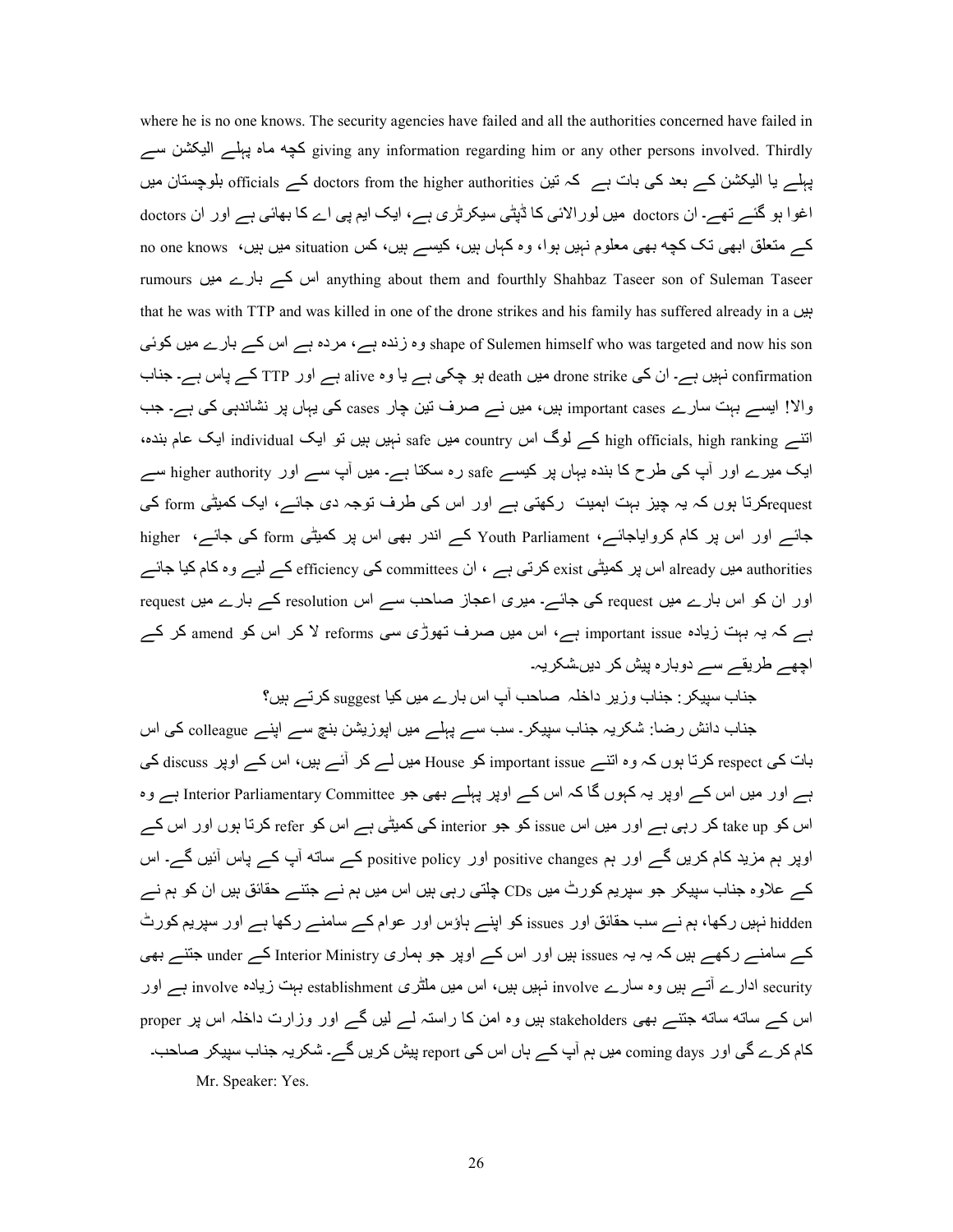جناب کاشف: جناب سپیکر۔ ہشام صاحب اور مطیع اللہ صاحب نے جو recommendations دی ہیں وہ کافی important بیں اور میرے خیال یہ بڑا appropriate ہو گا کہ آب اس کو Interior Committee کریں، for the time being اس resolution میں جو refine کی ضرورت ہے ، میری طرف سے یہ suggestion ہے اور میں especially Interior Minister کا شکر گزار ہوں کہ انہوں نے آخر کار بول ہی دیا، انہیں اپنی چپ کو اس I would suggest that if کی وجہ سے توڑنا ہی پڑا، میں ان کا بہت شکر گزار ہوں اور I would suggest that if ۔ ہE45p you kindly refer it to the Interior Committee.

 Mr. Speaker: This resolution is referred to the Interior Committee. Now we take Item No.5. Junaid Ashrab sahib, Sarwat Malik sahiba, Bushra Iqbal Rao, Hashim Malik, Muhammad Fizan Adrees sahib moved a resolution that "This House is of the opinion that the Indus Water Treaty is evidently the most successful confidence building measures between India and Pakistan, nevertheless there is a need to make treaty more transparent by using State of Art Satellite based real time telemetry system in Azad Jamu and Kashmir and Indian held Kashmir for timely and improved water management. Yes, Junaid Ashraf. جناب جنید اشرف: ویسے تو اس میں treaty successful رہی ہے کیکن سب سے پہلے میں اس کا background دوں گا کہ یہ کیوں ضروری تھی۔ جب 1947 میں partition ہوئی تو جو کینال ہیڈ ورک کا کنٹرول تھا وہ انڈیا کے پاس چلا گیا جو rivers flow کر رہے تھے اور پاکستان میں آ رہے تھے ان کا کنٹرول انڈیا کے پاس چلا گیا، اس لیے اس treaty کو sign ہونے کی ضرورت تھی کیونکہ انڈیا کبھی بھی اس جیز کو it was mediated کر سکتا ہے خاص طور پر war time میں ۔ لہذا یہ treaty sign ہوئی تھی 1960 میں it was mediated .J اس میں جو division ہوئی تھی وہ جو پاکستان کے پاس تھے وہ Indus, Jhelum and Chenab کا Indus, کا by World Bank کنٹرول دیا گیا تھا اور جو انڈیا کہ باس rivers تھہ وہ سنلج، راوی اور بیاس تھہ۔ بنیادی طور پر یہ treaty successful جا رہی ہے لیکن کبیں جگہوں پر انڈیا نے violate کرنے کی کوشش کی ہے جہاں پر انہوں نے dams بنائس بیں جیسے کرشن گنگا تھا، wullar Barrage نیا اور بھی کافی سارے ہیں، انہوں نسے ان dams کے اوپر کام بھی شروع کر دیا تھا لیکن پاکستان کو late inform کیا گیا یا پتا چلا جس کی وجہ سے اس treaty میں instrument and کی ضرورت ہے تاکہ بعد میں violations نہ ہو سکیں۔ اس میں آپ کو instrument and technology use کرنا ضروری ہے جیسے کہ ہم نے example کی example دی ہے، elemetry basically ایک device ہے جس سے آپ ایک فاصلے سے measures کر سکتے ہیں۔ اب سروت continue کریں گی۔ جناب سبیکر : جے محتر مہ ٹر وت ملک صاحبہ۔

محترمہ ثروت ملک: جناب سپیکر ! جنید نے already اس resolution کو explain کیا ہے لیکن میں اس it has no as such respons mechanism for کرنا چاہتی ہوں کہ جو انڈس واٹر ٹریٹی ہے  $\rm point$  highlight کرنا ہ variation in water flow that is due to the climatic change. So, however, we actually need an effective management of water resources which should be based on scientific data and confident building measures sustainable future for both the countries. Thank you. كريں ايک promote کريں ايک

>;:ب :45678 @m]4@ہ V4nٰ ا~<:ل راؤ :P>ہ۔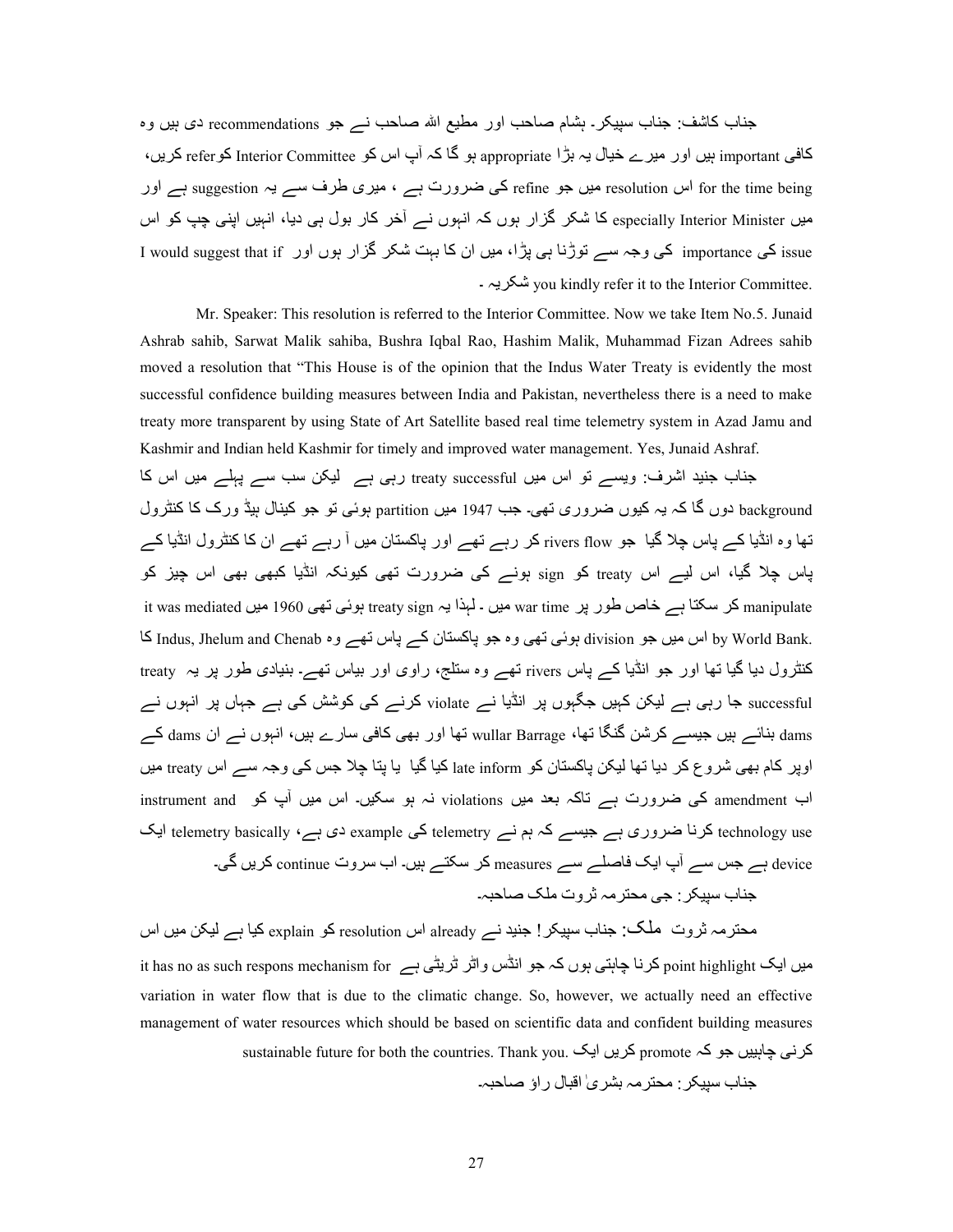محترمہ بشریٰ اقبال راؤ: میری آپ سے یہ request ہےکہ پہلے فیضان ادریس کو موقع دے دیں۔

Mr. Speaker: You forego your right.

Mohterma Bushra Iqbal Rao: Yes.

Mr. Speaker: Ok, yes Fizan *sahib*.

جناب فیضان ادریس: شکریہ جناب سپیکر۔ جناب ! بنیادی طور پر اس resolution کو لانس کا ایک to provide opportunity for future cooperation on water 'تھا وہ یہ تھا aim نکا ہوہ ہے کہ جو اس ہے کہ ہو اس ہے ک issues لیکن issue rissue issue کا کوئی project انڈیا اور پاکستان کے درمیان water issue کو لے کرنبیں کیا گیا۔ ابھی انڈیا کا جو کرشن گنگا ہائیڈرو الیکٹرک پاور پراجیکٹ ہے that is the violation of Article 4 sub article 3 of the treaty اس میں یہ ہے کہ نیلم دریا کے اوپر انڈیا یہ dam construct کر رہا ہے اور one of the انڈیا کو صرف اس جیز کی provision تھی یا اس جیز کی اجازت تھی کہ one of the  $\frac{1}{\Delta}$  : river projects کو take over کر سکتا ہے لیکن جو کرشن گنگا پراجیکٹ ہے اس کے اندر 23 کلومیٹر کی ایک ٹنل ہے جو کہ نیلم در یا کے بانی کو divert کر کے اس کر شن گنگا پر اجیکٹ کی طرف لے کر جائے گی تو ابھی recent government نسر جو نیلم جہلم پر اجیکٹ ہس اس کو دوبارہ start کیا ہے تو سردیوں کے season میں around 35% flow اور ہوتی ہے اور around 35% flow اور میں ہے اور around 35% flow of this river وہ انڈیا divert کر رہا ہے اس طرح جو نیلم جہلم کی productivity or the outcome ہو گی وہ بھی یہاں پر questionable ہو گی کیونکہ انڈیا is completing this project in 2016 اس کے بعد جو ایک اور issue نہا کہ Asia Development Bank کی 2013 کی ایک report آئی ہے، اس کے 208 page 208 آخری paragraph ہے کہ and it states that; "Pakistan is one of the most water-stressed countries in the world".نح کل کے حالات میں اس resolution کا idea یہ تھا کہ اگر آزادکشمیر اور مقبوضہ کشمیر کی طرف ہمارے دریاؤں کا جو flow on the both sides کانے سے یہ ہو گا کہ دونوں طرف کی حکومتوں کو on the both sides ہے timely information available ہو گی۔ جب انڈیا پانی retain کرتا ہے اور اس کے بعد مون سون کے موسم میں یانی دریاؤں میں جھوڑتا ہے تو سیلاب پاکستان کو face کرنے بڑتے ہیں۔ اگر technology کو استعمال کرتے that would be a beneficial. Thank you.ہوئسے اس وrevisit کو دوبار متاکستان کے لیے that would be a beneficial. Thank جناب سيپكر : جي عبدالصمد خان صاحب۔

 Mr. Abdul Samad Khan: Thank you Mr. Speaker. I on behalf of the party totally endorse this resolution. It is very important resolution. The Indus Water Treaty has been very beneficial to the Pakistan as well

کیونکہ آپ کا نزبیلا ڈیم اور سملی ڈیم کا بننا اور ان نمام کے پانی سے irrigation system بنانا، یہ اسی Treaty کے نتیجے میں ہی ممکن ہوا جس کا پاکستان کو کافی فائدہ ہوا لیکن اس کے بعد جب دوسری طرف سےاس معاہدے کی خلاف ورزی کی گئی تو اس پر ہمارے ملک کا، ہماری foreign and defence policy کی وجہ سے کہ ہم کبھی ان کے ساته تعلقات ببتر بنا دیتے ہیں اور کبھی ان کے ساته LoC پر کشیدگی اختیار کرتے تھے تو اس وجہ سے ہمیں یہ واضح نہیں ہوا کہ انڈیا کا کیا stance ہے، کبھی وہ خلاف ورزی کرتا ہے اور کبھی وہ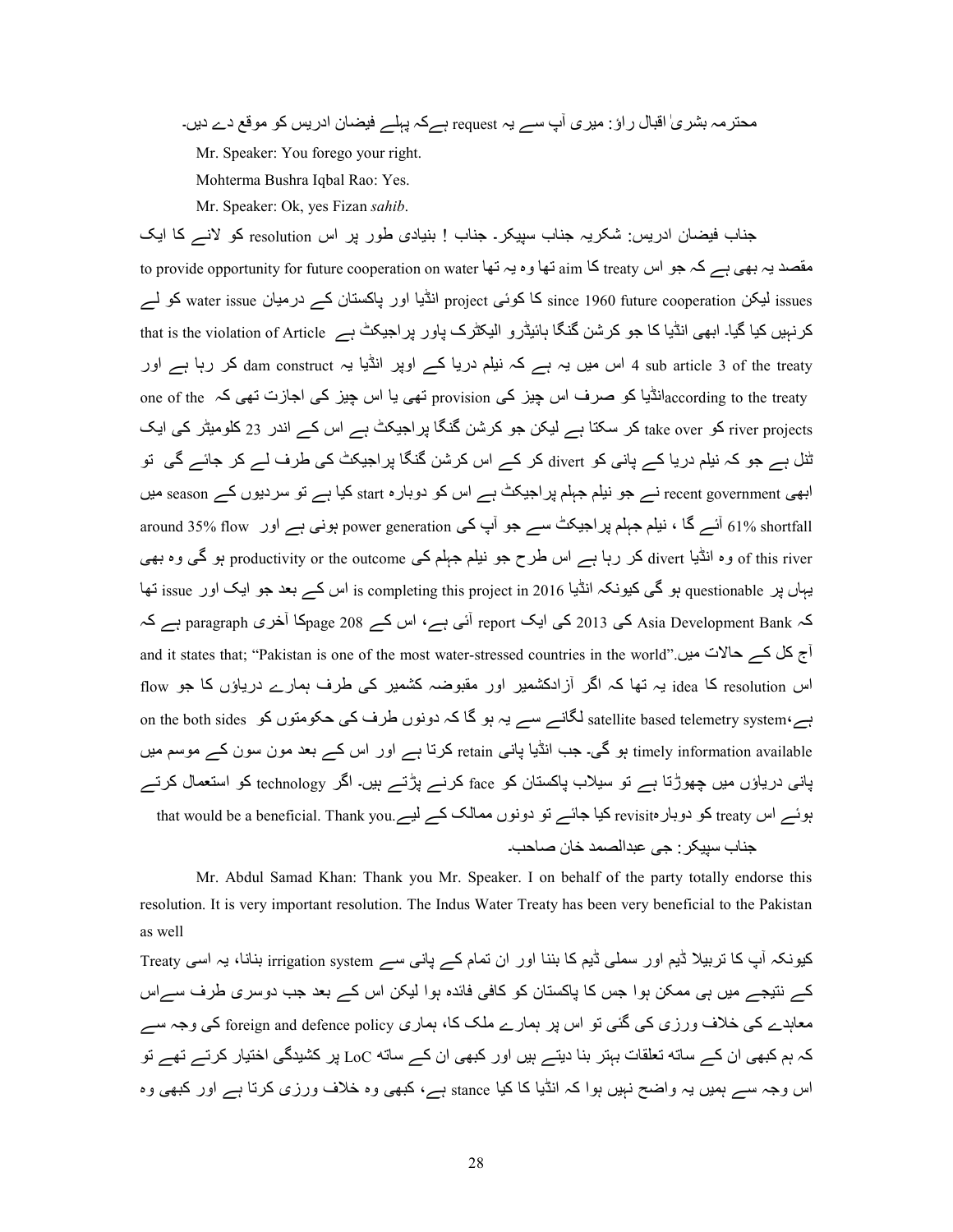کہتا ہے کہ میں Indus Water Treaty پر عمل کروں گا۔ اس سے پاکستان کو بہت زیادہ نقصان ہوتا ہے۔ یہاں بات کی گئی ہے کہ based on real-time telemetry system, کے گئی ہے۔

جناب سپیکر! اس وقت technology کا دور ہے، ہر ملک ترقی کر رہا ہے اور ہر ملک اس وقت جو جدید آلات موجود ہیں ان کا استعمال کر تے ہوئے اپنے عوام کو فائدہ پہنچا رہا ہے۔ افسوس کی بات ہے کہ پاکستان میں آج بھی computerized system پر چلنے کے لیے دفت پیش آرہی ہے۔ اس کی وجہ ابھی تک معلوم نہیں ہو سکی کہ کیا وجہ ہے۔ اگر آپ اس system کو implement کر دیتے ہیں تو آپ اپنے floods بھی forecast کر سکتے ہیں اور اگر مثال کے طور پر انڈیا اس کی مخالفت کرتا ہے اور مون سون کے موسم میں پاکستان میں سیلاب کا خدشہ ہوتا ہے تو آپ اس کے لیے already prepared بھی ہو سکتے ہیں اور آپ ان سے demand بھی کر سکتے ہیں کہ آپ اس معاہدے کی خلاف ورزی کر رہے ہیں اور World Bank جو mediator تھا، ان you should take steps further تھے تو mediator تھی اپ درخواست کر سکتے ہیں کہ آپ درخواست کر سکتے ہیں کہ آپ اس معاملے for this treaty.

جناب سپیکر ! ایک معزز رکن کی طرف سے بہت اہم بات کی گئی کہ نیلم جہلم منصوبے میں around already energy crisis ني کی بجلی کی پيداوار کم ہو جائے گی، so that is very important issue. ني کی پيداوار کم ہو سے گزر رہا ہے and we have been relying too much on hydro-electric power,ہاس کی وجہ سے اگر آپ اس کہ check and balance کہ لیے اس میں جدید system implement نبیں کرتے، آپ اپنے خارجہ تعلقات میں اسdemand کو نہیں رکھتے اور وہ مخالفت جاری رہتی ہے توemand be very beneficial کہ اگر آپ ابھی سے اس پر توجہ دیں، انڈیا سے اس معاہدے میں مزید تر امیم کروائیں اور اگر کسی بھی ملک کی طرف سے اس کی violation ہوتی ہے تو World Bank should take steps کہ وہ اس پر مزید کارروائی کرے۔ شکریہ۔

جناب سبيكر : جناب شفقت على صاحب۔

جناب شفقت علی: شکریہ، جناب سپیکر ! اس پر ثروت ملک ،فیضان صاحب اور عبدالصمد بھائی نـــر کافی کچه کہِہ دیا ہے ، میں اس میں تھوڑی سی تبدیلی بھی چاہوں گا اور کچه information کے طور پر بھی بتانا چاہوں گا۔ سب سے پہلے Indus Water Treaty کو دیکھنا چاہیے، میں پچھلے ہفتے اخبار کے ایک کالم میں پڑھ رہا تھا کہ انڈیا نے اس پر اب یہ موقف اپنایا ہوا ہے کہ اس معاہدے میں یہ بات شامل تھی کی کہ دس یا پندرہ سال کے بعد اسے extend کر یں گے اگر اسے extend کریں گے تو یہ معاہدہ قائم رہے گاotherwise یہ معاہدہ ختم ہو جائے گا۔ انبوں نے اسی کے تحت دریائے چناب پر کشن گنگا ڈیم بنا کر پاکستان کا پانی روک رکھا ہے او مزید روکا جا رہا ہے۔ دوسری بات یہ ہے کہ ابھی فیضان بھائی نے کہا کہ Neelum-Jhelum Hydro Project جو کشمیر میں بن رہا ہے۔ اس کے بننے کے بعد short fall %1% میں کمی آجائے گی۔ ان کی بات ٹھیک ہے لیکن اس میں تھوڑی سی یہ تبدیلی کی ضرورت ہے کہ کشن گنگا ٹیم کے ساته ساته انڈیا نے دریائے چناب پر ایک چالیس فٹ چوڑی خفیہ سرنگ بھی بنا رکھی جو پانی دریائے جناب سے overflow ہو گا وہ اس کے اندر ave کریں گے جس سے Neelum-Jhelum Hydro Project کا تقریباً 45% پانی مزید کم ہو جائے گا۔ اس کے علاوہ انڈیا نـــر دریائـــر چناب پر مزید پانچ ڈیم بنانـــر کا منصوبہ تیار کر لیا ہـــر اور وہ افتتاح کـــر قریب پہنچ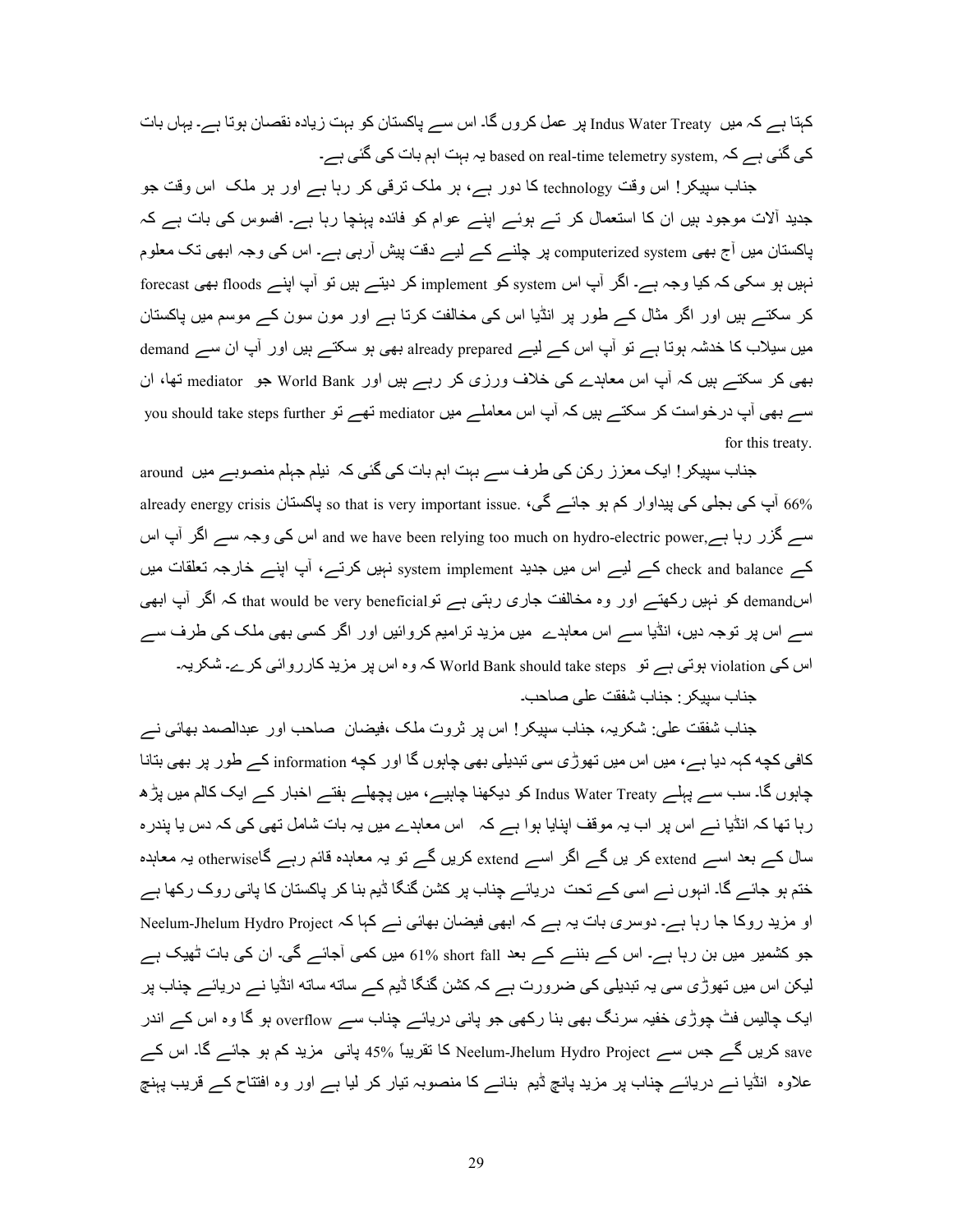چکا ہے۔ اب ہمیں سوچنا نہیں ہے ، یہ نہیں ہے کہ ہمیں پتا ہی نہیں چلا ،اب ہمیں پتا چل گیا ہے اور یہ بات بھی میں نے ایک اخبار کے کالم میں بڑ ھی ہے۔ اب اگر یہ انکشاف ہو گیا ہے تو ہمیں فوراً عالمی عدالت میں جانا ہوگا۔ پہلے تو دریائے چناب پر کشن گنگا ڈیم بنایا گیا ہے، اس پر بھی ہم سوئے رہے، جب %80 کام ہو گیا تو تب ہم گئے اور Treaty کے مطابق ہم اس وقت حقدار نہ تھے اور اس کا ہمیں نقصان ہوا اور بھارت کو اجازت مل گئبی اور اب وہ مزید بانچ ڈیم بنانے جا رہا ہے۔ لہٰذا ہمیں اس Treaty کو ابنانا ہوگا اور اس پر عمل کرنا ہوگا اور اپنے حق کو محفوظ کرنا ہوگا۔ دوسری بات یہ ہے کہ جو climate change ہے اس سلسلے میں بھی ہمیں سوچنا ہوگا۔ نیلم ہائڈرو پر اجیکٹ کے بارے میں میں یہ بھی بتاتا چلوں کہ وہ چین کی ایک کمپنی کو project دیا گیا ہے لیکن ابھی تک حکومت پاکستان کی طرف سے funding نہیں کی گئی ہے اور وہ کمپنی اپنے ہی ایک بینک سے loan کر اس کو بنا رہی ہے۔ اب انہوں نے بھی اس project پر کام روک دیا ہے۔ مجھے نہیں لگتا کہ ہماری ان کوتابیوں کی وجہ سے نیلم ہائڈرہ پر اجیکٹ مکمل ہو سکے گا۔ لہٰذا میں فیضان بھائی سے درخواست کروں گا کہ اس میں تھوڑی سی تبدیلی کی ضرورت ہے۔ شکریہ۔ جناب سببکر : جناب انعام الله۔

Mr. Inamullah: Thank you Mr. Speaker. Honourable Speaker, I have got a bit of confusion in this resolution. Conceptually I am little bit confused when I just go through this satellite based telemetry system. I really don't know what it is all about and I will request the one who have presented it to explain it to us and the point that I just want to make is that we live in a globalized world and in this world it is something the economy which matters a lot. I mean when you are economically strong you get some weight in this world. So, the Indus Water Treaty has a lot of significance in this regard. Water is a big economic resource for all of us. Our agriculture is dependent wholly upon it and the burning issue that is going on in Pakistan is energy. We are facing deficiency in energy. We can resolve this issue. We have a proper flow of water system in Pakistan and this can only be resolved if we review the Indus Water Basin Treaty. Lastly, I would just request to those who have presented this resolution to kindly explain to us the real base telemetry system. Thank you very much.

Mr. Speaker: Telemetry System means it distributes the water evenly as designed by the authorities.

وہ پانی کو control بھی کرتے ہیں اور release بھی کرتے ہیں۔ It is a scientific system. I don't believe that anybody can explain it.

Sir, telemetry system is the state of art -كرتا ہوں . والا! ميں explain كرتا ندريس: جناب والا! ميں اس کی مدد سے آپ mining and drilling in the exploration of oil and gas اس کی مدد سنے آپ technology. real ہE Basically کی مدد سے آپ water flow کو gauge کر سکتے ہیں کہ کیا water quality and quantity ہے time system جو automatically آپ کے computers پر دا display screens پر دکھاتا ہے۔ جس طرح forecasting ہوتی ہے مختلف چیزوں کے بارے میں یا جو earthquakes کی measuring ہوتی ہے اسی طرح !وا ب: >;telemetry system is a technology in fact. Sir, two or three points more, which I missed earlier.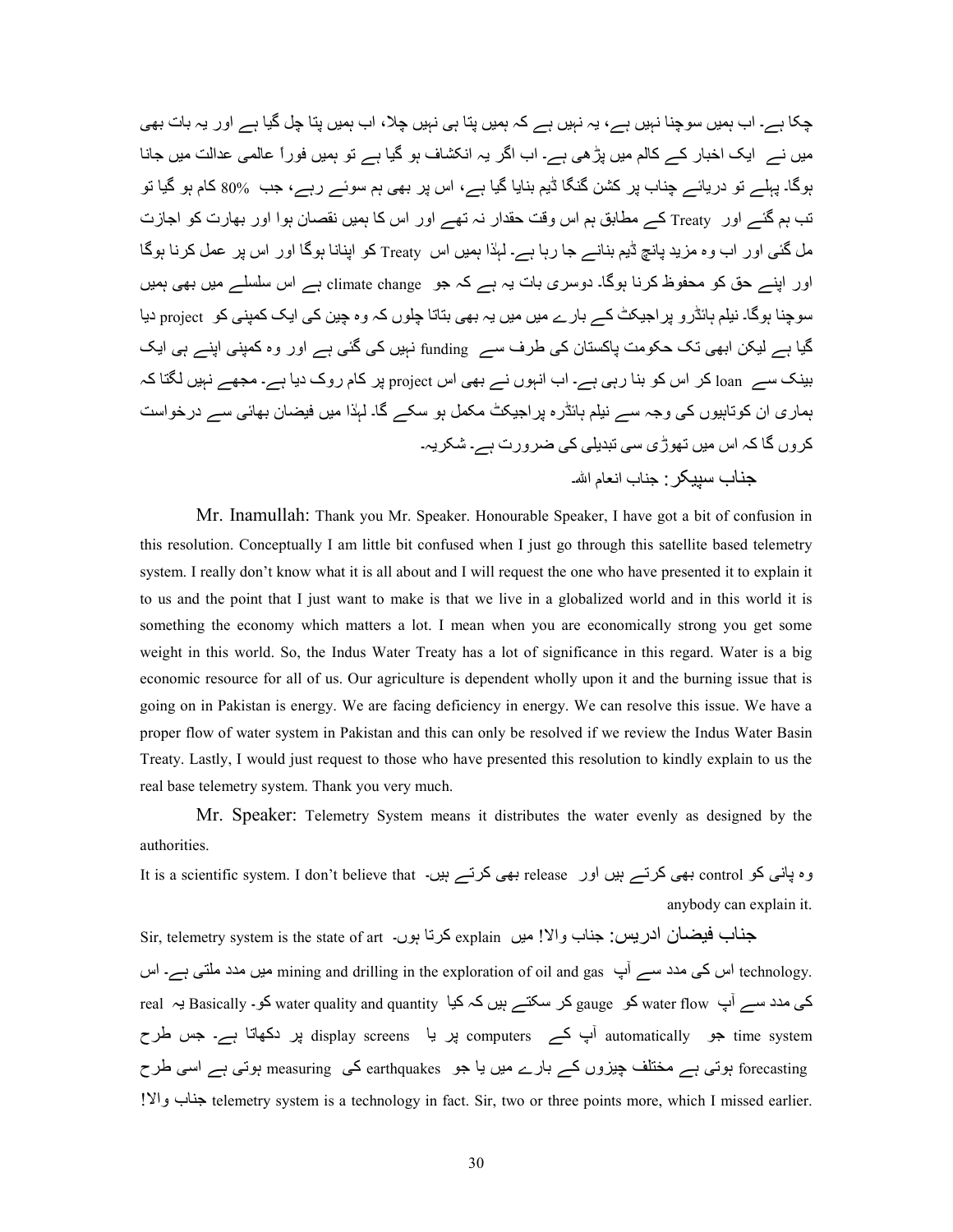کشن گنگا پراجیکٹ  $_1$ 16 میں مکمل ہو رہا ہے۔ اس سے I41.3 million dollars annually کا پاکستان کو نقصان ہوگا۔ اس سے آپ کا agriculture and development sectors affect ہو رہے ہیں۔ پاکستان کے پاس اس وقت 30 days کی water storage capacity ہے جبکہ انڈیا کے پاس 200 days کا capacity ہے اور انڈیا  $\,$ اور پاکستان جس region میں ہیں اس کے لیے recommended water storage capacity 1000 days ہے جو کہ So, we are far below from our سیں دیکہ سکتے ہیں۔ So, we are far below from our میں دیک revisit اس میں ایک ہماری recommendation ہے ہی تھی کہ Indus Water Treaty کو اگر revisit we can have experts from سنایا جائے جس میں we can have experts from سنایا ہوانے کیا جائے :Z rivers ،:Z t?Eڈ\ ہ UN, World Bank and European Union. On a Website three dimensional data available اور kanals کا تاکہ ً globally جو بھی اس کو دیکھنا چاہے یا study کرنا چاہے وہ کر سکے۔ شکریہ۔ جناب سببكر : ز بب لباقت صاحبہ۔

 Miss Zeb Liaqat: Thank you Mr. Speaker. I would just like to say that it is said that no armies with bombs and shells could devastate a land. So thoroughly as Pakistan could be devastated by the simple expedient of India's permanently shutting of the source of water that keep the fields and people of Pakistan green. This dispute was sharing trans boundary rivers having its genesis in the flawed and biased partition of 1947. It is one of the most contentious issues in this relation between Pakistan and India and this Indus Water Treaty is being followed in Pakistan despite we were having wars with India and it was still intact at that time too. So, the relationship of a contract was going in a smooth way. So, we should continue with this Treaty but we should have to take some steps as well because when this case was taken to the International Court, the India put this question

why are Pakistanis throwing all its water in the seas? So, ساکہ پاکستان نے تو کوئی dams ہنائے نہیں ہیں تو eriticize خالی ان کو pakistan should also take action, make dams بنائے ہیں نو اس $\,$  Pakistan should also take action, make dams سے بِمیں کوئی solution نہیں ملے گا۔ پاکستان should also take action اور جو کرشنا گنگا ڈیم بنایا گیا ہے تو پھر اب پاکستان کو بھی اس وقت سوچنے کی ضرورت ہے۔

دوسری بات یہ ہے کہ یہاں پر بتایا گیا ہے کہ State of the Art Technology کو use کیا جائے ۔ It is a very good thing لیکن انڈیا کے پاس اس وقت strong economy ہے، پاکستان کی economy بہت weak ہے نو میرے خیال میں جیسے پہلے donors نے اور پاکستان کے donors نے جب یہ treaty sign کی گئی help out کیا، اس وقت ورلڈ بنک اور دوسرے ممالک نـــر پاکستان کی help کی تھی۔ میرے خیال میں پاکستان کو بڑے ڈیمز بنانے کے لیے at the end بھر مدد کی ضرورت ہے ، لیکن انڈیا کی اتنی استطاعت ہے تو وہ ڈیمز بنا بھی رہا ہے۔ اس میں ہماری اپنی will کی بھی ضرورت ہے۔ بہرحال

I completely endorse this resolution but at the end the will is also needed by the Pakistan. Thank you so much.

Mr. Speaker: I put the resolution before the House that: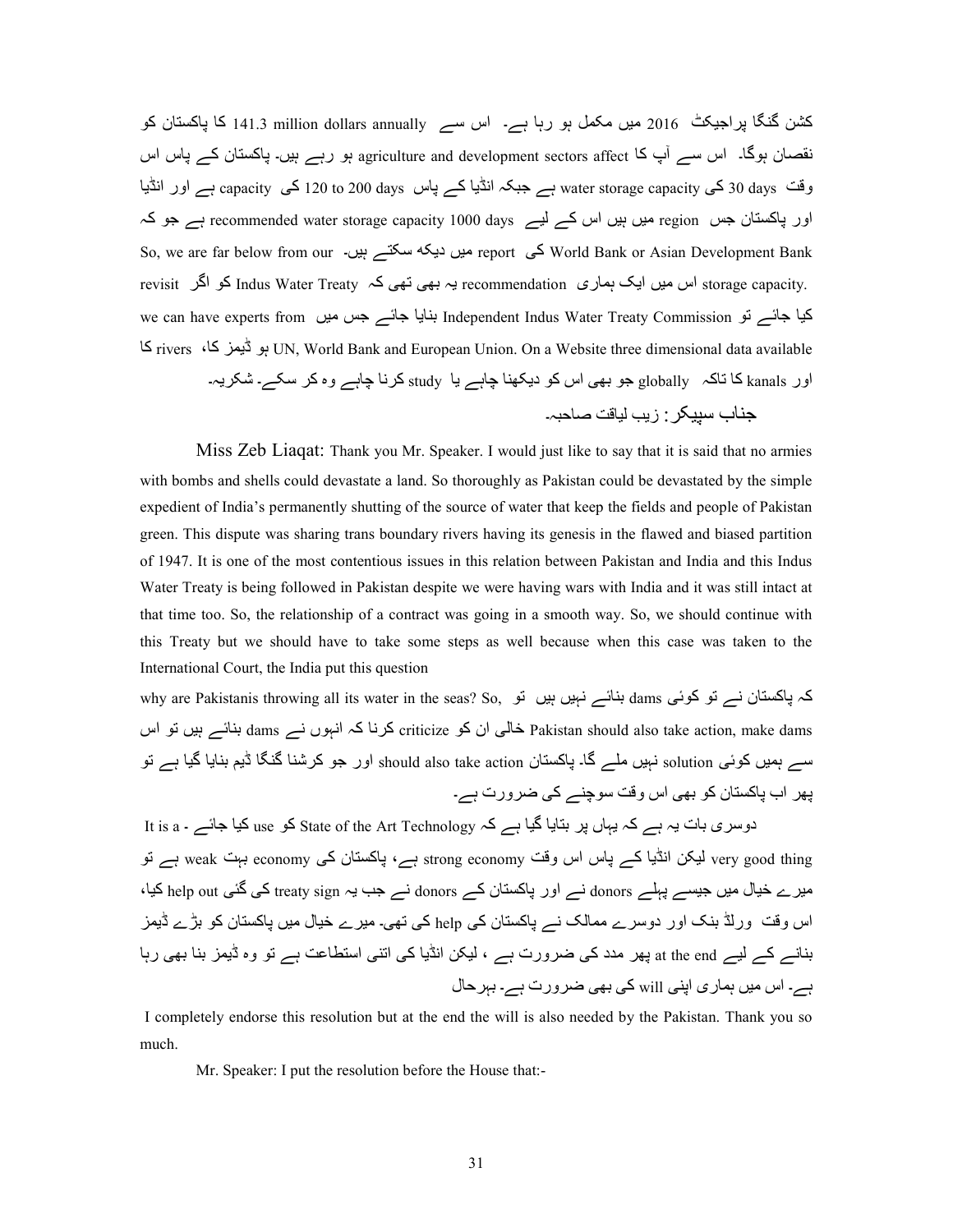"this House is of the opinion that in the Indus Water Treaty, as a reliable and most successful confidence building measure between India and Pakistan, nevertheless there is a need to make treaty more transparent by using the State of Art Satellite based real time telemetry system in Azad Jammu and Kashmir and Indian held Kashmir for timely and improved water management"

## *(The resolution was adopted)*

 Mr. Speaker: The resolution is adopted. Thank you. Next item No.6. Miss Sitwat Waqar *sahiba.* Her resolution is that "recent two jails break Behnu and D.I.Khan also manifest effectiveness of the life imprisonment as a reliable penalty for terrorists in Pakistan. This House demands that the Federal Government of Pakistan should refrain from renewing the moratorium on death penalty despite pressure from human rights organization. How can the Taleban immediately execute everyone of the 7000 convicts on death row not doing so is also a violation of an-Anti Terrorist Act, 1997.

Then there is an amendment to this resolution moved by Sitwat Waqar and Umer Naeem and Momna Naeem. It is that "this House is of the opinion that the federal government of Pakistan should refrain from renewing the moratorium on death penalty despite pressure from human rights organization or the Taliban an immediately execute everyone of the seven convicts on death row, not doing so is also violation of anti-terrorism Act 1997. The recent two jail breaks in Bannu and D.I. Khan also manifest the ineffectiveness of the life imprisonment as reliable penalty for terrorism in Pakistan.

Anyone wants to speak on? Yes Sitwat Waqar sahiba.

Mohtarma Sitwat Waqar: This resolution is moved by me, Umer Naeem and Miss Momena Naeem. Basically the amendment in it is just moving the last sentence into the middle of the paragraph. Now I am making the argument. Firstly, I will tell you a little bit about the moratorium may be some of us don't know. The previous PPP government placed a moratorium on death penalty in 2008 which was last for five years and expired in June 2013, it is two months ago. By and large the issue is whether we need the moratorium or not. Moratorium on death penalty was put in place because of the human rights activists and international organizations of different countries of the world. So, the PPP government previously did this. Actually last two months ago International Commission of Jurist and Human Rights Organization, they sent a joint letter to President Asif Ali Zardari and our current Prime Minister stating that if we don't review the moratorium you will be going in violation of the international human rights and there are 160 out of 193 countries in the world which have abolished the death penalty. However, there are 30 countries which still have the death penalty which also includes the United States in Pakistan at the moment. Sir they have been pressing Pakistan that if you are not going to review moratorium then there are certain economic issues, for example last week European Union said and it pressurized Pakistan that you to halt executions of 468 inmates who are waiting their death penalty, who are also prosecuted and convicted by Military Courts. Basically these organizations pressurize Pakistan that if you do not dot this, we are not going to give Pakistani exports the high priority status. Problem is that our government wants to continue this moratorium for economic reasons. We are ignoring the fact that Pakistan is the most terrorism struck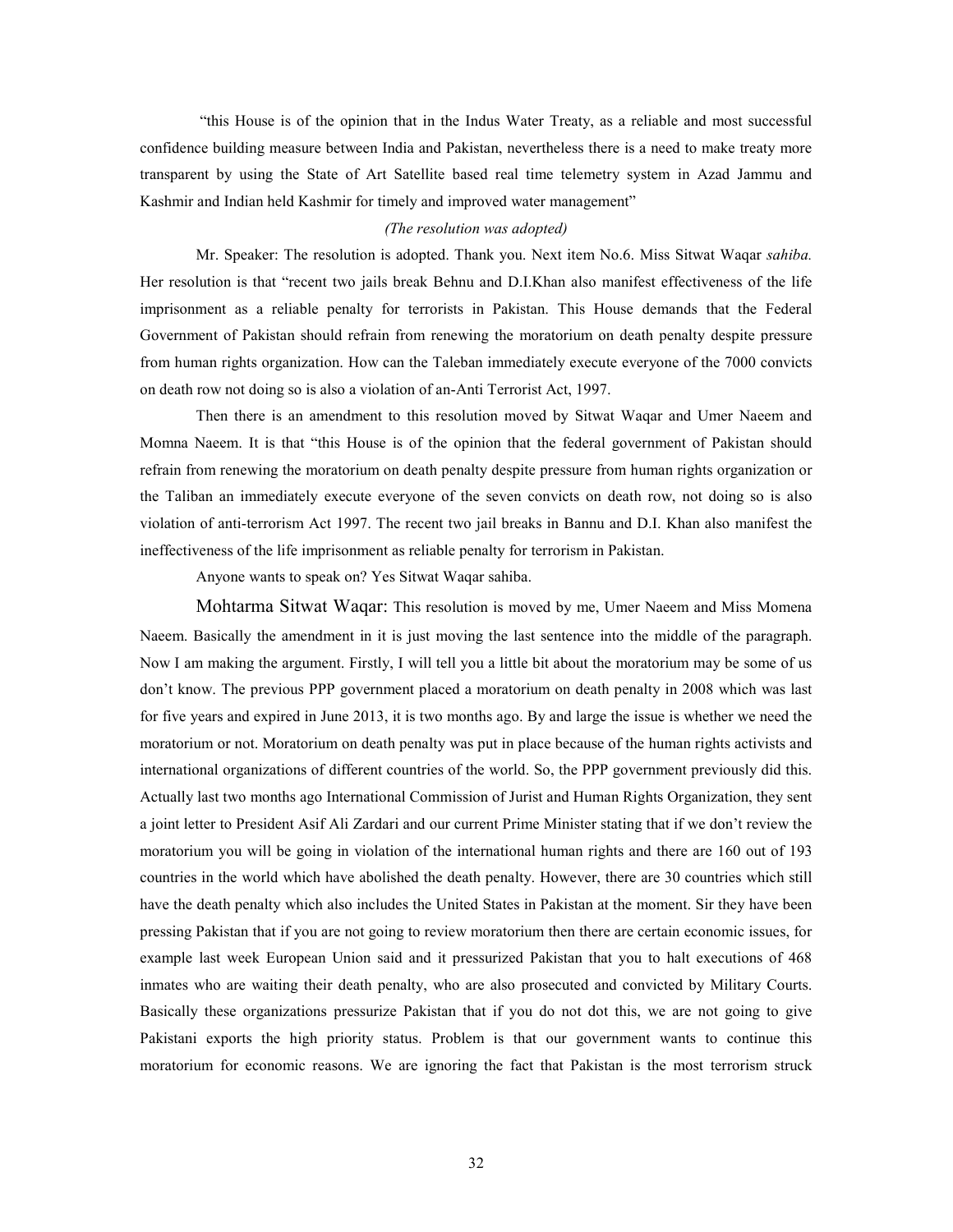country in the world. We can not follow the same laws that 160 countries are following. Pakistan is the top country which is facing the highest rate of terrorism. We can not have the same laws as them.

 There is a law that we signed which was put forwarded by United Nations and Pakistan also ratified it. It was International Covenant Answerable and Political Rights. In 2010 it was signed by Pakistan. It said that death penalty is not going to be implemented for any cases other than the most serious crimes. My resolution is about terrorism and 7000 terrorists are on death row and this figure has piled up because in the last 10 years there has not been a single execution. There has not been a single execution of those terrorists or most dangerous criminals. If there is not going to be constant execution of people who commit crime, then obviously this figure is going to pile up. In the last 10 years in November 2012 only one person was executed, I don't know his name. Other than that there are so many people who committed heinous crimes. All evidences are going in favour of convictions. I will mention one Solat Mirza he committed 58 murders in 2004 in Karachi. He was prosecuted, evidence was available against him and he was awarded death sentence. However it has been 7 years and he has not been executed. Terrorism in Pakistan is expansionally continuing in the last years and it has increased so much in this current year 2013. My 2nd point in the resolution is that this violates the Anti Terrorism Act 1997. There is a clause in this act under section 7. It says that "whoever commits an active terrorism and he is convicted, he will be given death penalty, life imprisonment or he will be fined". The acts of terrorism are defined under section 6 of Anti Terrorism Act. It is a very detailed section, it include murder, terrorizing people, using wall graffiti and a lot of thing but for murder the terrorist has to be executed. This is the punishment in this Anti Terrorism Act. The moratorium that PPP has put in place in the last 5 years has been a clear violation of the Anti Terrorism Act. How we are supposed to counter terrorism if we are not following anti terrorism laws? It clearly shows that there is not political will on the part of the government. There is another figure that according to South Asia Terrorism Portal and Institute for Conflict Management. It stated that in the last 10 years there have been 48000 deaths as a result of terrorist activities. On the other hand in the last 10 we have got 7000 convicted criminals. The state is ok with having 48000 people been killed but the life of these 7000 people is very sacred, there are not supposed to be killed because they are very precious to Pakistan. We have been talking about Balochistan and I would like to highlight the situation of Balochistan here. Balochistan has been the most affected province in the last 10 years as well as in this year. On  $10<sup>th</sup>$ January there were three bomb blasts in Quetta and they targeted the Shia Hazara community. 92 people were killed and wounded several others. There was 4 days sit in after that, we all remember that because this was shown on TV as well. People were not going burry their bodied until the government would impose governor rule and which was imposed 4 days later and the sit in was ended. Lashkar-e-Jhangvi clearly claimed responsibility of the attack. One month later on  $16<sup>th</sup>$  February 2013 another series of terrorist attacks happen and that killed 62 people, injured 180. Only 10 days later after the Prime Minister was elected on 15<sup>th</sup> June there were three attacks in Quetta. The fist one was the burning of Jinnah Residency. However that was not by the same militant organization, that was by the Balochistan Liberation Army. The same day, there were two other terrorist attacks, one on Women University and right after that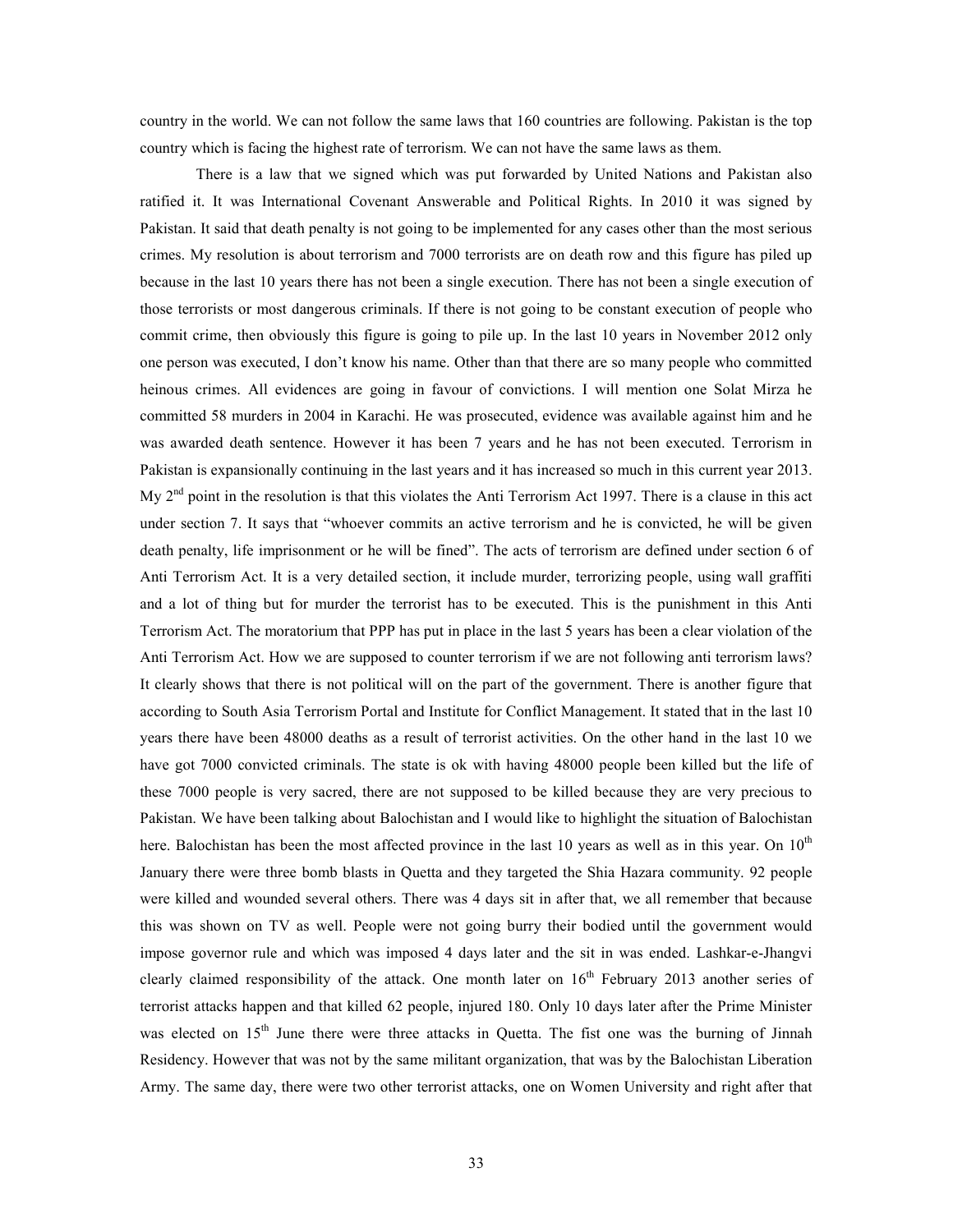when the wounded were being taken to the hospital, that hospital was attacked again. In all those attacks, terrorists killed 30 people. On Eid-ul-Fitr, I think only a month later, there was a Police officer whose funeral was being held and he was also killed by terrorists. His funeral was attended by 300-400 people and terrorists attacked that funeral as well. Thirty people were killed in that but ten days before Eid, what happens is that the newly elected Government which has been talking about very soft policies towards terrorists, having negotiations with the banned outfits, what happens is that we see that terrorism has just continued to grow. Despite all of those soft policies, talking about negotiations, terrorists have made it clear that they don't have a positive agenda for Pakistan.

 In a recent statement released by the TTP's spokesperson, he said that we might considered negotiations but we are never going to lay down our arms. So, the Government really needs to rethink its policy towards terrorism. Ten days before Eid, what happened? D.I. Khan's Central Prison Jail broke, that happened on 29<sup>th</sup> July and if you guys don't know about it, I will explain a little bit. Around 248 prisoners were able to escape from there, it happened when around 150 militants travelling by 50 SUVs, they went through this area which was surrounded by the Military Cantonment, the Police Lines, the Frontier Corps.' Fort. They went through all of those check points, they put booby traps here and there and they also used improvised devices and explosives. During the D.I. Khan Jail break, electricity was not there at that time. They used night vision goggles and they freed all their prisoners. People were already warned about it. Adnan Rashid who was also released in the prison break that happened in Bannu last year in April 2012, it already warned of such a jail break. The Federal and Provincial Governments had alerted all the sensitive prisons to take notice of this. These people already had a preventive action in plan. It is funny that their preventive action did not really help preventing the jail break. So 248 people were able to be released from there which shows that there was a high level of coordination between the prison's officials as well as the attackers.

 I will be actually bringing a resolution regarding the prison system and the police system tomorrow, so, I will explain then. What is worst is that in January 2013, the Islamic Movement of Uzbekistan and the Tehrik-e-Taliban Pakistan have jointly created an organization by the name of Ansaral-Aseer. This organization is tasked to free jihadist prisoners. This organization has been created so that they will plan strategies on how to free jihadist prisoners in the future. Right after the D.I. Khan's jailbreak on 31<sup>st</sup> July, a leader of Al-Qaeda said that our next target would be the Guantanamo Bay and he named three people who they said they plan to free. So, we have seen how powerful, how comfortable and how fearless these terrorists have become in Pakistan. They are getting successful in all that they are doing and what we are relying on is life imprisonment as a punishment for terrorists. Like I already mentioned, 40 thousand people killed on one hand and in comparison only seven thousand convicts on the other hand. We cannot give them their due punishment where they have killed so many innocent people.

 According to international covenant on civil and political rights, the law which was signed and ratified by Pakistan, you are only going to kill people who committed serious crimes and those who had the intention to kill. These terrorists obviously when they plan, over the course of so many months, they always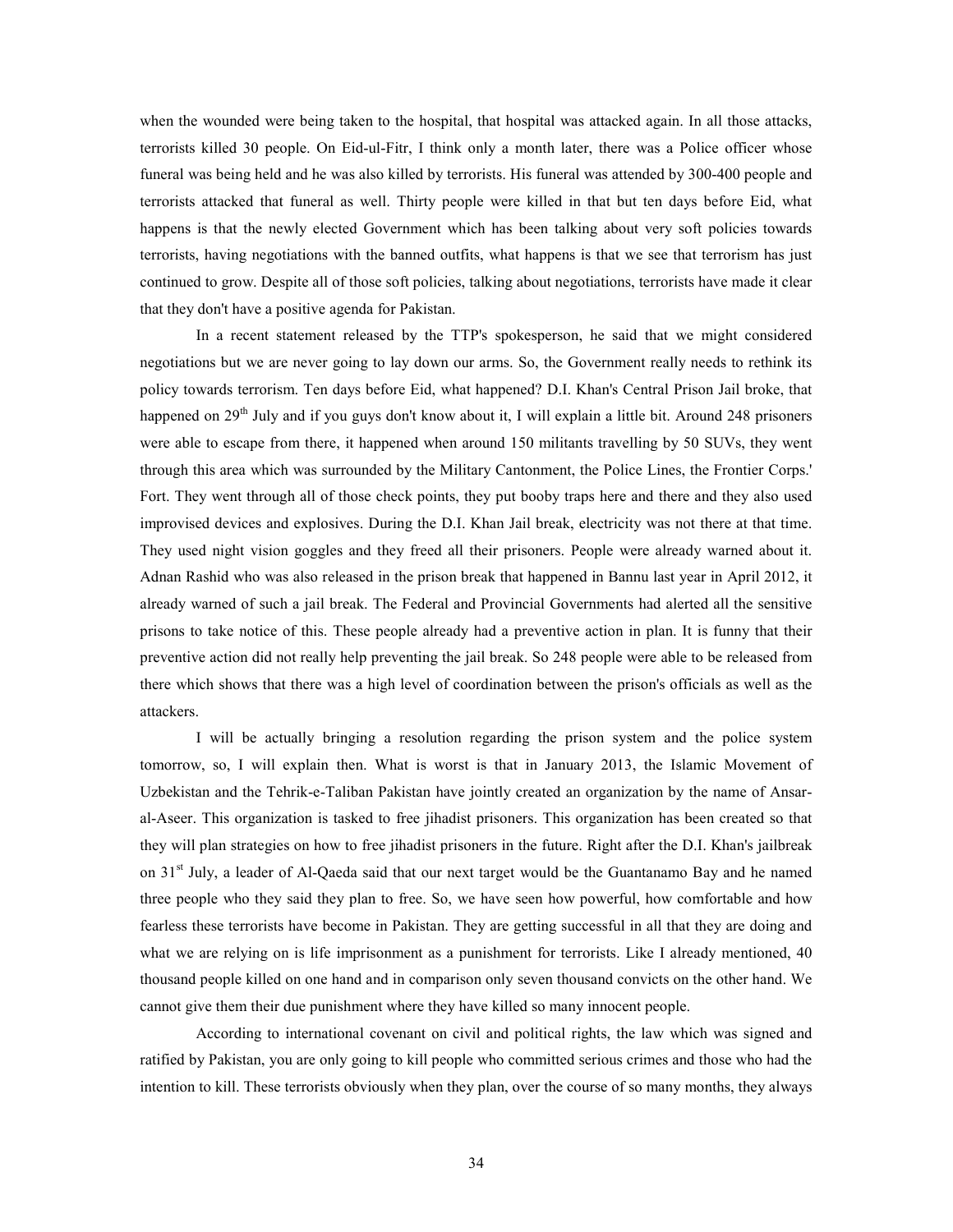have a proper strategy when they kill those people and target them. If you are not going to deter them by giving them death penalty, then life imprisonment is not a viable option. I have already said that the current prison system is not reliable. We are the most terrorism-struck country in the world and you would be surprised that we don't have a single federal high security prison in Pakistan. Whatever terrorists we catch, we put them in the same prisons with those people who are convicted of low level crimes. We put them together, no wonder it leads to more and more indoctrination of other criminals.

 The state of prisons in Pakistan is such that in 2008, the convicted killer of Daniel Pearl, Omar Saeed Shaikh was able to make calls not only to the President of Pakistan using a U.K. registered SIM, he also made calls to Ashfaq Pervaiz Kayani, Chief of the Army Staff as well as a staff operator of the Indian Foreign Minister, he was trying to create misunderstanding between India and Pakistan, it almost lead the two countries to the brink of war, it is just they were able to confirm it on the phone. In prisons there is no check or there is no monitoring system, if there is such proliferation of mobile phone in prisons, how can you rely on life imprisonment as a good punishment for terrorists. They will continue to operate all their terrorist activities from the prisons. We know from Mushraff's government that government secretly signed a deal with United States and that is the reason US drone attacks have been continuing. When we are allowing the US to conduct drone attacks in Pakistan targeting suspects who have not been through been prosecution, they are not been convicted, they are just suspects, if you are allowing them to kill them and not only that also destroy their property and other innocent people who lived with them, then on the other hand if you have convicted criminals, why are you taking care of their lives. That is all I would like to say that death penalty is the best deterrence as even in our religion murder for murder, why not? Thank you.

جناب سيپكر : جناب عمر نعيم صاحب۔

جناب عمر نعیم: شکریہ جناب سپیکر۔ محترمہ سطوت وقار نے کافی تفصیل سے ایوان کو بتایا ہے کہ کس طرح سزائـــر موت نہ دینـــر کی وجہ ســـر ہمار ے معاشر ے میں برائیاں جنم لـــر رہی ہیں اور انہوں نـــر facts and figures بھی بتائے۔ میں آپ کو صرف ground realities کی بات کروں گا کہ انسانی حقوق کے ادار ے کہتے ہیں کہ سزائے موت دینا بری چیز ہے اس سے انسانی جان کا ضیاع ہوتا ہے اور مقصد حاصل نہیں ہوتا اس لیے ہمیں اس کے لیے کوئی اور طریقہ کار سوچنا چاہیے۔ ان کی بات بھی ٹھیک ہے کیونکہ ان کے معاشر ے میں یہ جیزیں implement ہو سکتی ہیں کیونکہ وہاں پاکستان جیسی صورتحال نہیں ہے۔ وہاں ہم ایسی بات کر سکتے ہیں لیکن اس ملک میں ہم news channels اور اخبار ات میں دیکھتے ہیں کہ روز آنہ اتنی تعداد میں لوگ کہیں پر target killing اور کہیں ذاتی وجوہات کی بنا پر مارے جاتے ہیں لیکن آخر میں ان کو عمر قید کی سزا دی جاتی ہے لیکن وہ کام جاری ہے۔ اس پر اگر ہم بہترین action نہیں لیتے تو یہ تو جاری رہے گی کیونکہ جب تک ہم مثال قائم نہیں کریں گے تو یہ چیزیں تو ہوتی رہیں گی۔ جب دہشت گرد کو گرفتار کیا جاتا ہے، جب اس کی enquiry ہوتی ہے تو ہمیں پتا چلتی ہیں کہ یہ لوگ ان دھماکوں اور دہشت گردی کی کارروائیوں میں ملوث ہیں، ہمارے پاس ان کے بارے میں سارا data ہوتا ہے لیکن پھر بھی ان کو عمر قید کی سز ا دیتے ہیں یا ان کو <sub>pause</sub> پر رکه دیتے ہیں اور نتیجہ یہ ہوتا ہے کہ central jail جو secure جگہ ہوتی ہے وہ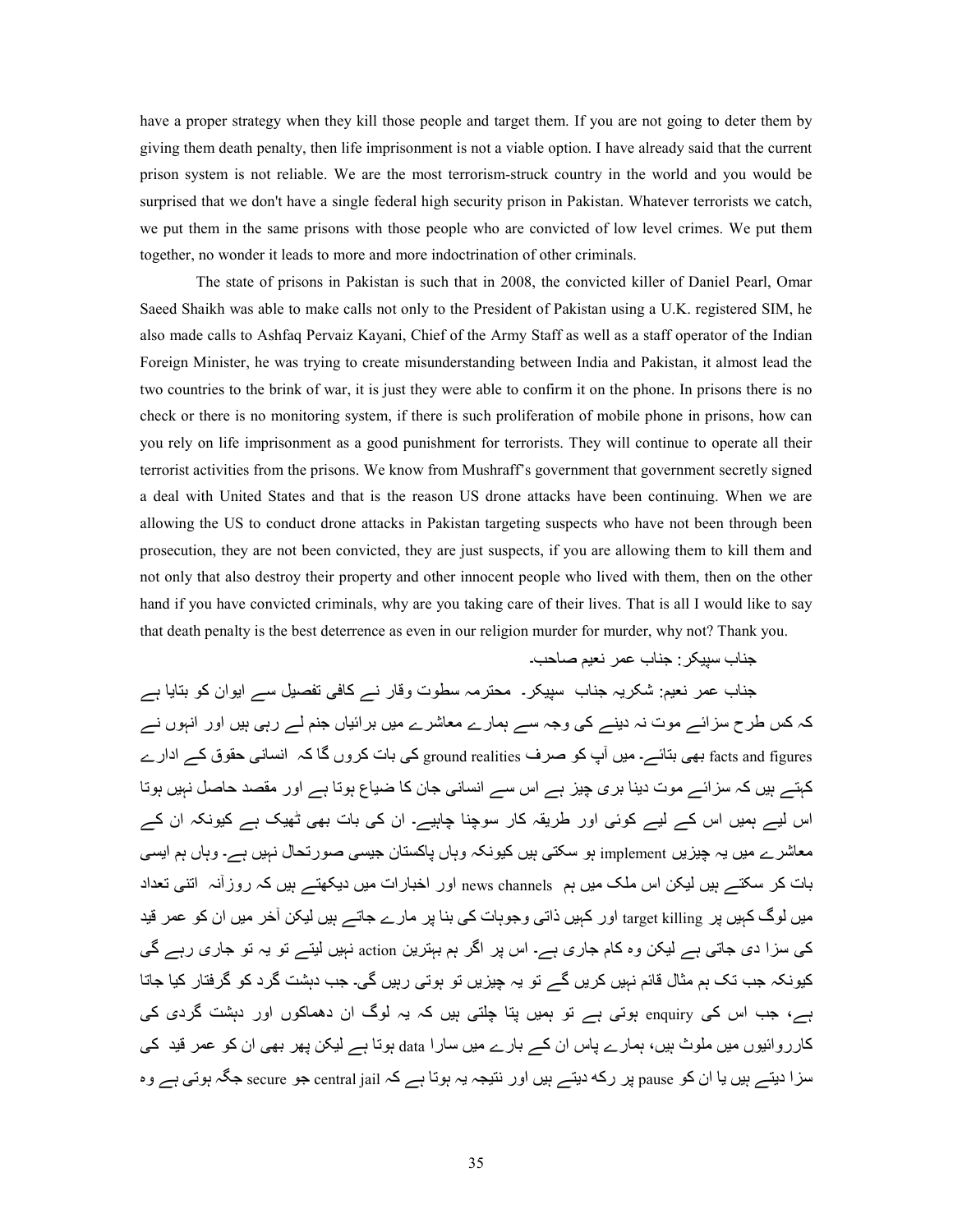بھی ایک سوالیہ نشان بن چکا ہے۔ وہاں بھی وہ آ کر دہشت گردوں کو چھڑا کر لےجاتے ہیں۔ ان کو وہاں رکھنا بھی safe and sound option نہیں ہے تو بہتر یہی ہے اور اسلام کہتا ہے جیسا جرم ہے، ویسی سزا ہونی چاہیے۔ اگر ہم اس چیز کو یہاں پر appreciate نہیں کریں گے اور کہیں کہ پاکستان میں سزائے موت کو لاگو کرنے سے ہم دنیا کے لیے برے بن جاتے ہیں تو روز اتنی جانوں کا ضیاع ہو رہا ہے تو ان پر کیا کوئی موقف اختیار `` نہیں کیا جائے گا؟ میری گذارش ہے کہ اس قرارداد کی حمایت میں ووٹ دیں۔ شکریہ۔ جناب سبیکر : شکر یہ۔ مومنہ نعیم صاحبہ۔

 Miss Momna Naeem: Thank you Mr. Speaker. Many points have been raised and discussed. I would just like to elaborate a few points.

پاکستان ایک اسلامی ملک ہے اور جب اسلام نے ناک کے بدلے ناک، آنکه کے بدلے آنکه اور خون کے بدلے خون کہا ہے تو پھر اسلام سے آگے بڑھ کر کوئی بھی human rights کی بات نہیں کر سکتا۔ ایک اسلامی ملک میں رہتے ہوئے اسلامی قوانین کو چھوڑ کر UN, EU یا کسی بھی اور بڑے ادارے کے بنائے قوانین کو follow کرنا I don't think کہ ایک اچھا کام ہے یا مسلمان ہوتے ہوئے ہمیں کرنا چاہیے۔ پاکستان میں عمر قید کی سزا موت کے بعد سب سے بڑی سزا ہے جس میں چودہ سال ہوتے ہیں اور وہ بھی دن اور رات ملا کر گنے جاتے ہیں مطلب یہ کہ یہ سات سال بن جاتے ہیں۔ ایک بندے کو پتا ہے کہ میں چاہیے ایک یا دو سو لوگوں کو مار دوں تو مجھے صرف سات سال کے لیے جیل میں رہنا پڑے گا تو جس طرح عمر نے کہا کہ جب تک ہم ایک مثال قائم نہیں کریں گے تو کہ اگر ایک کا خون کیا تو اس کا بھی خون ہو گا اور لوگوں میں ڈر پیدا نہیں ہو گا کہ ہم جو کر رہے ہیں وہ غلط کام ہے۔ میرے خیال میں life imprisonment different types of crimes and death penalty different types of crimes کے لیے ہونی چاہیے۔ ہماری resolution میں بتایا گیا ہے اور حال ہی میں دو jail breaks ہوئے ہیں وہ بھی یہ ظاہر کرتے ہیں کہ یہ سب کچه انسانوں نے ہی develop کیا ہے تو وہ جیل بھی نوڑ سکتا ہے۔ اگر وہ قتل و خون کر سکتا ہے تو وہ سب کچه کر سکتا ہے۔ اس لیے death penalty اسلام اور ہمارے ملک کے حالات کے مطابق death penalty بہترین سزا ہے۔ شکریہ۔

جناب سبیکر : جناب شفقت علی صاحب۔

جناب شفقت علی: شکریہ جناب سپیکر۔ سطوت وقار ، عمر نعیم اور مومنہ نعیم کی طرف سے پیش کی گئی قرارداد کو support کرتے ہوئے میں یہ کہوں گا کہ سزائے موت کو ختم کرنا اپنے ہاتھوں سے برائیوں کو دعوت دینا ہے۔ انہوں نے اس میں لکھا ہے کہ ہمیں بیرونی ممالک کے دباؤ کی وجہ سے سزائے موت کو ختم نہیں کر نا چاہیے۔ میں کو بھی توجہ دلانا چاہوں گا کہ پاکستان میں چودہ، پندر ہ مار چ 2013 کو۔ سینیٹ میں anti terrorism amendments کی بیں، ان میں ایک چیز واضح کر دی ہے کہ پاکستان بنیادی حقوق، اندرونی معاملات اور لوگوں کی بجائے بیرونی دباؤ کو مد نظر رکھتے ہوئے anti terrorism میں قدم اٹھائے گا۔ میری درخواست ہے کہ آپ اس قانون کو ایک مرتبہ دیکه لیں۔ دوسرا میں کہوں گا کہ سزائے موت کو ختم نہیں کرنا چاہیے اور اس کی مثال دوں گا کہ حضر ت عمر اے کا دور خلافت تھا اور قرآن باک میں حکم ہے کہ شراب نوشی کی سزا اسی کوڑے ہے، حضرت عمر □ کو پتا چلا کہ ان کے بیٹے نے شراب پی ہے۔ جب ان کو عدالت میں لایا گیا تو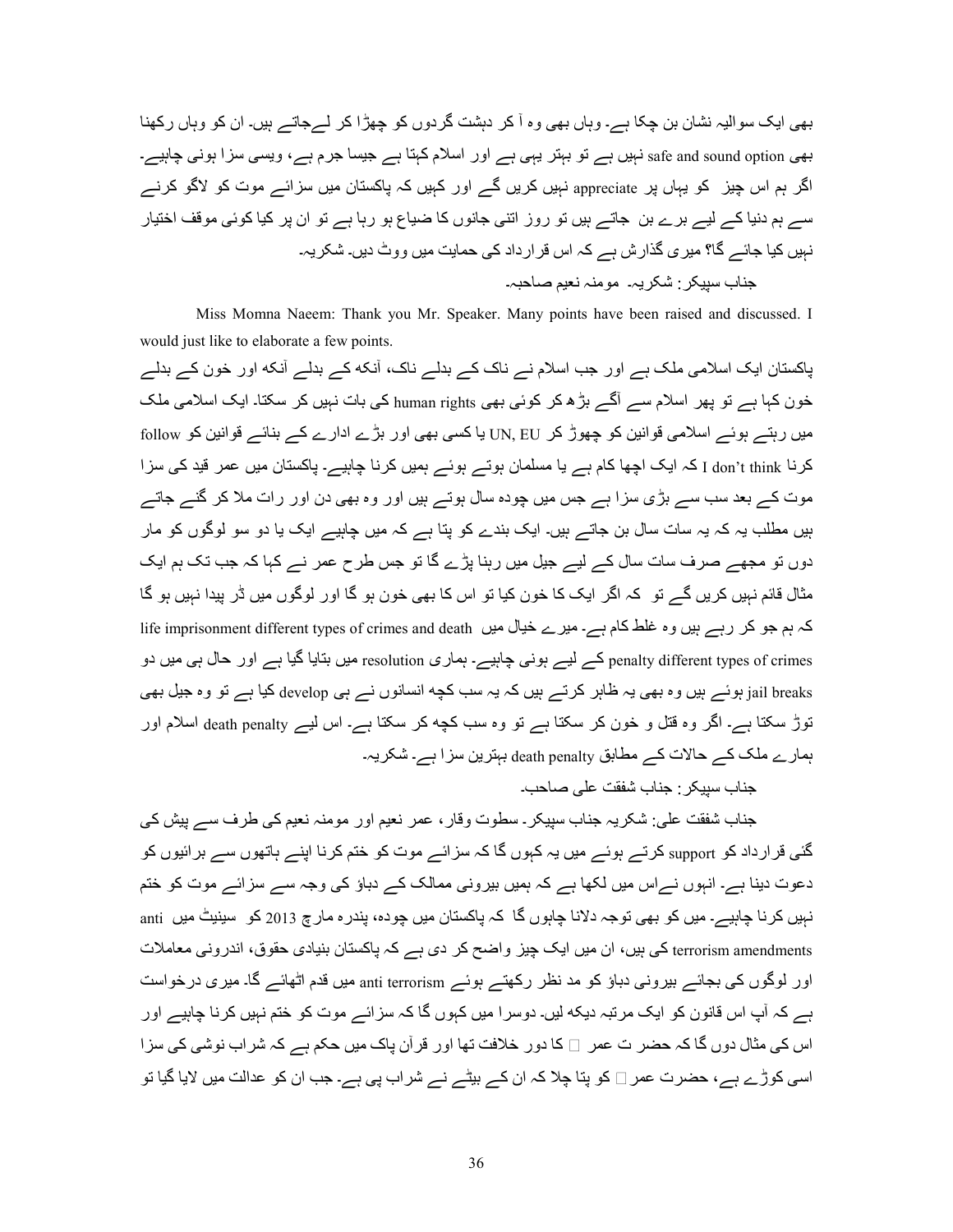انہوں نے اپنے جرم کا اقرار کرتے ہوئے کہا غلطی ہو گئی ہے، آئندہ ایسا نہیں ہو گا لیکن آپ□ نے ان کو معاف نبیں کیا اور کوڑے مارنے کا حکم دیا۔ اس وقت وہ ببت زیادہ بیمار تھے، آپ□ وزرا اور دوستوں نے بھی سفارش کی لیکن آپ∏ نے کہا کہ اگر میں آج معاف کر دوں گا تو تا قیامت یہاں پر خون ریزی ہو گی۔ ۔<br>آپ∏ کے حکم پر ان کو کوڑے مارے گئے اور وہ موقع پر وفات پا گئے لیکن ان کو معافی نہیں دی گئی۔ دوسری بات فتح مکہ پر نبی کریم □ نـــر عام معافی کا اعلان کیا کہ جو خانہ کعبہ میں، ابو سفیان کـــر گھر ِ میں چلا جائے گا، اس کو معافی دی جائے گی۔ مکہ فتح ہو گیا اور لوگوں کو معاف کر دیا گیا لیکن آٹه یا نو لوگ ایسے تھے جن کو معاف نہیں کیا گیا تھا۔ آپ □ نے کہا کہ ان کا قتل عام کیا جائے کیونکہ یہ منافق اور اسلام کے دشمن ہیں، انہوں نے اسلام کو بہت نقصان پہنچایا ہے۔ اگر اس وقت وہ اسلام کے منافق تھے اور قرآن میں ارشاد ہے کہ اگر ایک انسان کو قتل کیا گیا تو پوری انسانیت کو قتل کیا، اگر ایک کی جان بچائی تو گویا پوری انسانیت کی جان بچائی۔ وہ اگر اسلام میں لوگوں کو قتل کرتے اور نقصان پہنچاتے تھے تو ایک صدر اور وزیر اعظم یا آپ کیسے سزائے موت کو معاف کرنے کا حق رکھتے ہیں؟

میں توجہ دلانا جابوں گا کہ 1973 کے آئین میں واضح طور پر لکھا گیا ہے پاکستان کا صدر اور وزیر اعظم بھی مسلمان ہو گا۔ میر ا سوال ہے کہ مسلمان صدر قرآن کا منکر نہیں ہو سکتا کیونکہ قرآن کان کے بدلے کان، جان کے بدلے جان جب کہ آپ کہتے ہو معاف کرتے ہیں۔ وہ مسلمان نہیں ہو سکتا کیونکہ وہ قرآن کا انکار کرنے والا ہے لبذا ہمیں سزائے موت ختم نہیں کرنے چاہیے اور جو سات ہزار تعداد بتائی گئی ہے، ان کو جلد از جلد سزائـــر موت دي جائـــر تا كہ قتل عام، خون ريزي، ناانصـافي كا خاتمہ ہو سكـــر اور ہم اسلامي ملك کہلانے کے حقدار بنیں۔ شکریہ۔

جناب سپیکر : جناب رفیع الله کاکڑ ۔

 Mr. Rafiullah Kakar: Honourable Speaker, thank you. Miss Sitwat Waqar and fellow parliamentarians have talked in detail about it I would not go for length. I particularly request Mr. Shafqat and Miss Momna Naeem and other fellow parliamentarians to please refrain from invoking Islam in every issue. Miss Sitwat Waqar talked in detail and her arguments were absolutely perfect. She came with rational arguments supporting all with evidences, facts and statistics but when you introduce in every such debate, there are many dilemmas and issues with such style of argument or explanation. For example there is a person who wants to disagree with some of the arguments

جب آپ اسلام بیچ میں لاتے ہیں تو آپ نے automatically اس کا منہ بند کروا دیا کیونکہ اگر وہ بولنا چاہے تو اس ملک میں بہت سے فتوے جاری ہو جاتے ہیں۔ آپ rational constructive criticism کے لیے space/room by invoking Islam بند کر دیتے ہیں۔ جب آپ اسلام کی بات کرتے ہیں we also blame Islamic extremists اور جو political parties ہیں، میری limited understanding کے مطابقreligion کے issue کے ساته سب سے بڑا so called moderates, seculars have  $\zeta$  ابھی تک starting from the freedom movement ہے ہے کہ invoked Islam in every issue انہوں نے ہر debate کا foundation اسلام کو بنایا جس نے Islamists کو traditionally room دیا کہ وہ اس کو اپنی favour میں maneuver کریں۔ مولانا مودودی کو ہم پاکستان کے خلاف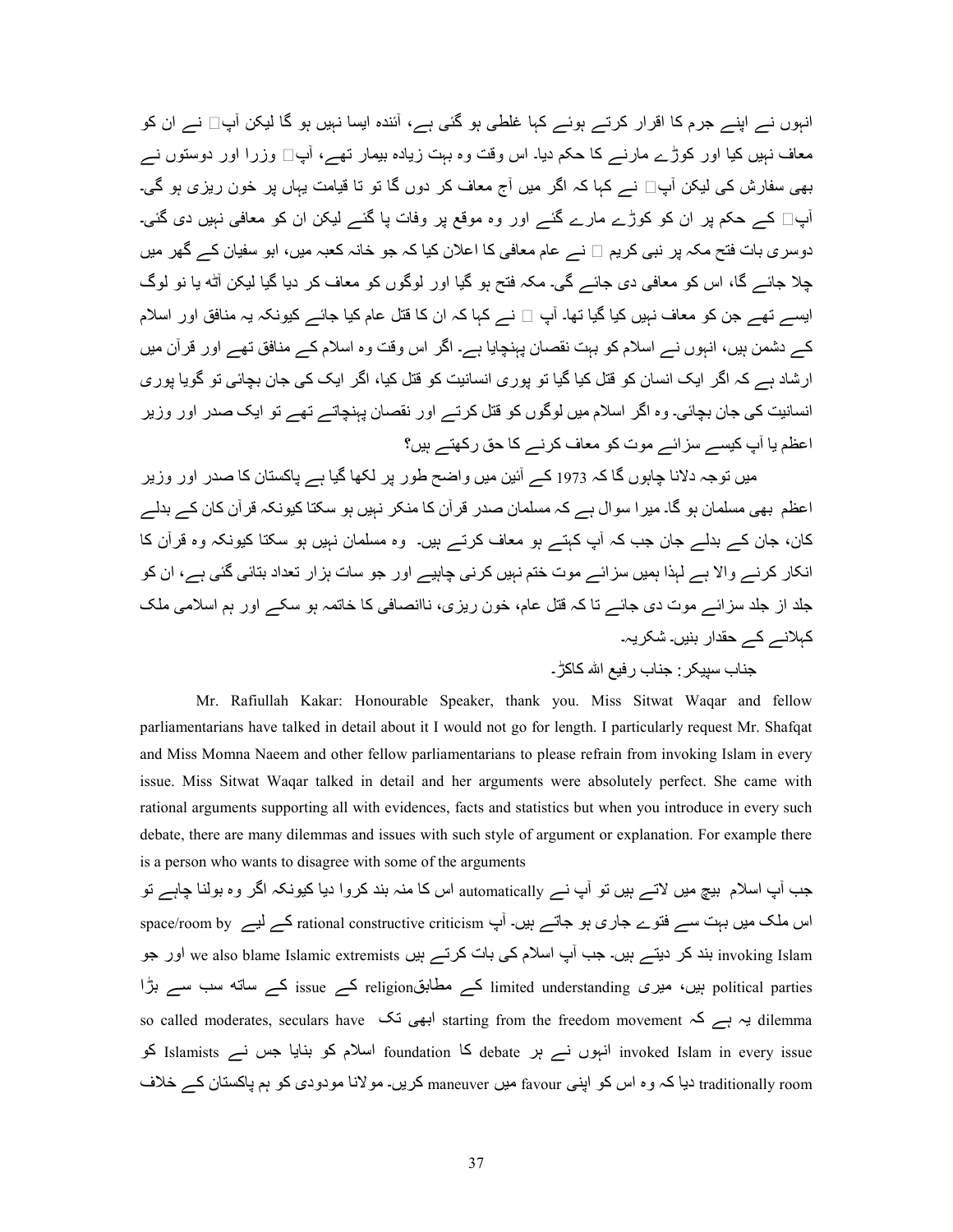کہتے ہیں، وہ اس کے خلاف نہیں تھے، ان کو مسلم لیگ نے موقع دیا، انہوں نے اسلام کے نام پر تحریک and obviously Modoodi was better in handling Islamic discourse than Jinnah sahib and all other يجلاني .leaders of the freedom movement اس کے بعد أَپ نـــر pational narrative promote کیا، ہر چیز میں اسلام لائے اور جب اسلام لاتے ہیں جو لوگ اپنے آپ کو Islamist کہتے ہیں، ان کو آپ پر natural edge حاصل ہے کہ ان کی information آپ سے زیادہ ہوتی ہے۔ میں ان کو cautious note ہر اپنے fellow parliamentarians سے please do not invoke Islam in every thing. Thank you. کرنا چاہوں گا کہ  $\epsilon$ 

جناب سبیکر : حر ا ممتاز صاحبہ۔

 Miss Hira Mumtaz: Thank you Mr. Speaker. I would like to start by bringing to attention other similar incident that took place. A well planned attack on a prison in the outskirts of Baghdad, 10 policemen and four militants were killed and by the time Iraqi security forces were able to regain control roughly 500 prisoners had escaped most of which were convicted Alquida members. Although there is no direct link that can be proved between these prison break but the earlier incursion in Bannu may have served as inspiration to those who carried out prison break near Baghdad and the following jail break in D.I. Khan. There is fear amongst people that these successful jail breaks will now inspire more attempts in both countries. All these groups watch others, pick up knowledge, and learn lessons, replicate tactics and this will keep happening. Possibly the next target be Karachi or Lahore. This also reflects the growing capabilities of Pakistani branch of Talbans to strike at the hearts of Pakistan otherwise closely guarded prison system. The most immediate effect of which is amounting sense between Pakistanis that the government, corruption, incompetence and complacency is as much to blame these Pakistani Talibans and this is instilling a growing sense of insecurity among the people of Pakistan and it is the time that the government take action and protect its people as is they rightfully deserve. The only solution that we can propose is the elimination and direct execution of these militants. Thank you.

Miss Sitwat Waqar: I just like to add something what Hirra already said. On  $29<sup>th</sup>$  July there was the D.I. Khan jail break. Two days before on  $27<sup>th</sup>$  July there was jail break in Libia and that freed 1000 prisoners. Five days before that on  $21<sup>st</sup>$  and  $22<sup>nd</sup>$  July there were two jail breaks in Iraq, in Abu Ghrab and Altaji prisons. They released 500 prisoners. Alquida in Iraq claim responsibility for the jail breaks in Iraq and TTP which is also affiliated with Alquida claim responsibility for the D.I.Khan jail break. These two are definitely linked except Libian jail break. These two are linked that why the leader of Alquida has said that the recent jail breaks will also be doing further jail breaks in future. Thank you.

جناب سبیکر : جناب و لی کاکڑ ٰ صـاحب۔ جناب حضرت ولَّى كاكڑ : جناب سيبكر ! شكريہ۔ اس resolution بر ميں جو بات كر نا جابنا تھا، و ہ تقر بباً ہو گئی ہے۔ میں یہ کہنا چاہتا ہوں کہ مس سطوت وقار نے ایک چیز پر بہت زور دیا تھا کہ بیرونی ممالک جیسے EU, Human Right Organizations ہیں کہ death penalty نہیں ہونی چاہیے۔ پاکستان میں یہ mind set already exist کر رہا ہے کیونکہ ہم parliamentarians کھلے عام یہ بات نہیں کر سکتے کہ گورنر پنجاب سلیمان تاثیر کے قاتل کو جس نے قانون اپنے ہاته میں لیا، اس کو death penalty ملنی چاہیے۔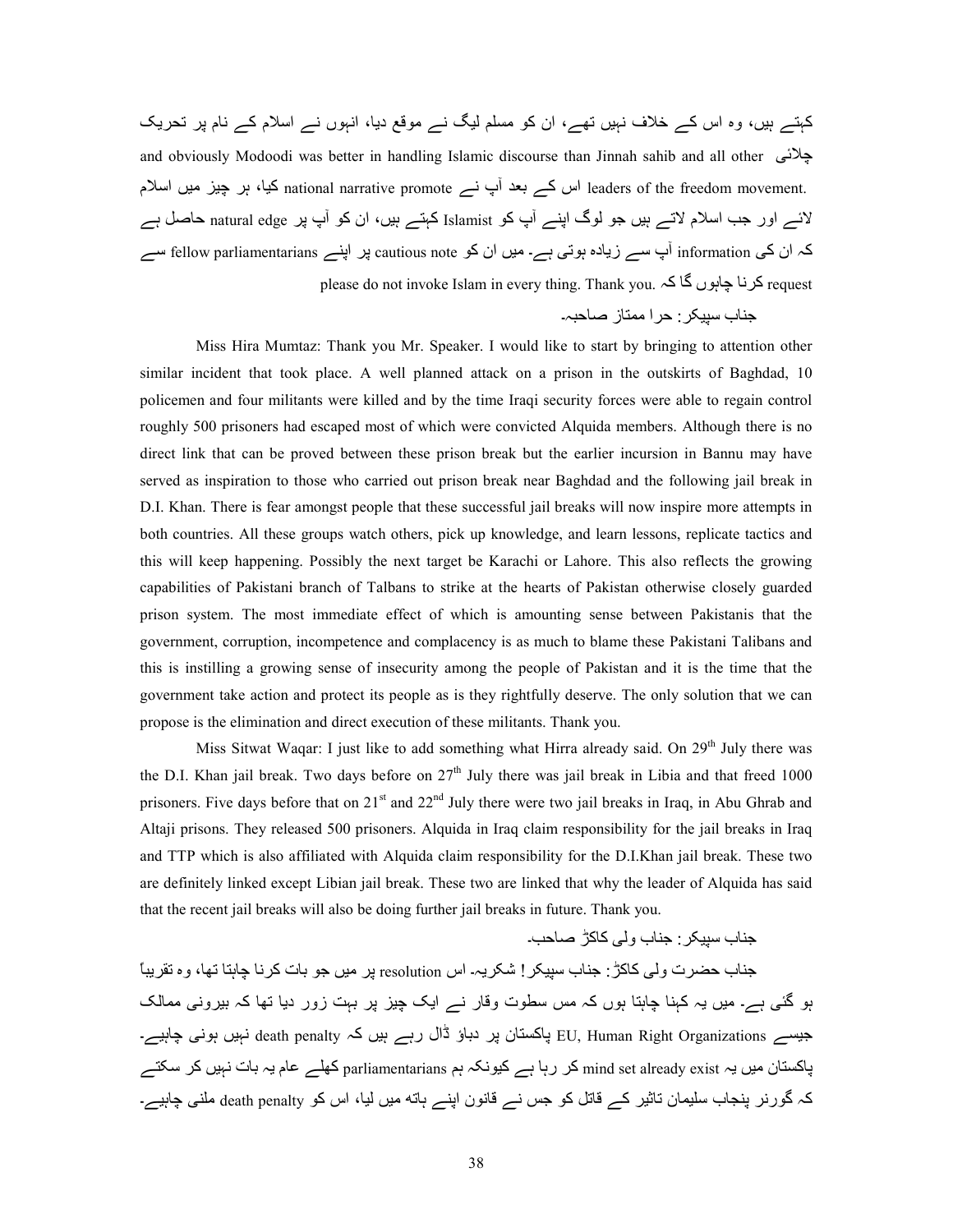یہ ہماری اپنی غلطی ہے، کسی اور کی نہیں ہے۔ اگر ہمارے ملک میں ایک elected Prime Minister کو death penalty مل سکتی ہے تو گورنر کے قاتل کو کیوں نہیں ملتی۔ یہ کسی اور کی نہیں ہماری اپنی غلطی ہے۔ جناب سپیکر! اس نسر یہ کہا کہ recent government is about to sign agreement that death penalty نہیں ہونی چاہیسہ۔ میں ان کو بتانا چاہتا ہوں کہ یہ قدم موجودہ حکومت بیرونی دباؤ کی وجہ سے نہیں state اندر موجود non state n high government کے دباؤ کی وجہ سے لے رہی ہے کہ اگر آپ نے death penalty ختم نہ کی تو ہم نے official کو target کرنا ہے۔ اس کا حل یہ ہے کہ death penalty کے ساته ساته جہاں ایسا terrorist ملے اس کو سپریم کورٹ یا عدالت سے سزا ملنے کے فوراً بعد سزائے موت مل جانی چاہیے۔ کل کو ایسی resolution لائے کہ سلیمان تاثیر کے قاتل ممتاز قادری کو کل ہی پھانسی ہونی چاہیے پھر میں دیکھوں گا کیونکہ ہم نے mind set کو challenge کرنا ہے۔

جناب سبیکر : شکر یہ۔ جناب اسد عبدالمحمد صاحب۔

جناب اسد عبدالمحمد: محترم سیپکر ! یہ اچھی بات ہے کہ تین، چار ، پانچ لوگ مل کر ایک resolution لائیں۔ ایک تجویز دینا چاہوں گا کہ تین جو resolution لائے تھے، تینوں نے ایک ہی آیتquote کی کہ خون کا بدلہ خون اور ناک کے بدلے ناک۔ یہ کوشش کریں کہ اگر تینوں کے پاس مختلف مواد ہو تو بولے ورنہ کوئی on six solid میں اس nesolution ایک بات کر لہ۔ Being a pro humanitarian, being a logical person۔ reasons disagree کرتا ہوں۔ پہلا کافی complex issue ہے، یہ کہنا کہ سات بزار بندوں کو فوراً death penalty دے دیں in my opinion it is a myopic view پچھلے ماہ کر اچی میں دو شیعہ جماعت خانے جو آغا خانی کے بیں، ان میں bomb blasts ہوئے۔ اس کا connection یہ تھا کہ moratorium اٹه گیا تھا حکومت ان TTP کے لوگوں کو hang کرنا چاہتی تھی اور ان کے witness آغا خانی تھے۔ چونکہ وہ witness آغا خانی تھے اس لیے ان کے جماعت خانوں کو target کیا جا رہا تھا۔ This is not a simple issue تو اس کو ہم اس طرح نہیں دیکه سکتے۔ دوسرا conomic grounds پر جہاں آپ کا budget deficit بڑھتا جا رہا ہے، کھانے کو کچه نہیں ہے، غربت بڑھتی جا رہی ہے اور EU یہ trade priority, free trade status ہے کہ آپ کو trade priority, free trade status Third, how can we be assure . کیا تو میرے خیال میں ہمارا اپنا suicide ہو گا۔ Third, how can we be assure on judicial grounds کہ جن کو convict قرار دیا ہے، وہ واقعی convict بیں۔ ایک ملک جس میں وزیر اعظم ذوالفقار علی بھٹو پر made up case کر کے ان کو convict قرار دے کر ان کو hangکیا جا سکتا ہے تو کیا guarantee ہے کہ سات ہزار میں سے پانچ ہزار لوگ political revenges کا شکار نہیں ہیں۔ چوتھی وجہ یہ جب ہم کسی کو hang کرنے کی بات کرتے ہیں تو blameسوسائٹی سے ہٹا کر اس بندے پر ڈال دیتے ہیں۔ اس سے یہ مراد ہے کہ یہ اس انسان کی غلطی ہے، معاشرے میں موجود جن وجوہات کی بنا پر وہ یہ crime کرنے پر force, compel ہوا تھا، اس کو ignore کر دیتے ہیں۔ اگر وہ جیل میں رہا تو ہمارے پاس یہ موقع ہو گا کہ دیکھیں کہ اس نـــر یہ جرم کیوں کیا تھا اور اس کی وجوہات کیا تھیں۔ اس طرح ســـر root cause کرنی چاہییں بجائـــر اس آدمی کو ختم کرنے کے۔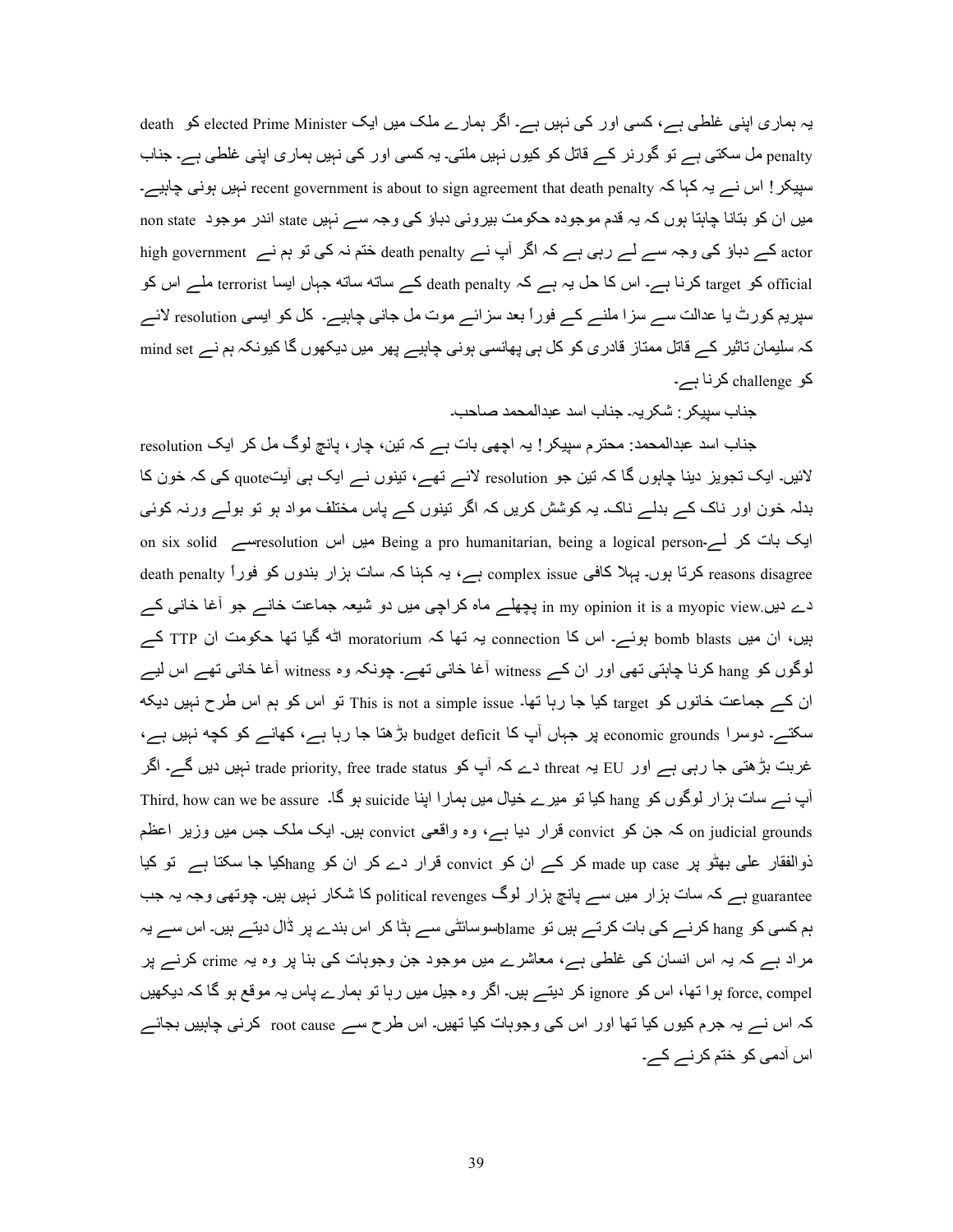the expense that government has to bear during the میں بنایا گیا تھا کہ court procession جب تک بھی ہو ، اس وقت تک جب تک اس کو convict قرار دیا جاتا ہے، اس کا expense اس کو تیس سال جیل میں رکھنے سے زیادہ ہوتا ہے۔ اس بنا پر چونکہ ہمارے ملک تقریباً دو لاکه کے قریب cases resources and ہیں اور capital punishment کا کیس ویسے بھی بہت وقت لیتا ہے تو وقت، پیسہ، resources and judges سب کو مد نظر رکھتے ہوئے ہمیں capital punishment پر بالکل agree نہیں کرنا چاہیے۔ اس کے علاوہ on ethical ground کیا ایک انسان کا زندہ رہنا اس کا حق ہے، اس کے environment کو ٹھیک کرنا، اس کے mind set کو authorities کی ذمہ داری ہے۔ اس کے root causes کو دور کرنا authorities کی ذمہ داری ہے، صرف بندے کو مارنا ہماری ذمہ داری نہیں۔ شکریہ۔

جناب سببکر : محتر مہ اصبلہ صاحبہ۔

مس اصبلہ شمیم حق: جناب سپیکر ! اسد صاحب نــــر میری بات بھی کہہ دی ہـــر- ان ســـر جو بات رہ گئی ہے وہ یہ ہے کہ مس سطوت وقار صاحبہ نے کہا تھا کہ ہمارے ملک میں کوئی federal high security instead of sanctioning the killing of 7000 people, you should try نبیں۔ میں یہ بنانا چاہوں گی کہ instead of sanctioning the killing of 7000 people, you should try .to make that federal prison کر یہ حق نہ دیں کہ وہ سات ہزار لوگوں کو مار ڈالیں۔ جب یہاں پر life کو to make tha imprisonment کی بات ہو رہی ہے تو اس کو کیوں seriously نہیں لیا جا رہا؟ ایسا لگ رہا ہے کہ life imprisonment is not a big deal. It is huge deal. It is the death of the sprit. When you taking off a man's freedom which is so essential to his life, you basically killing his spirit. Is that not enough for everybody? Do we need to murder, to kill or do we need to blood on our hands to be happy? Thank you.

جناب سیبکر · شکر یہ۔ محتر مہ انعم آصف صاحبہ۔

مس انعم آصف ِشکر یہ، جناب سبیکر ِ۔ میں جند جیز یں واضح کر نا جابوں گے، کہ ایک تو یہ جو آیت justify اسلام کے behalf پر as reference quote کر رہے ہیں، اس کو مکمل پڑھ لیں تو اسلام بھی اس چیز کو کر دیتا ہے کہ کسی کو اس طرح سے قتل کرنا اہم نہیں ہے۔ اگر آپ معاف کر دیں تو وہ زیادہ افضل ہے۔ خلفائے راشدین کے دور میں ایسا ہوا کہ قحط کے دوران انہوں نے تمام حدود ختم کر دیں تھیں۔ کیونکہ حالات جب ایسے ہو جائیں کہ وہ غلط کاموں کو trigger, stimulate کر سکیں تو آپ کے پاس چوری یا کسی بھی ایسے جرم کی سزا دینے کا کوئی حق نہیں ہے جب آپ کا ماحول اس چیز کو favour کر رہا ہو۔ اس لیے اسلام کہیں بھی قطعاً اس چیز کی اجازت نہیں دیتا کہ آپ اپنی جیل کو secure نہیں بنا سکتے تو ان سات ہزار لوگوں کو فتل کر نے کے لیے بیک وقت ایک ادارے کو authorize کر دیں۔

کیا آپ اس چیز کو confirm کر سکتے ہیں کہ ان لوگوں کو مار کر آپ کی باقی ساری situations ٹھیک بو جائیں گی؟ اگر مارنے سے مسائل کا حل نکل آتا تو بلوچستان کے جن issues کی ہم بات کر رہے تھے، وہ بھی ایک نسل کو target کر رہے ہیں۔ جہاں پر لوگوں کو مار کر وہ چاہ رہے ہیں کہ وہ مسئلہ ختم ہو جائے گا ۔ you have to go for reforms rather than کلیکن وہ چیز مزید بڑھتی جاتی ہے۔ چیزوں کو بہتر کرنے کے لیے killing those people. Thank you.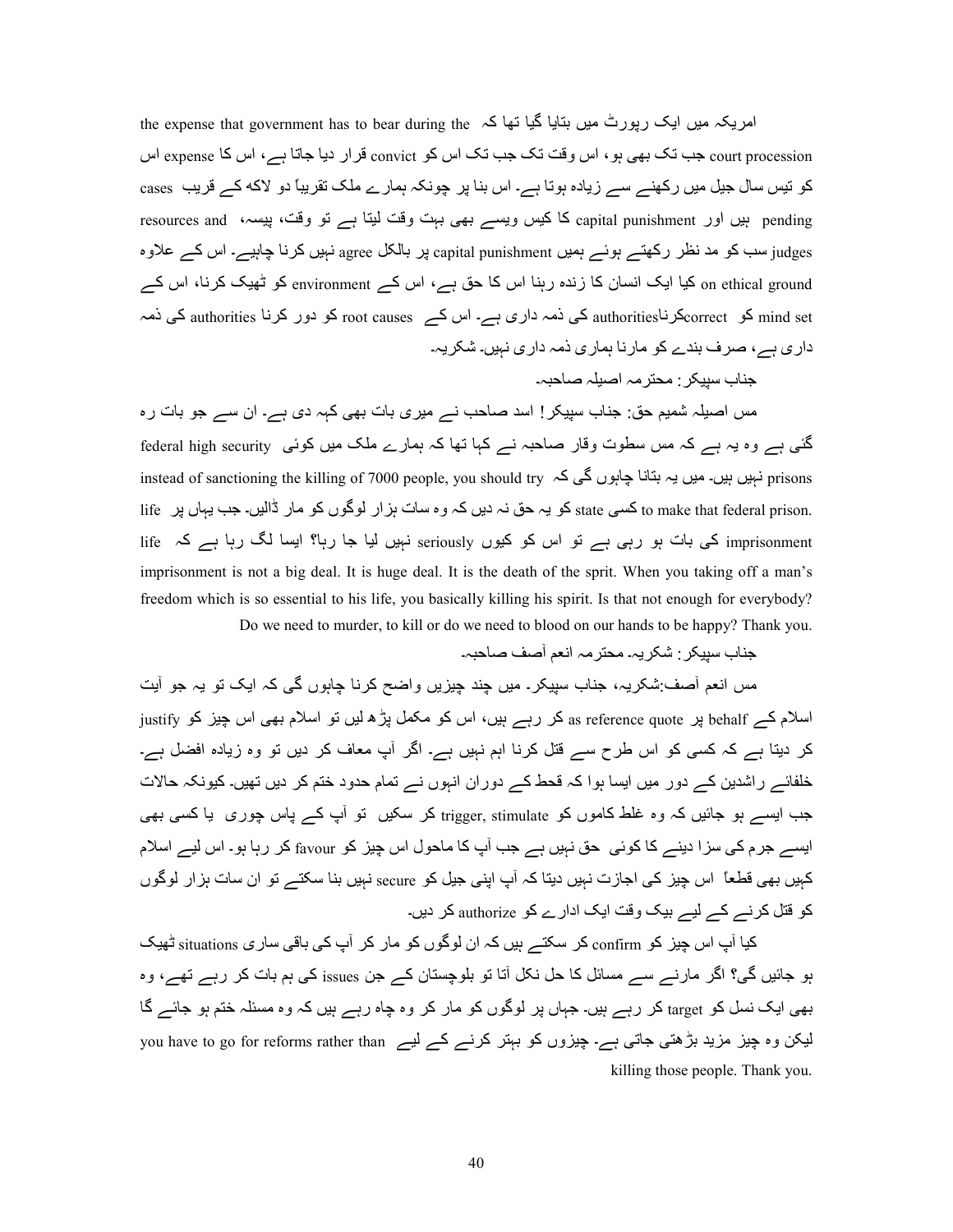Mr. Afnan Saeeduzzaman Siddique: Thank you. I think much has been said. The only thing which I want to add was the economic sanctions which were being discussed over here, they said that it has no implications over a period of time because we are then driven what the other nations has to say towards us. In order to set our own record state, my only thing that 7000 people they should be executed, probably they have done something wrong but in the execution of the entire country slowly by those countries which can impose embargos and different sort of restrictions on us, it is the slow killing of the nation and I would not agree with anything of that sort. You need to reform your own ways progress the society in such a way that capital punishment and these sort of issues had taken up in completely different context but bringing Islam also in between the whole conversation I myself is not happy with such sort of arguments which have been given.

جناب محمد اقبال ز بر ی: میں مو منہ نعیم کے، بات کو آگےے بڑ ھاوں گا کہ وہ دہشت گر دی کر سکتے ہیں تو جیل بھی توڑ سکتے ہیں۔ USA پاگل نہیں تھا کہ اس نے گوانتا ناموبے جیل بنا کر القاعدہ کے دہشت گردوں کو وہاں ڈالا۔ یہ ملک ایٹم بم بنا سکتا ہے تو ایک جیل کیوں نہیں بنا سکتا؟ اس میں حکومت کی negligence ہے کیونکہ اننے high profile terrorists کو ایک عام جیل میں رکھنے کے کیا ضرورت تھے،؟ وہاں سے وہ بھاگ سکتے تھے اس لیے ایسی جیل بنائی جائے جس کو directly army supervise کرے اور اس کے بعد دہشت گردوں کو سز ائے موت دینے کی بجائے ان کو normalize کرنے کی کوشش کریں جیسا کہ باہر کی جیلوں میں ہوتا ہے۔

 Miss Sitwat Waqar: I am surprised and disappointed that except Hazrat Wali Kakar, Mr. Shafqat and Mr. Rafiullah the rest of you are just for the sake of debate are saying vague things. I am even more surprised that Mr. Asad actually has sympathies with the terrorists in Pakistan. He actually wants the state of Pakistan to save money so that we can save terrorists. Save money, save terrorists.

سزائے موت اس لیے نہ ہو کہ بہت زیادہ بیسے لگتے ہیں۔ بیسے بچاؤ لیکن terrorists کو بھی بچاؤ۔ اس کے علاوہ مس اصبلہ نے high security prison کا کہا ہے، میں اس سے بالکل متفق ہوں اور اسی لیے میں نے یہ inside prison ہے لیکن مسئلہ یہ ہے کہ جتنی بھی jail breaks ہوئی ہیں، ان کی study سے یہ بتا چلا ہے کہ inside prison officials کی terrorists کے ساته بہت زیادہ coordination تھی۔ اس کے بغیر یہ نہیں ہو سکتا۔ جب آپ کی جیلوں کا نظام دہشت گردوں کی اتنی مدد کرتا ہے تو میرا نہیں خیال کہ ہماری حکومت سے جب تک corruption ختم نبیں ہوتی اس وقت تک گوانتا ناموبے کی طرح ہماری ایک federal high security prison بن سکتی ہے۔ آپ If we can achieve that, I think life ۔ امریکہ کی بات کرتے ہیں، ان کا imprisonment is great. I mean Umar Sheikh the person behind 9/11 attacks is still alive and it was his information that has lead to the killing the Usama Bin Ladin as well, according to a source. They do keep their prisoners alive so that they can get more information out of them but in Pakistan I don't think that is ہ میں بہت سے: loop holes ہیں بہت سے: possible seeing the recent jail breaks. Let us face it. سعودی عرب کی مثال لے لیں، وہاں پر capital punishment ہے اور وہاں پر سط سے زیادہ minimal crime rate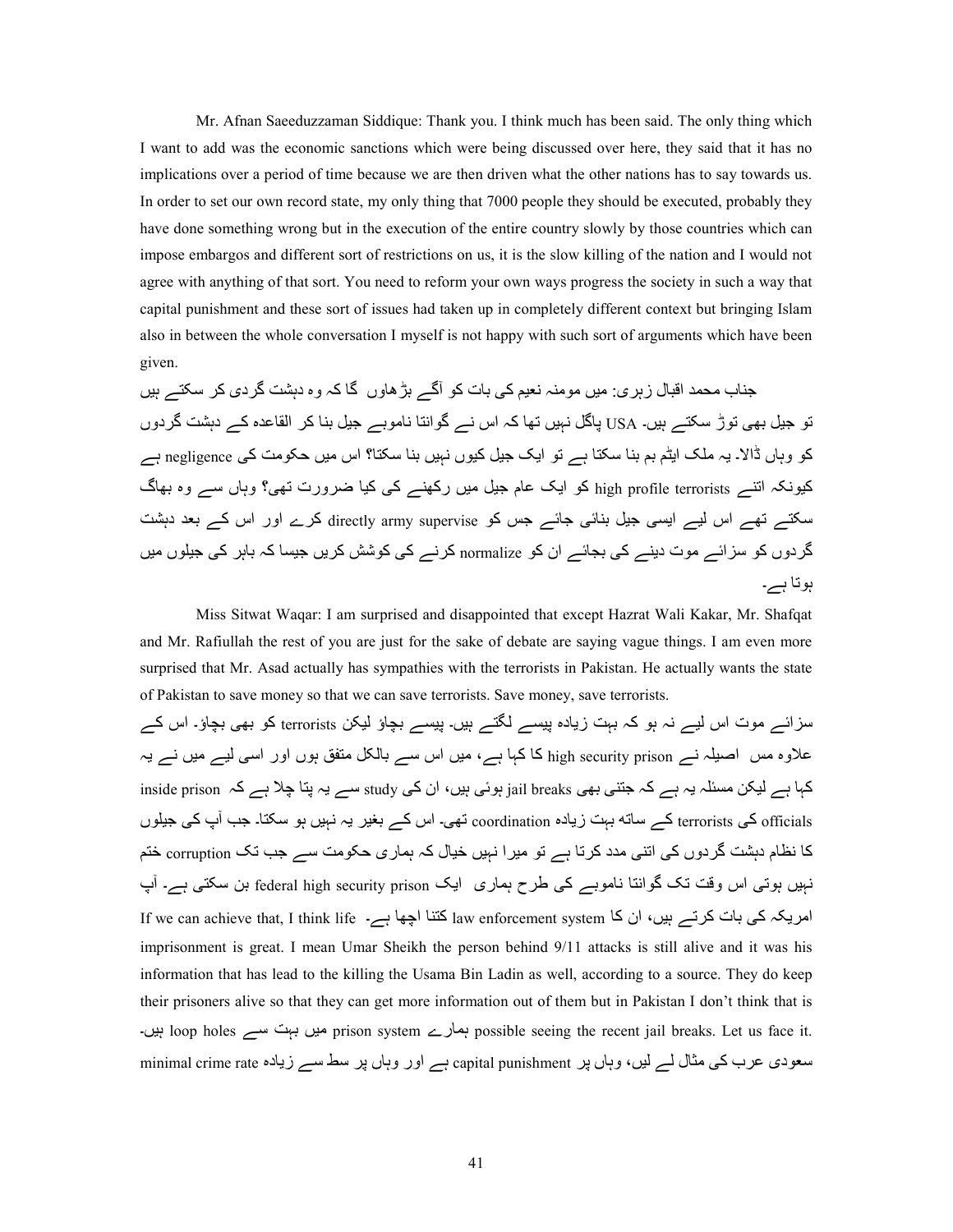I have no wonder there is hardly any stealing there. ہے۔ وہاں پر چوروں کے ہاته کاٹے جاتے ہیں اس لیے Thank you.

جناب باشم ملک: میں نـــر تنقید بر ائـــر تنقید نـہیں بلکہ ایک اصولی بات کروں گا کہ death penalty کی بات ہو گئی اور انہوں نے لکھا ہے کہ immediately سات ہزار بندوں کو execute کر دیا جائے۔ اس میں اگر ممتاز ِ قادر ی ہو گا تو میں بخوشی شامل ہوں گا لیکن ان سات ہز ار بندوں کل ہی جناب سٹیڈیم میں لـــر آئیں، ان کو execute کیا جائے لیکن یہ نہ بھولیے کہ ان میں وہ آسیہ ہی ہی بھی ہو گی جس پر blasphemy law کی وجہ سے سزائے موت ہوئی تھی۔اس کو black and white دیکھنے کی ضرورت نہیں ہے کہ یہ سارے برے یا اچھے ہیں۔ ہم نے اپنے legal system کو اتنا اچھا کرنا ہے کہ innocent لوگوں کو death penalty سے بچا سکیں اور جو convicts, criminals ہیں، ان کو سزائے موت دے سکیں۔ اس طرف اگر چلنا ہے تو پہلے سسٹم کو بہتر کر لیں تا کہ بے قصور بچ جائیں اور قصور وار کو سزا ملے۔ شکریہ۔ جناب سبیکر - جناب کاشف صباحب۔

جناب کاشف علی: شکریہ جناب سپیکر۔ میر ا خیال ہے کہ resolution کے بار ے میں تو مس سطوت نے کافی تفصیل سے بتا دیا ہے۔ دو ، تین interesting comments تھے usually میں ان کو surprising تو نہیں لیتا مگر آج اس لیے لے رہا ہوں کہ ایسے لوگوں نے کہا ہے جو عموماً ایسے comments pass نہیں کرتے۔ افنان صاحب نسر کہا کہ یہ slow killing of the nation ہے۔ slow killing of the nation ہے۔ slow killing of the hation اسد صاحب کو بر resolution vague لگتی ہے۔

 Mr. Speaker, the heaviest economic sanctions in the history of Pakistan were imposed on Pakistan in the aftermath of testing the nuclear weapons.

 ت:8 ان Oہ 4Wا ںE4Z R6E ،ں\ہ :[58 ہہZ 4Z :^Z OU~ ں6\ @j ہے :[584Z lpدا4V \Z ں\Ef;V:L ان DJ@ را:?ہ 4Wا ے۔W ں6Q 4Z lpدا4V `^V \Z sanctions ان Oہ\ j ںEد :5ٹQ \Z convicts ارtہ

جناب سپیکر ! اس ایوان میں terrorism کے علاوہ کوئی بات ہی نہیں ہوئی۔ اس مسئلے پر جب بھی ہم نسر بات کی، یہ اتفاق ہوا کہ جو لوگ dialogue نبیں کررہے، ان کو آپ ماردیں۔ جو لوگ selected target کررہے ہیں ڈرون کے ساته، ان کو آپ مار دیں تو جناب ِسپیکر! ڈرون سے اور war سے کوئی اچھے مسلمان یپدا نہیں ہوتے، صرف لوگ مرتے ہیں۔ جب آپ اس طریقے سے لوگوں کو مارسکتے ہیں تو یہ تو ایک legal procedure ہے۔ ایک legal procedure ہے کہ وہ convicted ہیں۔ مجھے سب سے زیادہ افسوس اس بات کا ہے کہ اس قرارداد کو کوئی سمجه ہی نہیں پایا۔ اگر آپ پچھلے دو مہینوں کے دوران پوری دنیا میں jail break ہونے jail break is becoming a ہوگی کہ clearly manifest بوکی کہ jail break is becoming a ہوالہ ہوگی کہ ہیں دہت کردی کے new tactics in the global war on terrorism. This is what this resolution is meant to be. ضمن میں جیلیں توڑنا، ایک نیا tactic بنتا جار ہا ہے۔ یہ صرف پاکستان کی weak jails نہیں ہیں جو break ہوئی ہیں، یہ argument کہ ہمارے پاس strong jails نہیں ہیں، پولیس سسٹم نہیں ہے، جیسا کہ سطوت نے کہا کہ وہ اس معاملے پر بھی ایک resolution لائیں گی۔ یہاں پر مسئلہ یہ ہے، اگر آپ اسی ground پر کررہے ہیں تو میرے خیال میں ethical or freedom to live کے arguments نہیں آنے چاہییں۔ ایک ایسا انسان despite the caring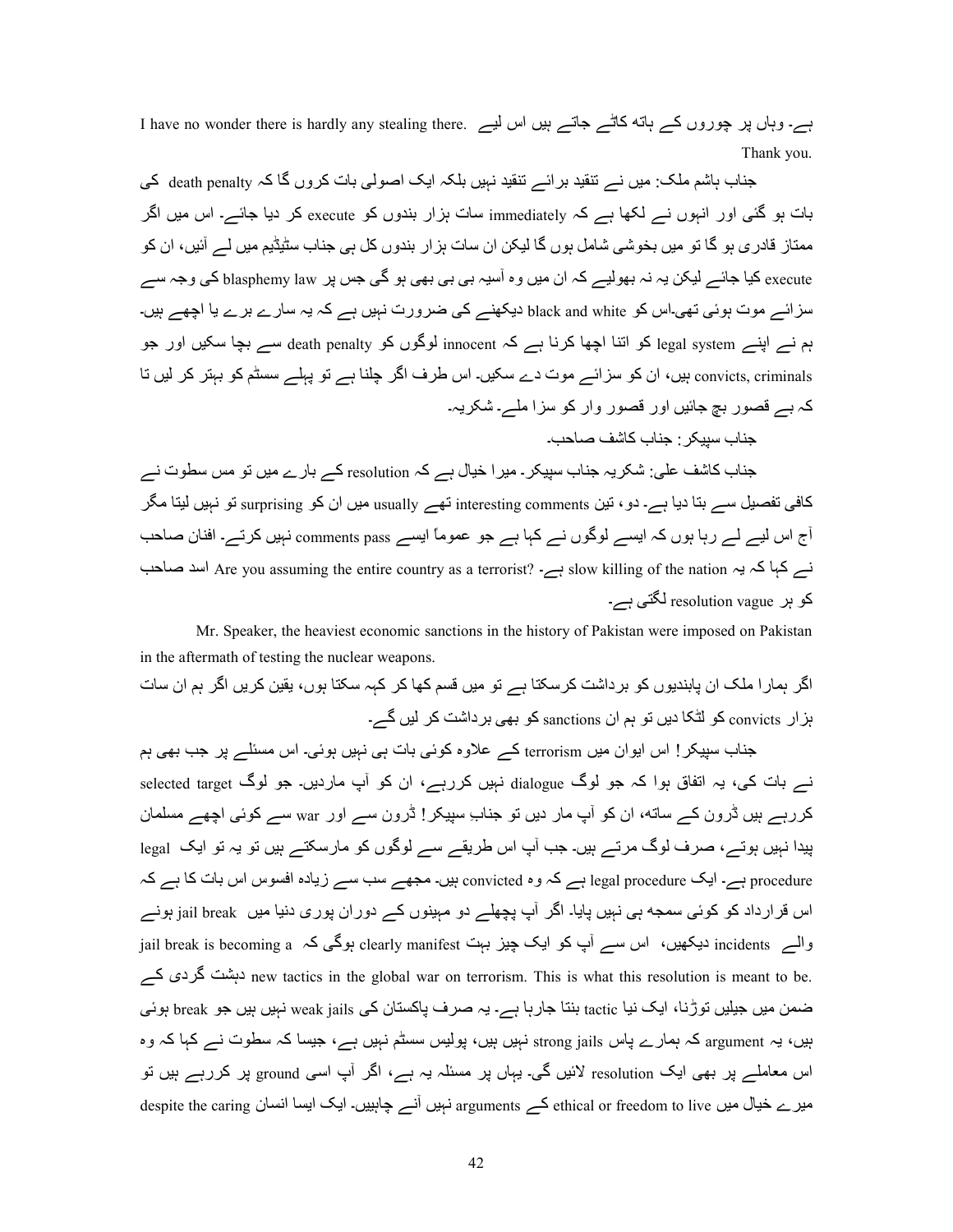مسجد میں جاکر دھماکا کردیتا ہے اور وہ ایک صحیح procedure کے ذریعے convict ہوچکا ہے، اس کو hang کرنے میں کوئی issue نہیں ہونا چاہیے۔ جب ہم اتفاق کررہے ہیں کہ انہی لوگوں کو ڈرون سے مارو، اس چیز پر اتفاق کررہے ہیں کہ آرمی آپریشن کرکے بھی مارو تو جناب ِسپیکر ! ایک legal procedure سے مارنے سے I think the urgency of this resolution needs to ہیں ۔6 contradictions اس ہوں ہے؟ اس resolution میں بہت سی اس be understood that the jailbreak has become an important way in the global terrorism. كو سنبھال نہيں يار با۔

That is what we are demanding that the Government should refrain from renewing the moratorium regarding all these convicts, that would be more better. Thank you.

جناب اسد اللہ چٹھہ: جناب سپیکر ! محترم لیڈر آف دی اپوزیشن نے کافی تفصیل میں جاکر اس قرارداد 4، کرنے کی کوشش کی ہے لیکن اس میں مجھے کچه چیزیں technically and legally, wrong نظر ار ہی ہیں۔

8M 8ے LہJے @6ں Eہ a6t mention Z4C: a:ہ\ں W: Zہ اCہ\ں Cے اس @6ں Q5^: ہے :

"jailbreaks also manifest the ineffectiveness of life imprisonment as a

reliable penalty for terrorists in Pakistan."

کیا اس کا مطلب یہ ہے کہ جہاں بھی life imprisonment ایک سزا ہے، اگر وہ ineffective ہے تو ہم اس کو ہٹا کر وہاں death penalty لگادیں؟ دوسری بات، میڈم سطوت نے خود ہی mention کیا ہے بلکہ explain کیا ہے کہ ہم نے ایک international covenant sign کیا ہوا ہے۔ اگر ہم نے ایک international covenant sign کیا ہوا ہے تو بین الاقوامی قانون کے تحت ہم اسے follow کرنے کے لیے legally bound ہیں۔ آپ اب یہ کہہ رہے بیں کہ اگر international law کے ساته آپ کا domestic law, in conflict آرہا ہے تو ہم domestic law کو prevalence دیں۔ یہ کس طرح ممکن ہے؟ آپ نے پھر sanctions نہیں لگوانی تو اور کیا کرنا ہے۔ یا تو پہلے یہ tep نہیں لینا چاہیے تھا، اگر ریاست نے اور حکومت نے بہ step لے لیا ہے تو اب اسے follow کرنا پڑے گا۔ بین الاقوامی سطح پر یہ آپ ک*ی* مجبوری ہے۔

تیسری بات، شیخ صاحب دو چیزوں کو mix کررہے ہیں۔ نمبر ایک، آپ نـــر یہ کہا کہ ہمیں دہشت گردوں کے خلاف کام کرنا چاہیے۔ انہیں open war کی طرف لے جانا چاہیے۔ ہماری پارٹی کا بھی بالکل یہی stance ہے۔ یہ کام military اور executive کا ہوتا ہے جبکہ آپ یہ کام judiciary سے لینے جارہے ہیں۔ آپ terrorists کو یکڑیں، انہیں جیل میں بند کریں ، judiciary کو کہیں کہ آپ open سزائیں دیں اور ہم انہیں death penalties دیتے ہیں۔ اس چیز کو بھی آپ kindly review کریں۔

چوتھی بات جو کہ بہت اہم ہے ، اس resolution میں نین چار چیزیں itself conflicting ہیں۔ ایک میں نے international law کے بارے میں mention کیا۔ دوسرا، میں نے عمر قید کے متعلق بات کی جس کو یہ کہہ رہے بیں کہ بہت ineffective ہے، اس کو ہمیں death penalty کے ساته replace کردینا چاہیے۔ تیسرا، کیا آج تک آپ اس چیز پر resolution لے کر آئے ہیں کہ کوئی witness protection ہونی چاہیے۔ یہ بل تو ایوان کی اِس جانب سے آیا ہے، سابقہ وزیر قانون کی طرف سے۔ کیا آپ نے کبھی یہ کہنے کی جرات کی ہے anti-terrorist law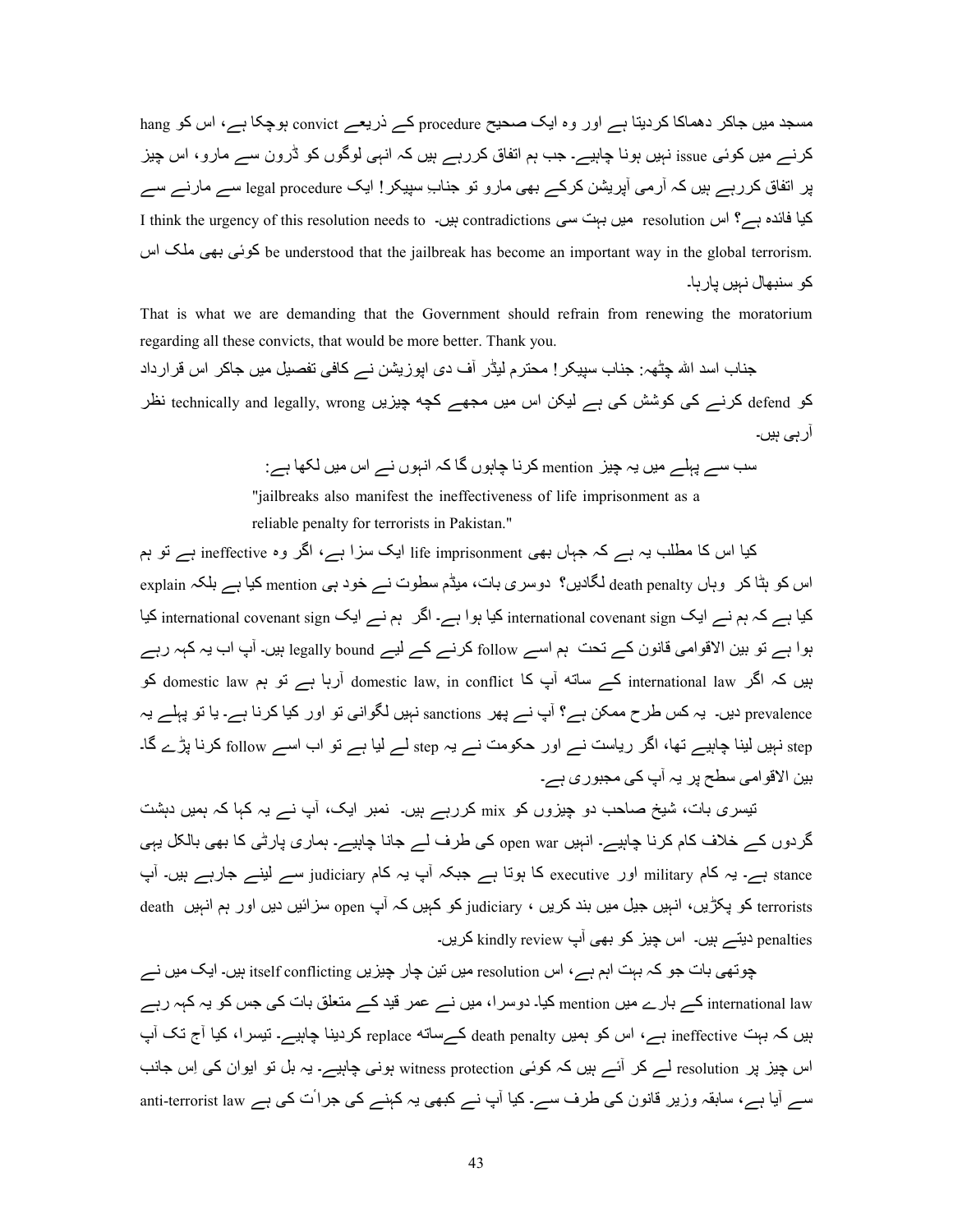کو strengthen کرنا چاہیے؟ آپ ساری چیزوں کو bypass کرکے final stage پر چلے گئے ہیں کہ جی death penalty ہونی چاہیے۔

اس کے علاوہ جب آپ terrorism کو tackle کررہے ہوتے ہیں تو آپ کو تھوڑی سی prudence بر دباری، تحمل اور صبر سے کام لینا چاہیے۔ بجائے اس کے کہ آپ ہٹلر والا روپہ اختیار کر لیں کہ سب کو اڑا دو۔ سات ہزار ہیں، اٹھاؤ اور سب کو پھانسی لگادو۔ یہ کہاں کا جواز ہے؟ آپ نے human rights کو watch کرنا you cannot violate it altogether. ہی نا ہے : international discourse ہیں کا جو human rights کا جو human rights آپ نے اگر کسی دستاویز پر دستخط کیے ہیں تو آپ قانونی طور پر bound ہیں، آپ کو اسے follow کرنا پڑے گا۔ شکر بہ سببکر ۔صاحب۔

حناب سیبکر 10 فراد فیصل حیات صباحی۔

رانا فیصل حیات: شکریہ جناب ِ سبیکر۔ اس موضوع پر کافی بحث ہوچکی ہے، میں زیادہ بات نہیں کروں گا۔ اس میں چونکہ قانونی اور مذہبی technicalities ہیں، معاملہ sensitiveہے تو میں request کروں گا کہ اسے لاء کمیٹے کے طرف refer کر دیں تاکہ وہ اس پر غور کرکے دوبارہ ایوان میں لائیں۔

جناب کاشف علی: جناب سبیکر! اگر changes کی ضرورت نھی نو انہیں چاہیے تھا کہ amendments  $\epsilon$ ان اور ابوان سے amendments pass کروالېتے۔

ایک معزز رکن: پوائنٹ آف آرڈر۔ جناب! یہ کوئی simple issue نبیں ہے۔ میں نے آپ سے پہلے بھی یہ کہا ہے کہ بڑے تحمل اور بردباری سے کام لینا چاہیے۔ کیا ہم اس پر صرف دو منٹ میں amendments لے آئیں؟ یہ ایک بہت technical issue ہے۔ زیادہ جلد بازی نہ کی جائے تو بہتر ہوگا۔

 Mr. Speaker: I will take sense of the House. I put this motion for approval of the House whether we may refer this matter to the committee.

#### *(The motion was negatived)*

Mr. Speaker: So, it is not referred to the committee. It is dropped.

 >;:ب Z:p J`:;< :ب! ا8ے اE\ان 8ے j\·;@ \ر Z4واQ6ں۔ ووٹ;Ç اس Q6ے j `^Zہ اس @:@Jے Z \ Z?6ٹ` Zے L:س >:C: a:ہ6ے E: Cہ6ں۔

Mr. Speaker: OK. I put the motion to the House for approval.

### *(The motion was negatived)*

Mr. Speaker: Next item on the agenda. Mr. Amin Ismaili has a resolution to move.

## *(Some members suggested that this item may be dropped)*

 Mr. Speaker: It is being drop by consensus. OK, thank you. Now there is a Government Bill. Asad Ullah Chattha *sahib*, please introduce your bill.

nڑ^\j `Z ¶V اس ں6 @:)ق\P `C:UCا اور ر@\ا` C:?6Qر:L ،ن\C:~ ےeا4V 4ٹU;@ |j\E) ہ^ٹa Tاf8ا ب: >;

سی history بنانا چاہوں گا۔

اDE@ tز رRZ: L\اe;ٹ iف iرڈر۔

Mr. Speaker: Do you have the leave to introduce the bill?